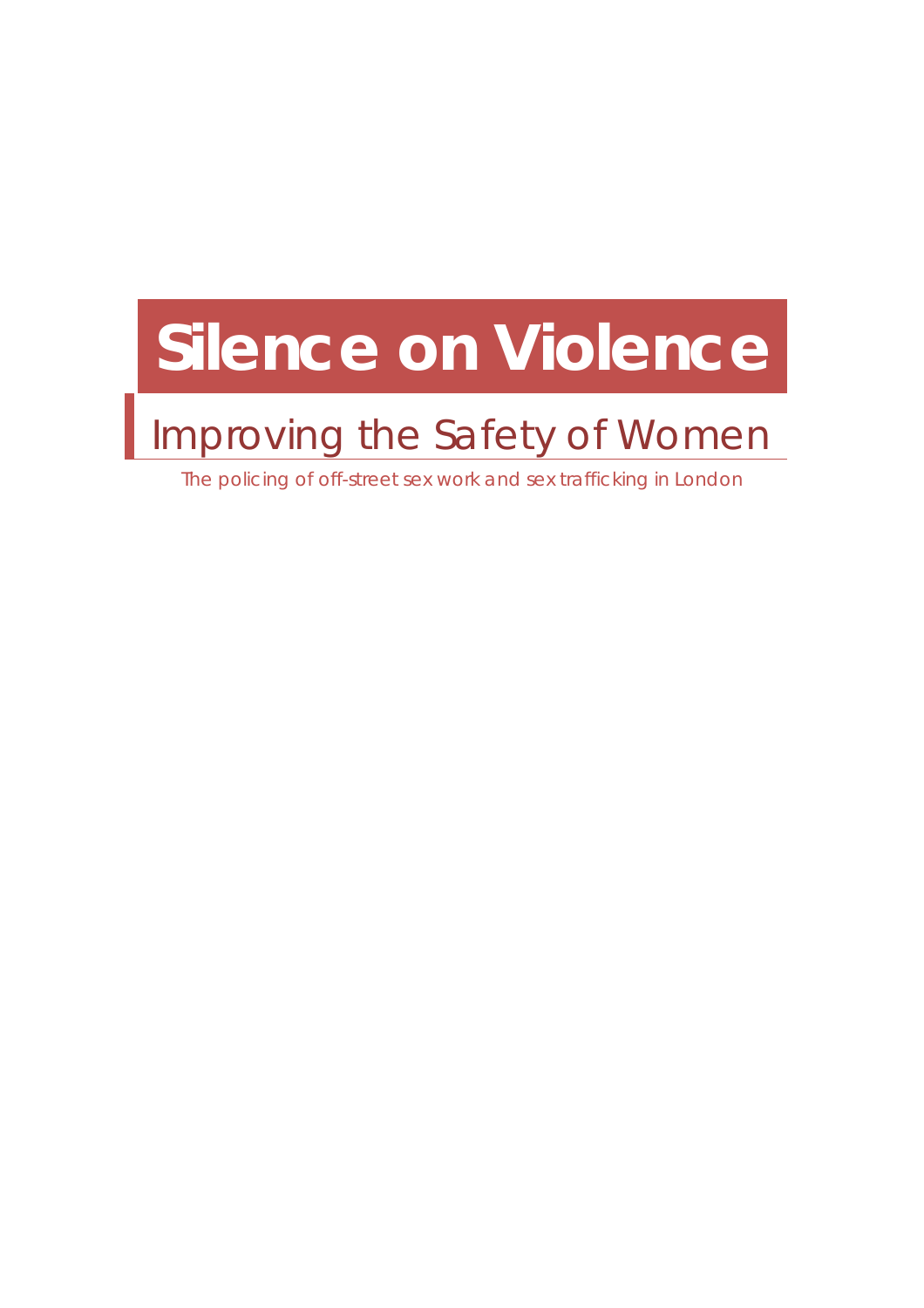**A report by Andrew Boff AM** 

**March 2012**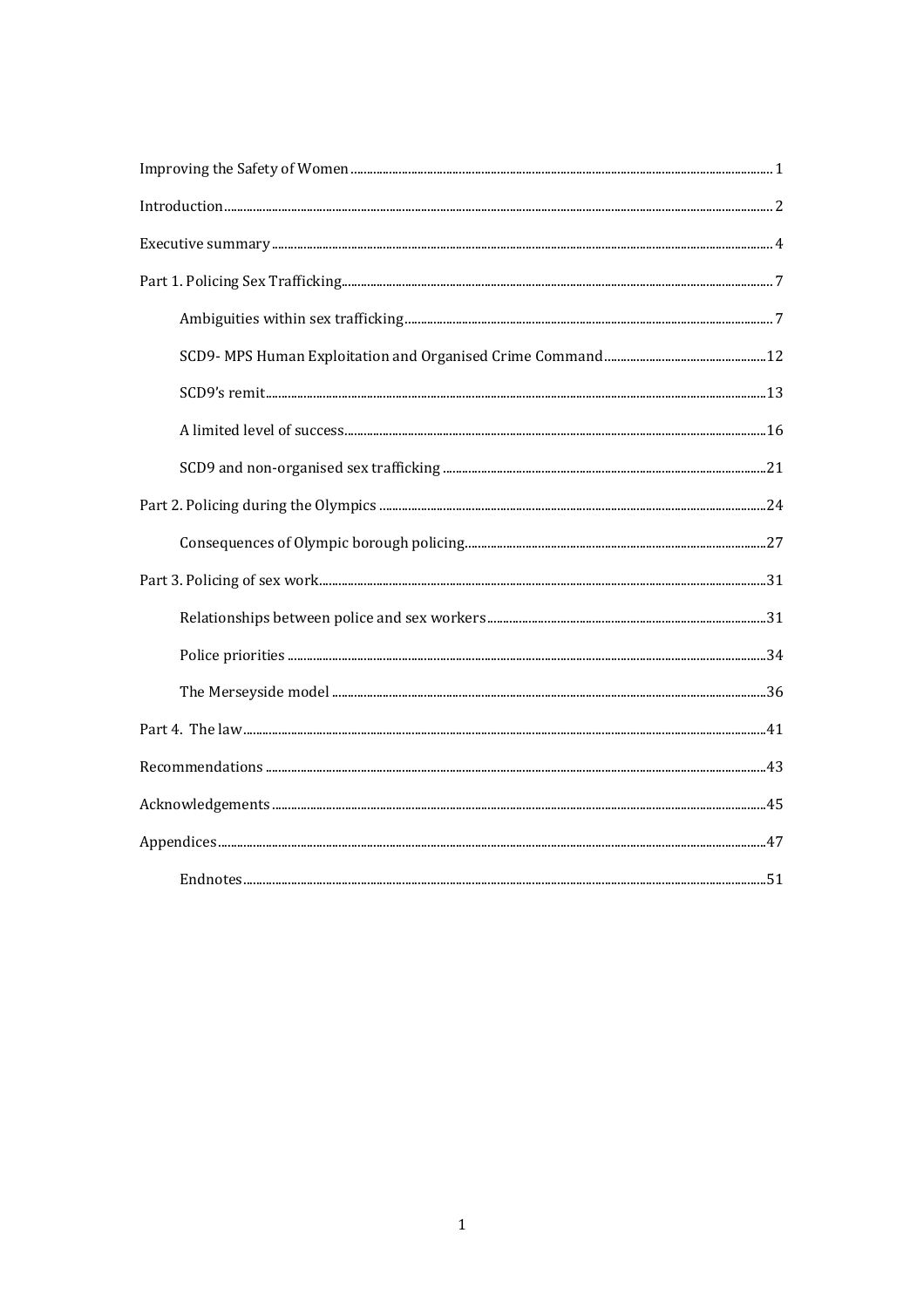# <span id="page-3-0"></span>**Introduction**

# A heightened vulnerability

All evidence available demonstrates that female sex workers are at a far higher risk of violence than any other group of women. Active sex workers were almost 18 times more likely to be murdered than women of similar age and race in one study on the mortality rates among sex workers.[2](#page-48-2)

The reasons for female sex workers' vulnerability are complex and manifold; but a belief by the perpetrators that their attacks and even murders will be underreported to police by prostitutes or their colleagues and families plays an important role.

As one serial murderer asserted, "I picked prostitutes because I thought I could kill as many of them as I wanted without getting caught."[3](#page-50-0)

# The role of the Mayor's Office for Policing and Crime (MOPC)

During the trial of serial murderer Peter Sutcliffe Attorney, General Sir Michael Havers stated that,

 "Some [victims] were prostitutes, but perhaps the saddest part of this case is that some were not.[4](#page-50-1)"

 There is a fear among some sex workers and outreach organisations that this approach still haunts attitudes now<sup>5</sup>. Indeed sex workers ar[e](#page-50-3) still one of the few groups that often appear to be excluded from involvement on policies relating to them<sup>6</sup>.

It is fundamental that women in all professions should be safe from harm and treated with dignity, respect and equality by the public services available to them. In light of the heightened risk towards this subsection of our community it is absolutely vital that the MOPC and Metropolitan Police Service work to create an environment where women feel they can report attacks, rapes, sex trafficking and other crimes against them.

It is also important as part of the Mayor's strategy, 'The Way Forward', which targets violence against women. The majority of sex workers are female and, fur[th](#page-50-4)ermore, violence towards sex workers often spills over into violence towards women in general.7

Peter Sutcliffe and Gary Leon Ridgway initially murdered sex workers before targeting other women.

Therefore, while not intending to undermine the violence that is committed against sex workers as may have been witnessed in the past<sup>8</sup>, it is necessary to appreciate that protecting sex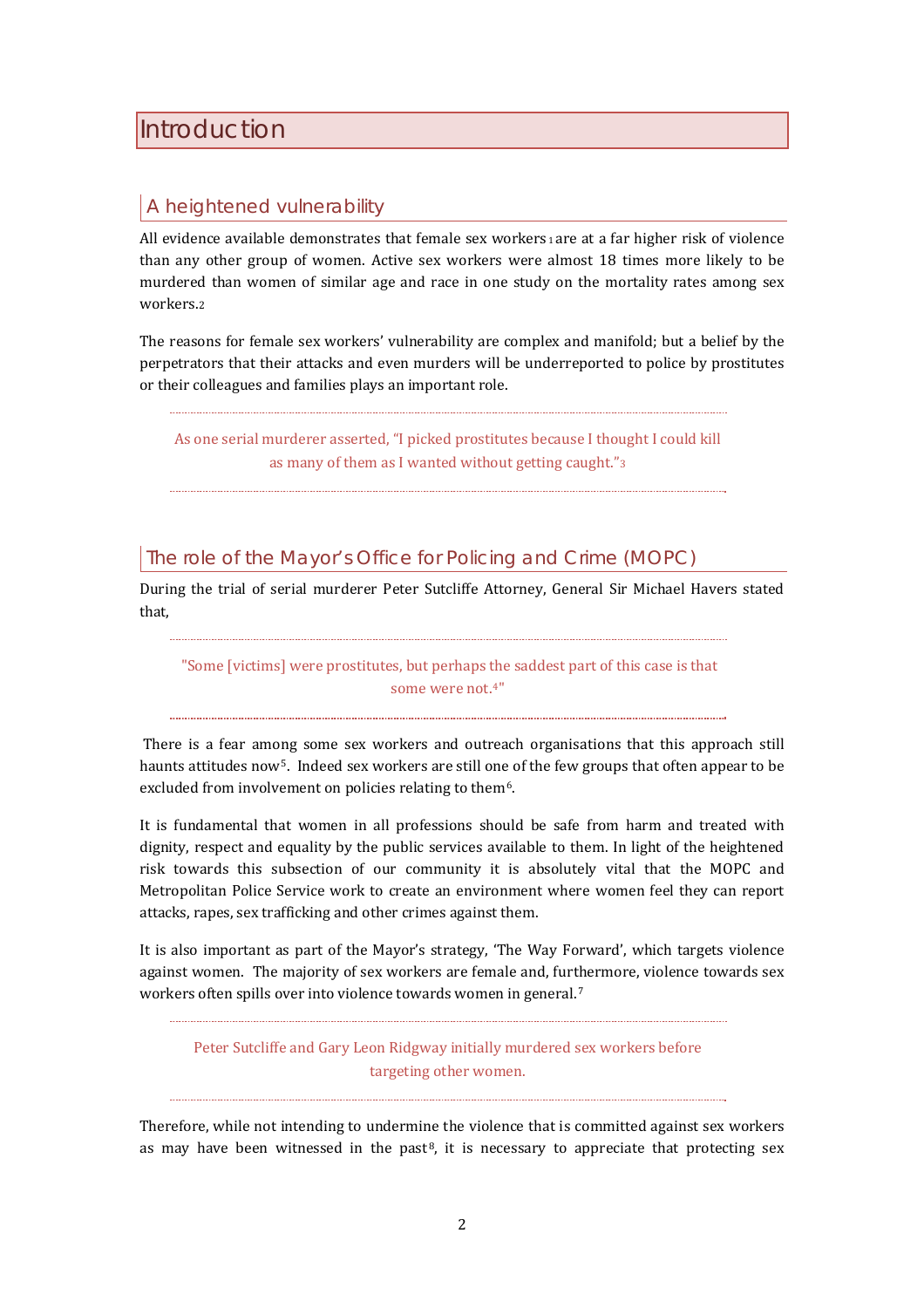workers' safety has a broader benefit to the prevention of violence against all women in the community.

During the trial of Peter Sutcliffe the judge gave the jury the following advice: If Sutcliffe mistakenly believed that he had killed only prostitutes, "then the correct verdict was probably manslaughter," not murder." *"'I Just Wanted To Kill a Woman.' Why?" Guardian 1981.*

# The focus of this report

There is an extensive and morally equivocal debate about the rights and wrongs behind selling sexual services, reflecting different standpoints on exploitation, markets, inequality, gender roles, morality, freedom of choice, and safety.

Highly personal attitudes towards sex work from all sides have made discussions and policy in this area very difficult to formulate and, as such, areas of potentially significant concern within sex work have often been overlooked. This report leaves aside, as far as possible, the debate described above, and focuses on one crucial area within sex work– the safety of the women involved.

The report aims to look into two overarching areas related to women's<sup>[9](#page-51-0)</sup> safety within the sex industry: the policing of sex trafficking, and within that policing for the Olympics; and the general policing of sex workers.

It also aims to focus on off street prostitution<sup>[1](#page-51-1)0</sup>. T[h](#page-51-2)is is for several reasons including the fact that evidence shows that street prostitution very rarely, if at all, involves trafficked women<sup>11</sup>.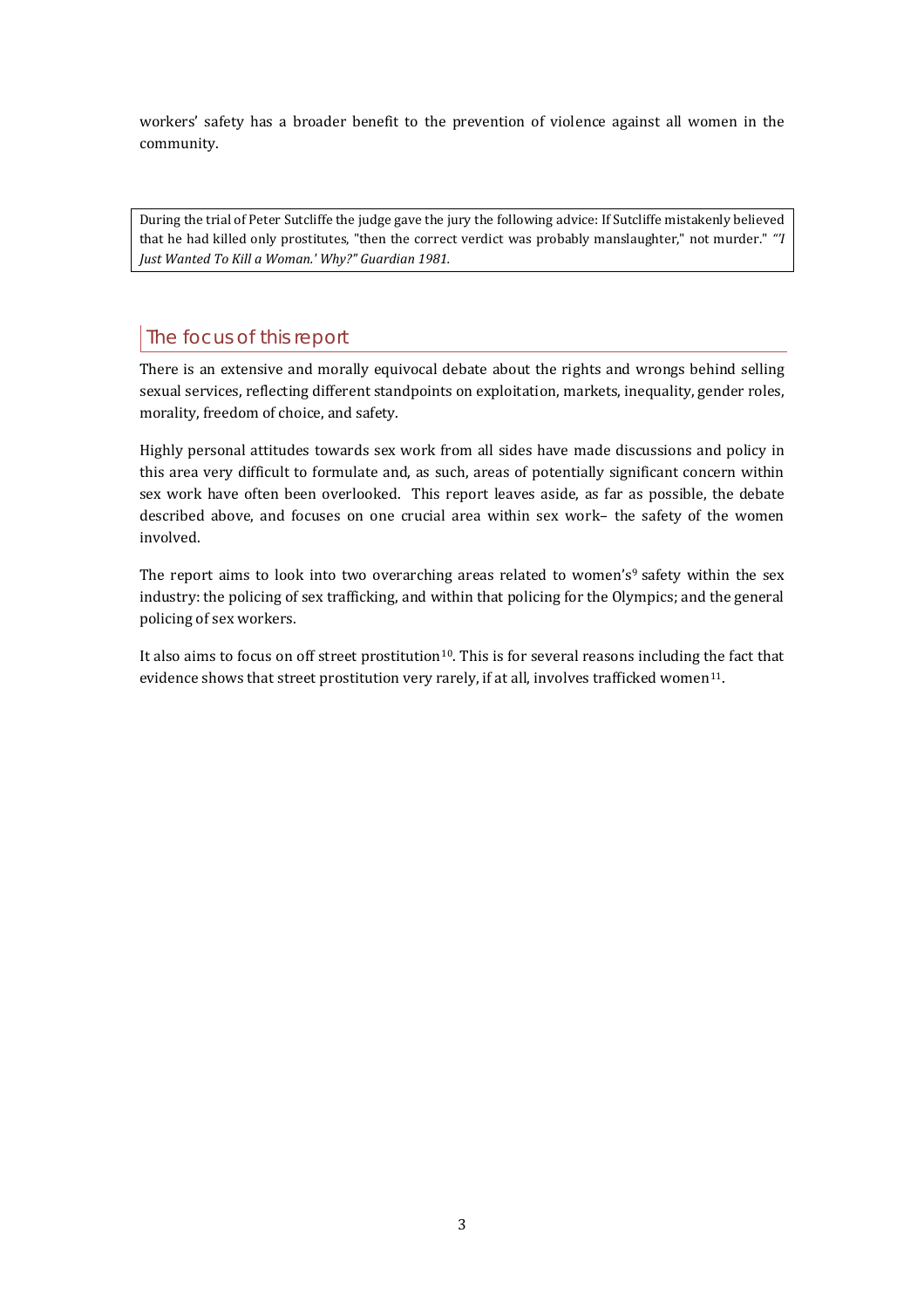# <span id="page-5-0"></span>Executive summary

# What this report is about

There is a group in London who are at least 12 times more likely to be murdered than the national average. Approximately three quarters of those within this category will also be subjected to violence, assault and rape. However this group often distrusts the police and are much less willing to report crimes against them than the national average.

 The group referred to are sex workers and it is imperative we improve their safety in London. This report looks into how we can do this.

It focuses, first, on the policing of sex trafficking and, second, on the policing of sex workers – with specific focus on off-street sex work.

# Why I wrote this report

This report was requested by the London Mayor Boris Johnson after I raised a number of concerns at Mayor's Question Time in 2010/11. My first question involved a decision by Safer Neighbourhood police to 'name and shame' six street sex workers online. The Mayor thought that this should never happen again. However this issue was an 'operational' one and the former Commissioner did not support this move.

As I became more concerned about the policing of sex workers publicly, more and more worrying individual cases were brought to my attention. I was informed that raids on brothels were increasing as the Olympics approached. Furthermore, I was given the impression that sex workers were becoming less willing to report crimes committed against them. The research I have carried out so far supports these judgements.

# Policing of sex trafficking

#### THE OLYMPICS

The Olympics led to heightened media interest that trafficking and prostitution in London would rise. As a result, the Metropolitan Police Service has received additional funds to tackle sex trafficking.

 However, I found no strong evidence that trafficking for sexual exploitation does in fact increase during sporting events nor that such trafficking or prostitution had increased in London. In fact my research found that a decrease in prostitution had been reported by police in London.

 The data I have however reveals that raids have increased significantly overall in the Olympic host boroughs. This has not led to a large numbers of sex traffickers being caught nor victims found. This suggests that either sex trafficking is not taking place on as large a scale as suggested or, more worryingly, that the way we are policing sex trafficking could be more effective.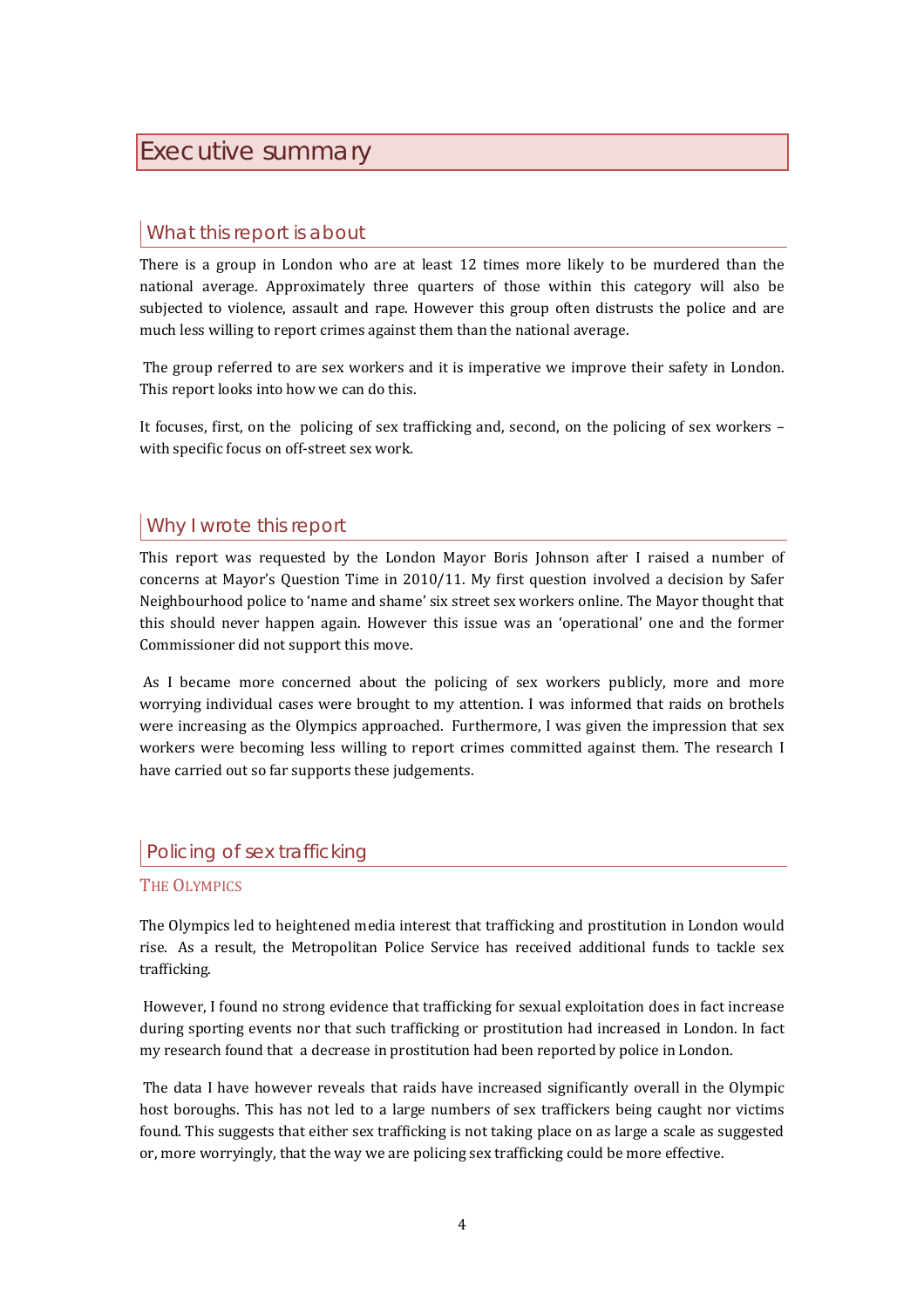#### DEVELOPING GOOD RELATIONSHIPS

Many sex trafficking victims in the sex industry do not fit the presumed - almost idealised – role: whereby someone is tricked into being a sex worker against their will.

 Both my interviews with service providers who work with sex workers and with academics highlighted that many sex trafficked victims are migrant women who choose to be sex workers. Their conditions of work, once here, may be very exploitative but they may only comprehend this exploitation gradually. Therefore if police behaviour damages the relationship with this type of sex trafficked victim before that comprehension takes place, then intelligence can be lost.

 Therefore SCD9 – the police unit which tackle sex trafficking - needs joint strategies to tackle this crime and must work with sex workers and service providers, alongside borough police, to ensure their work is fully understood.

#### FOCUSING ON NON-ORGANISED SEX TRAFFICKING

While investigating the policing of sex trafficking I came across a new area of concern. The Metropolitan Police Service (MPS) unit which tackles sex trafficking focuses on organised crime – hence their focus on 'brothels'. However while brothel raids discovered largely eastern European and Asian victims, one sex trafficking referral centre told me that their largest group of victims were from West Africa. Other data I found also supported this.

 Some sex trafficking is not organised and does not take place in brothels. One trafficking charity said that many sex trafficking victims they work with had been sexually exploited by someone familiar to them within a closed community. I am concerned that not enough police resource is looking into this area and that policing of sex trafficking too narrowly focuses on brothels.

 Evidence-based work needs to be done to work out where, when and how sex trafficking occurs and then police it accordingly.

#### Policing of brothels

#### BROTHEL RAIDS/VISITS AND CLOSURES

If residents have complained about anti-social behaviour linked to a brothel then the police should tackle the problem and possibly close down the premises.

 However the information I have gathered from individual cases, service providers and borough police demonstrates that police have been proactively raiding sex establishments without complaints nor significant intelligence that exploitation is taking place.

 This is a concern for two reasons. First, when police resources are stretched, should police be visiting establishments advertised in phone boxes, using seven officers a time?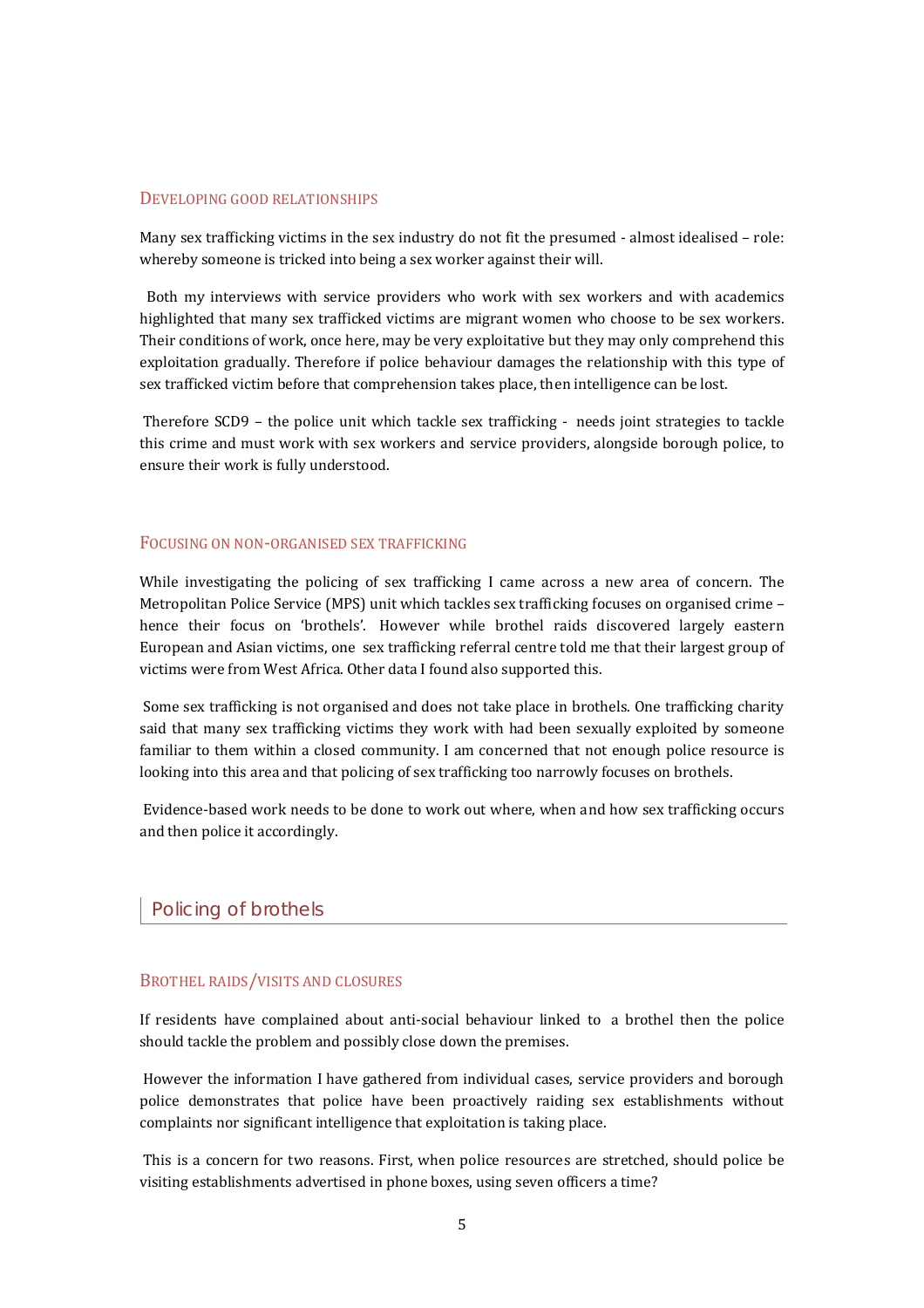Second, NHS projects had noted that 'brothel' raids and visits had led to the displacement of sex workers away from their support networks, which led to their lives and health being at increasing risk.

#### NOT PRIORITISING CRIME AGAINST SEX WORKERS

Sex workers feel that when they report crimes, police focus on their crimes related to sex work – such as having a 'brothel' - over the crimes they originally reported against them. Therefore sex workers told me they feel that they cannot safely report crime to the police.

 The service providers I spoke to, who work with sex workers, all said that they had noticed a decline in the number of sex workers reporting crimes to police.

 The best policing model I found to tackle this lack of reporting was in Merseyside. This included labelling attacks against sex workers as hate crimes as a way of acknowledging that they were a minority who were disproportionately targeted by criminals. It also included the police putting out a well-publicised message that crimes against sex workers would not go unpunished. This strategy was formed under the leadership of Bernard Hogan-Howe, the new MPS Commissioner.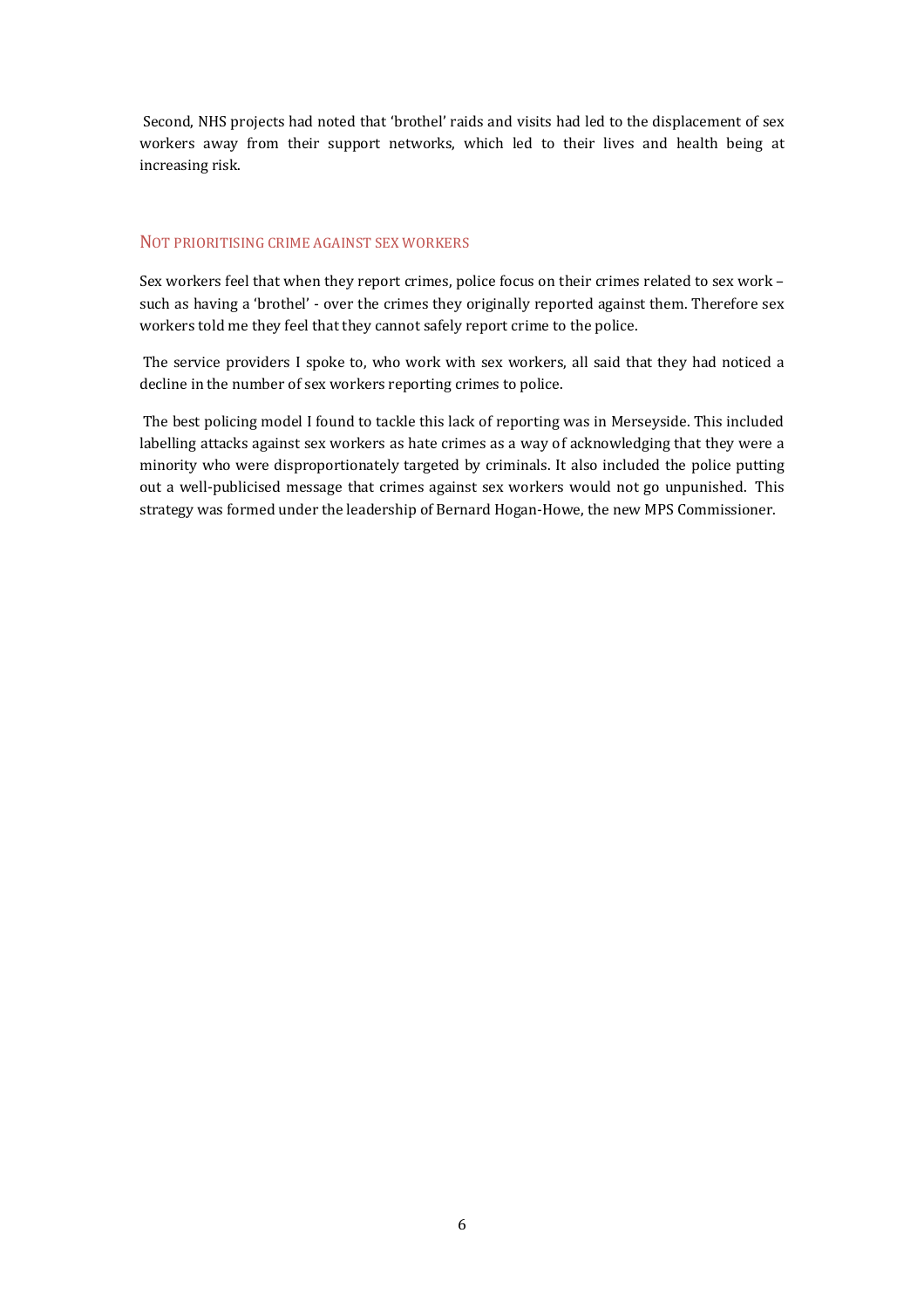# <span id="page-8-0"></span>Part 1. Policing Sex Trafficking

# Ambiguities within sex trafficking

'*As far as her friends and family were concerned, Marinela vanished. One moment she was on the way home from school, then she was gone.. Hours after being abducted, she was raped. From that day they kept ...[her] prisoner.. Two more trafficked Romanian girls arrived – one was later found to have a mental age of 10. [Marinela was] raped by different men 50 times a week on average, often violent, drunken strangers.[1](#page-66-0)2'*

Sex trafficking– in its most extreme form – is considered to be one of the most heinous crimes in the modern era and a violent contemporary manifestation of the slave trade that was abolished 200 years ago.

However the term 'sex trafficking' is riddled with complexities, anomalies and disagreements which partly fuel the strong divisions over how best to tackle it.

First, there is no agreed figure for how widespread sex trafficking is and, second, what this fact reveals on closer inspection, is that there is also no agreement on what 'sex trafficking' or even 'coercion' constitute.

Once these ambiguities are fully appreciated, it becomes clear that one must be wary of jumping to conclusions on how to police sex trafficking. It also explains perhaps why it has been difficult for the police to prosecute large numbers of sex traffickers thus far.

# An unknown scale

The inherently covert nature of sex trafficking renders obtaining accurate data on it almost impossible. Therefore there is no 100 per cent reliable scale of the problem; there are only estimations<sup>[13](#page-66-1)</sup>.

In the last decade there has been an increasing recognition that some women are being coerced in various ways to sell sexual services<sup>[14](#page-66-1)</sup>.

With this increased awareness, there has been a growing "perception that commercial sex is connected to international organised crime, raising social alarms about the extent of trafficking within the UK sex industry."[15](#page-66-1)

As such, an array of figures have been bandied about in the media and by politicians regarding the extent of this relationship.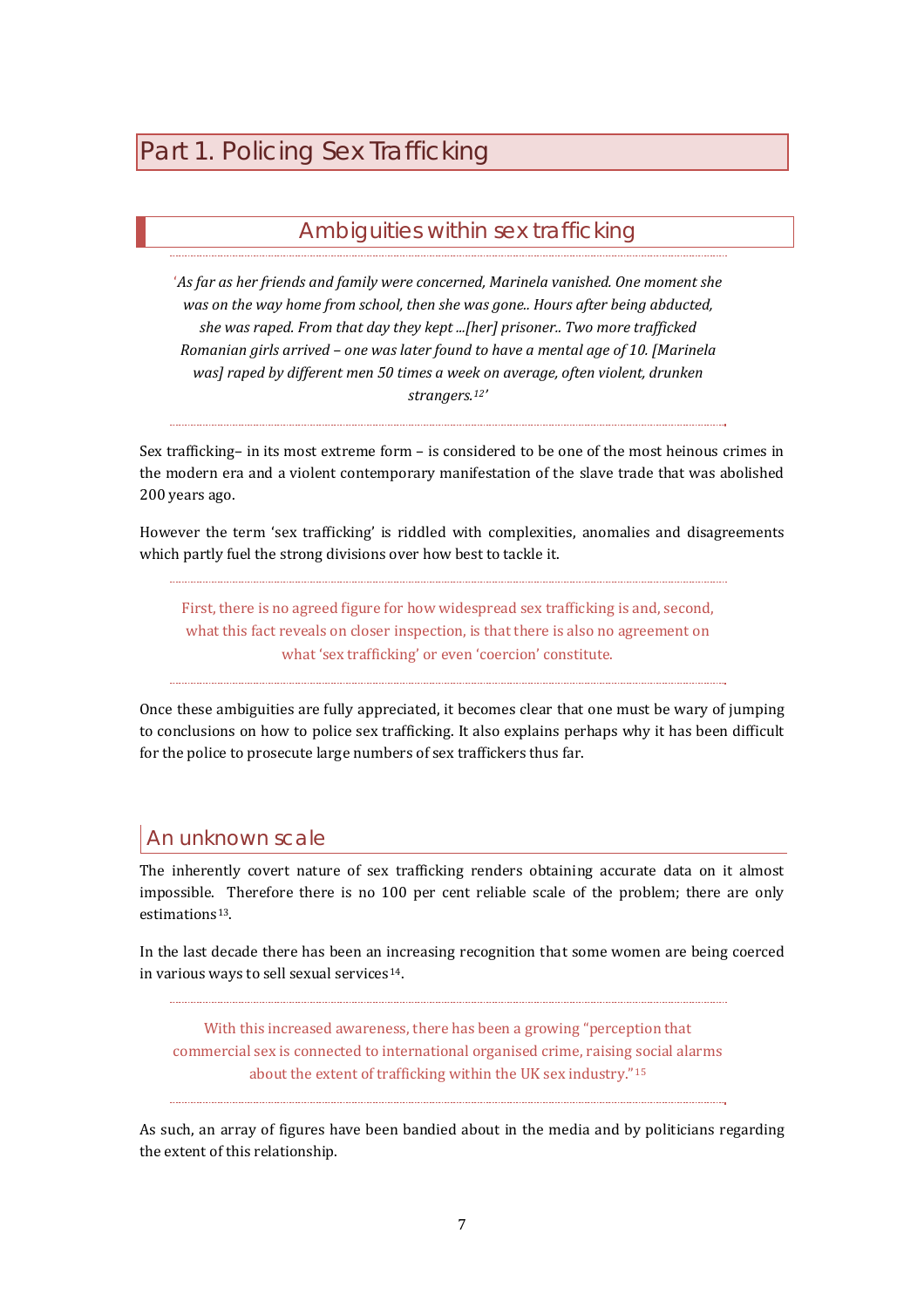High figures

#### 80 PER CENT OF SEX WORKERS ARE TRAFFICKED

The largest figure quoted, and which has since been rejected by the Home Office<sup>[1](#page-66-1)6</sup>, was that 80 per cent of prostitutes were trafficked. This came from a statement from Fiona MacTaggart MP who, in fact, had made a looser comment that "something like 80 per cent of women in prostitution are controlle[d](#page-66-1) by their drug dealer, pimp, or their trafficker.<sup>[17](#page-66-1)"</sup> However, this number has yet to be supported by research<sup>18</sup>.

Nonetheless, the Poppy Project<sup>[1](#page-66-1)9</sup> found that 81 per cent of prostitutes working in London in 2004 were foreign nationals and stated that,

 "The Project believes that a large proportion of foreign national women are likely to have been trafficked into the country"*[20](#page-66-1)*.

This belief by the Poppy Project received similar criticism to Fiona MacTaggart's figure, due to the lack of statistical evidence<sup>[2](#page-66-1)1</sup>.

Nonetheless it is the above line by the Poppy Project that is used and referenced in the Mayor's The Way Forward 2010-13. [2](#page-66-1)2

#### Low figures

6 PER CENT TO 8.7 PER CENT OF SEX WORKERS ARE TRAFFICKED

The most recent estimation on the numbers of trafficked women in the sex industry in London was published by Dr Nick Mai for the Economic and Social Science Research Council [23](#page-66-1).

Dr Mai's qualitative research suggested that 6 per cent of the female migrant sex workers interviewed in London had been trafficked.

Meanwhile, 13 per cent felt that they had been subject to different experiences of exploitation, ranging from the 6 per cent of extreme cases of sex trafficking to cases of inadequate payment or working conditions. These were usually characterised by relatively more consensual arrangements'.

ACPO[2](#page-66-1)4 worked with both the Poppy Project and Dr Nick Mai to publish a report, 'Setting the Record', 2010, on trafficking within sex work.

They claimed to have found that approximately 30,000 women worked in off-street prostitution in England and Wales, and that at least 2,600 (8.7 per cent) had been trafficked from abroad.

#### DATA LIMITATIONS

However, both these figures have also been criticised. First, SCD9 told me that many victims may not come forward due to fear or intimidation so 6-9% would be an "absolute baseline[25](#page-66-1)."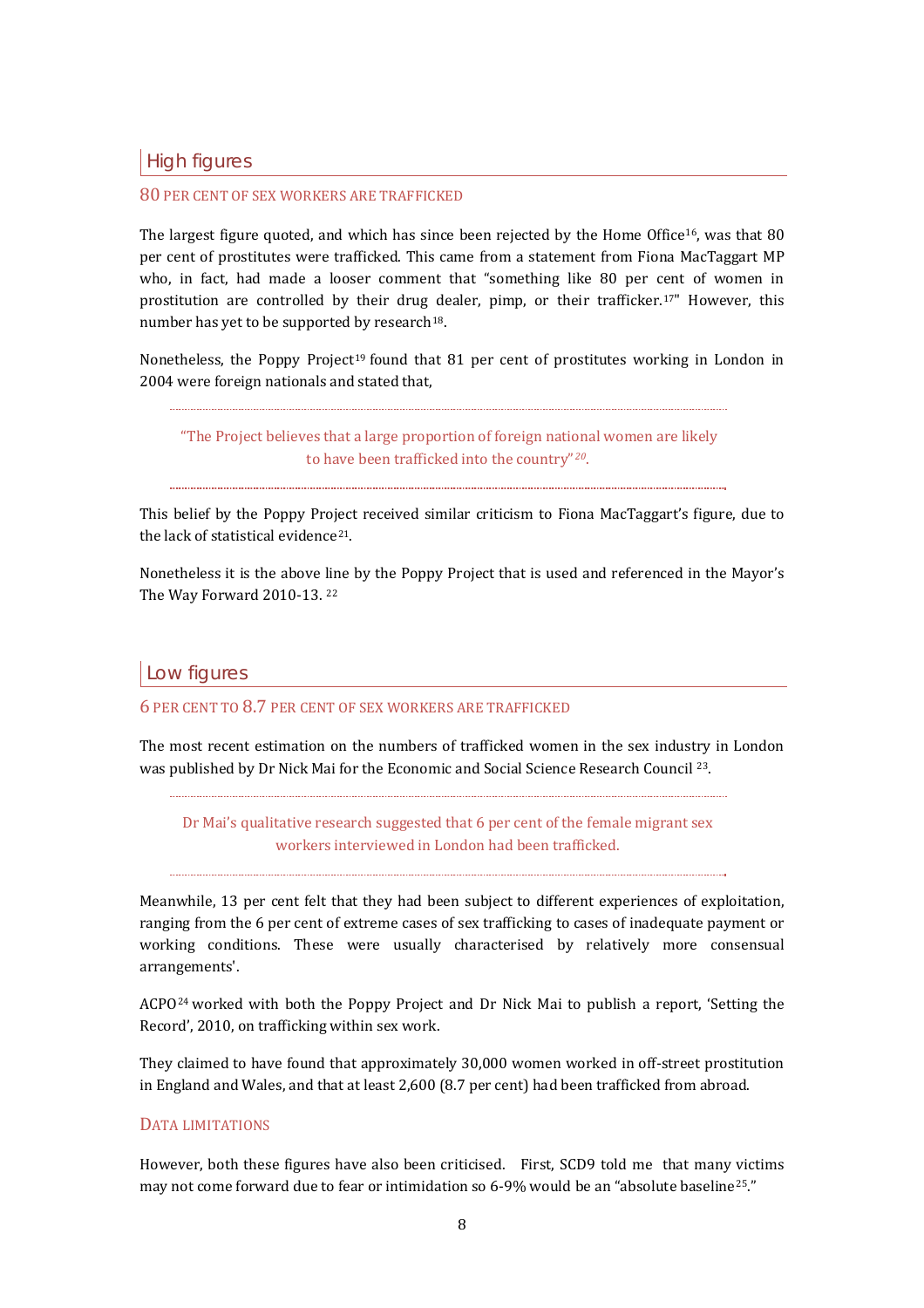Furthermore, both ACPO's and Dr Mai's figures exclude English women and girls forced into selling sex<sup>[26](#page-66-1)</sup>. Their figures also did not include women and girls trafficked from Africa – which is believed to be the most underground and potentially one of the more widespread forms of sex trafficking[2](#page-66-1)7.

# Definition of sex trafficking

#### THE UK'S DEFINITION – NO FORCE OR COERCION REQUIRED

The varying estimates on sex trafficking, rather than intentional distortions, essentially reflect different beliefs in what constitutes a 'sex-trafficked' victim - linked to views on migrant sex work, and the association of the subjugation of women with selling sexual services.

People generally understand the term of sex-trafficking according to the definition, expressed in international law by the [2](#page-66-1)000 Palermo protocol<sup>28</sup>. Here, sex trafficking requires the use of force, fraud or coercion to transport an unwilling victim into sexual exploitation.

However the UK definition of sex trafficking, unlike trafficking for any other industry, does not explicitly require force or coercion.

The UK's [2](#page-66-1)003 Sexual Offences  $Act^{29}$  uses the word sex trafficking to describe the movement of all sex workers, including willing professionals $30$  $30$ .

Therefore simply arranging or facilitating the arrival in the United Kingdom of a person who will be selling sexual services can potentially be considered sex trafficking, even if the sex worker enters the UK legally and willingly.

# UK sex trafficking convictions

#### 'MAKING MONEY IN A WAY WHICH IS REPUGNANT TO RIGHT-THINKING PEOPLE'

In one case, a couple who sold information and travel assistance to Hungarian women wishing to work in the UK as sex workers were considered traffickers.

The couple had acted as agents, advertising for women to work as sex workers in the UK and then providing brothel contact details and arranging transport for the women who contacted them.

These women were above the age of consent, entering the UK legally and of their own free will to sell sexual services. However a crime was committed - by a separate individual working in one of the brothels - against one of the numerous women they had 'assisted', once she had settled in the UK. Although the crime itself was not directly linked to the couple, the couple were sentenced to 30 months and 28 months imprisonment. [31](#page-66-1) The fact that many women saw this couple as assisting them in their chosen career path and had financially gained from their work was rejected because "the trade is a repugnant $32$  $32$  one".

Rupert Bowers, the lawyer involved in this case, believes that there is a severe inconsistency between laws relating to sex work<sup>[33](#page-66-1)</sup> and other domestic law (see appendix 1).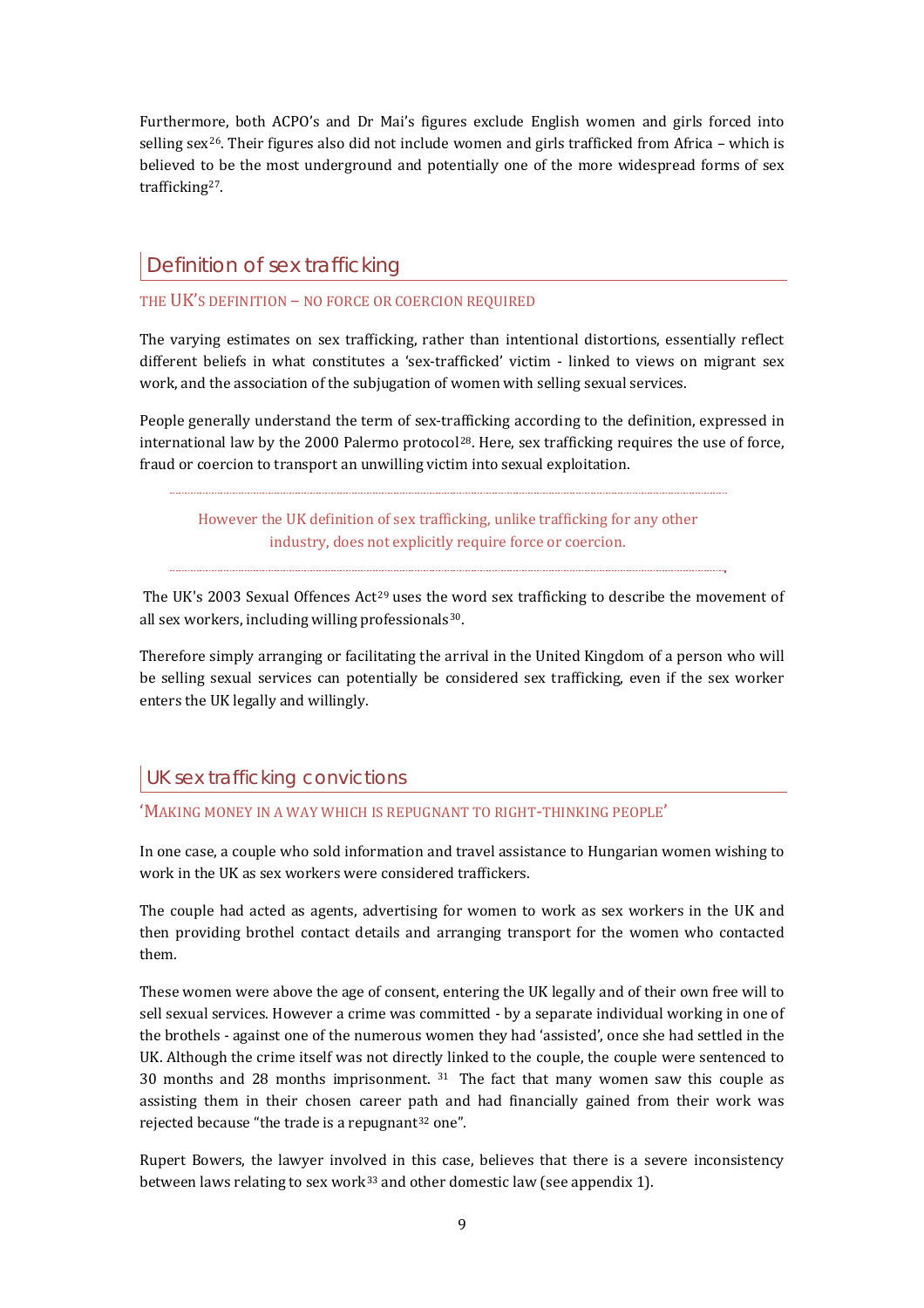A woman can be taxed for being a legal sex worker. "That is a woman's right and the offence under Section 57 [of the Sexual Offences Act] appears to contradict that right[34](#page-66-1)" for the law criminalises anyone around her and anyone she employs, effectively isolating her in a way no other job requires by law. [35](#page-66-1)

Another case which initially led to imprisonment for trafficking, but was later partially appealed, involved 'no suggestion of coercion, corruption or deception as to the women's roles…they were all experienced prostitutes before they came…not living on the streets… [and] were always free to leave the country..etc'.

However the judge stated that the applicant was 'making money… in a [w](#page-66-1)ay which ... is repugnant to right-thinking people and that is why the Act is there to deal with it.'36

## Migrant sex workers

#### CONFLATING SEX TRAFFICKING VICITMS AND MIGRANT SEX WORKERS

Ruth Breslin, research and development manager for Eaves, which runs the Poppy Project, said: " There is an awful lot of confusion in the media and other places between trafficking (unwilling victims) and smuggling (willing passengers) $37"$  $37"$ .

The English Collective of Prostitutes (ECP)– which campaigns for the 'decriminalisation of prostitution, sex workers' right to recognition and safety, and financial alternatives so that no one is forced into prostitution by poverty'[3](#page-66-1)8 - meanwhile states that:

"[The 2003 Act] enables every woman with a foreign accent to be falsely labelled a victim of trafficking". [39](#page-66-1)

Several academics and sex work support services I spoke to aired the same concern and felt that this further endangered migrant women.

"The majority of foreign-born sex workers are not trafficked, and the conflation of the two is making it increasingly difficult to argue for evidence-based harm-reduction policies<sup>[4](#page-66-1)0</sup>."

# Ambiguities behind a victim's status

#### AMBIGUITIES WITHIN THE TERM "COERCION"

Aside from the potential substantial differences in meaning between the internationally agreed and UK definition for 'sex trafficking', there is also ambiguity within the term 'coercion'.

In 2003 the Home Office wrote that "women who are assisted by a trafficker to willingly come to London to work in the sex industry, and are subsequently subjected to ….Deception about the conditions in which the women will undertake prostitution... are considered to be trafficked<sup>[41](#page-66-1)"</sup>.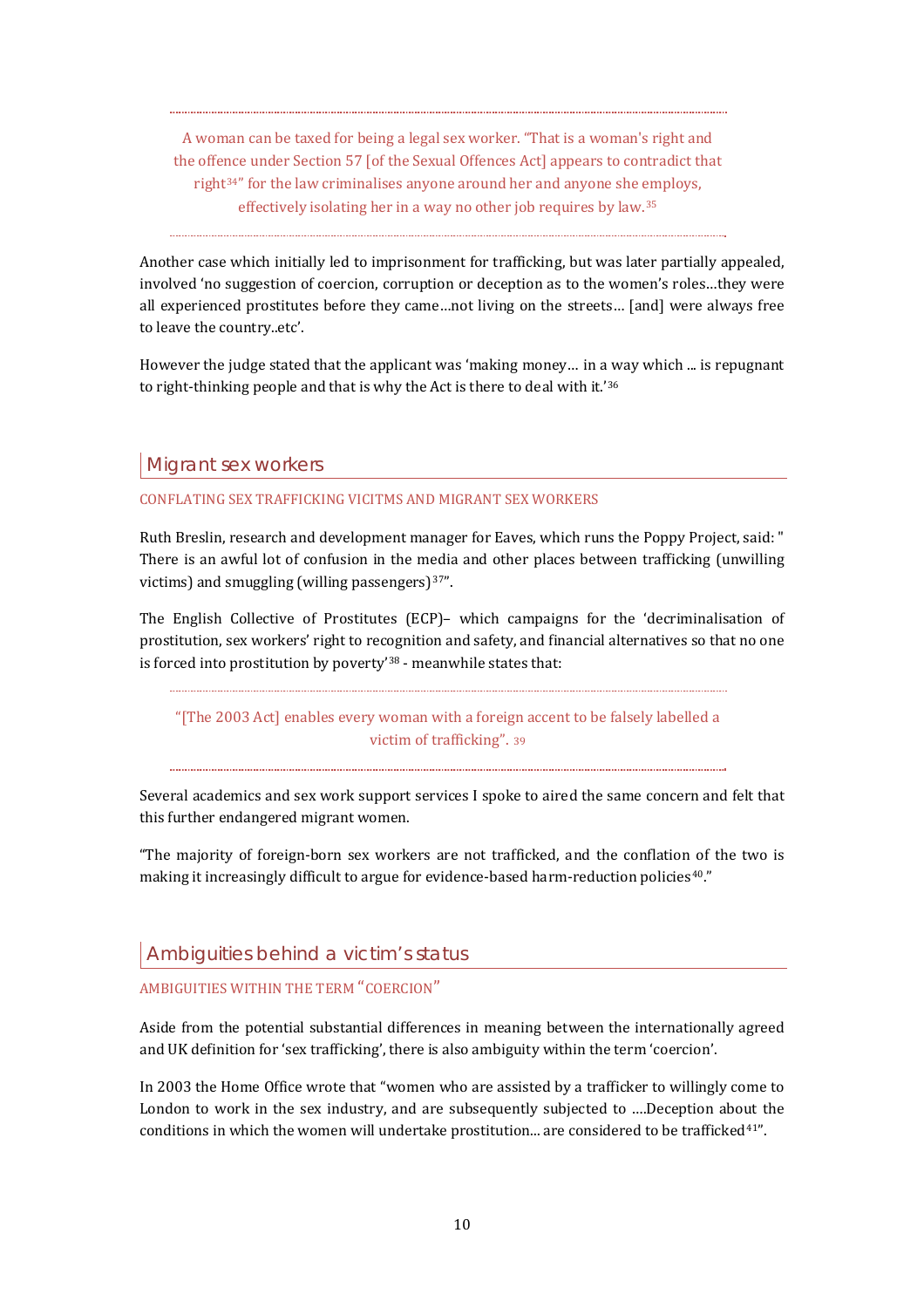One concern is that there is a vast array of interpretations of what the proposed unexpected 'conditions' could be.

#### DAILY AMBIGUITIES RELATED TO SEX TRAFFICKING VICITMS

The lack of clarity regarding whether someone is coerced or not means that a woman's victim status can change from one day to the next. This has been highlighted by Dr Nick Mai.

Some women working in the sex industry may not – for example, due to cultural expectations of women's roles or due to harsh exploitation occurring very early on in their lives - see themselves as being exploited, when by general UK standards they are.

Dr Mai described an example where a woman and her boyfriend move to the UK. She lives with a man who– in the role of partner - takes half of her salary from sex work. He also occasionally is violent towards her – but less so than perhaps previous boyfriends or family members. While we would see this situation as exploitative, she may not see him as a pimp, and may believe herself to be in love and content with this situation. If one day the level of violence becomes unacceptable and/or she finds out that he has another lover or working partner, she may feel that the original romantic and economic terms of the relationship she had agreed to were betrayed, and that she has been exploited as a consequence of that betrayal<sup>[4](#page-66-1)2</sup>.

Therefore one day a women – potentially considered by the law to be a victim who needs to be saved - will not see herself as a victim or want police interference. The next day her situation in terms of the law has not changed but her view of herself may have. Dr Mai's report points out the following:

 "Anti-trafficking policies and initiatives are seen as effective and necessary only by a minority of [migrant sex workers: that is] those whose experiences match the rigid dichotomy between free and forced set by the anti-trafficking paradigm".[4](#page-66-1)3.

It is these subtleties which, even when the definition of sex trafficking includes coercion, make the issue of sexual exploitation very challenging for police[4](#page-66-1)4. It also makes it very challenging for everyone else to translate the data which is provided by the police.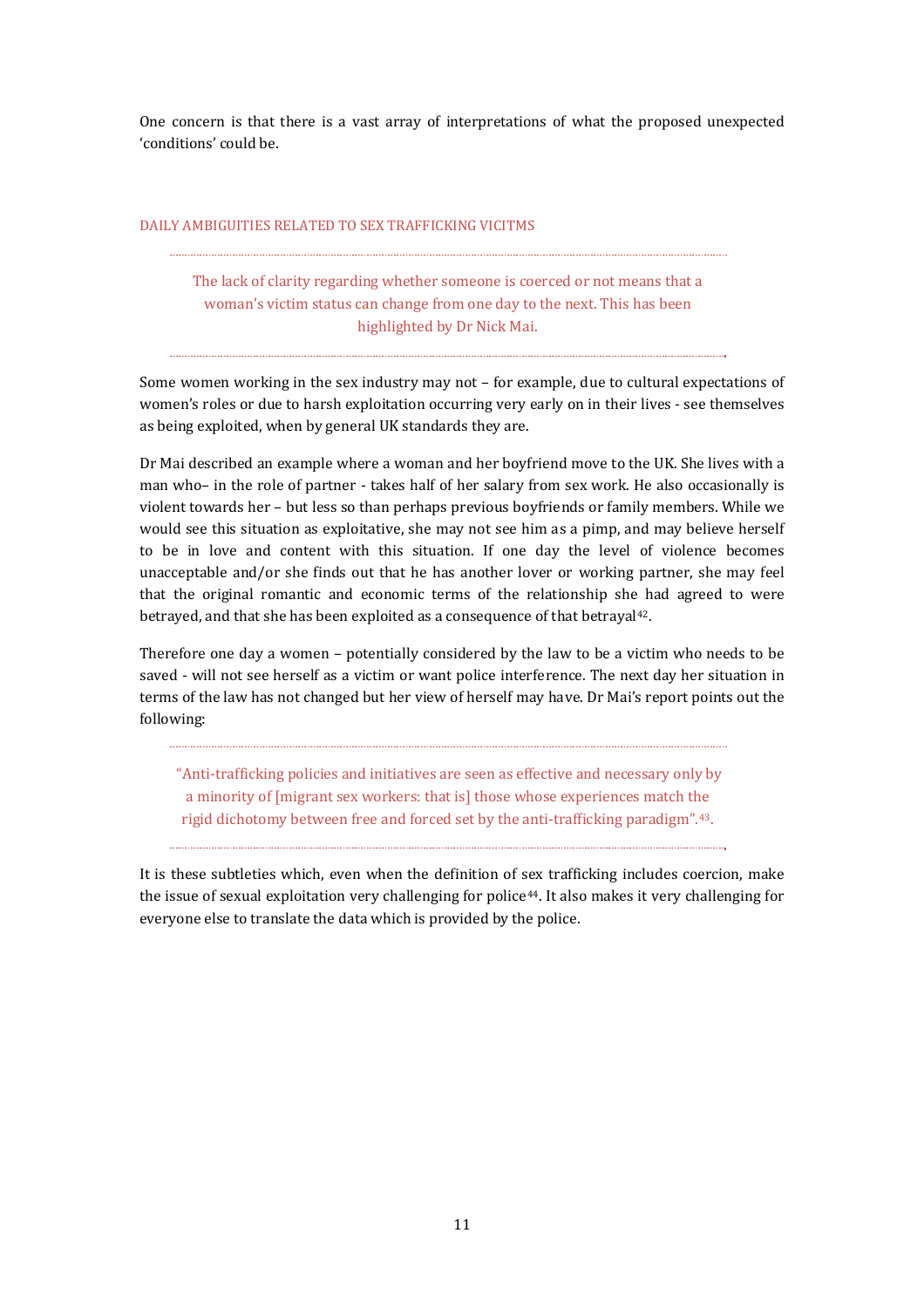# <span id="page-13-0"></span>SCD9- MPS Human Exploitation and Organised Crime Command

In April 2010 the Human Exploitation and Organised Crime Command (SCD9) was formed within the MPS. SCD9 is primarily tasked with investigating human trafficking and organised immigration crime.

The Command has a number of units including the Trafficking and Prostitution Unit (TPU[45](#page-66-1)) which tackles 'Trafficking for sexual exploitation, forced labour and domestic servitude. This also includes off street prostitution.[4](#page-66-1)6'

# The formation of SCD9

Prior to SCD9, the MPS had set up an Anti-Trafficking Unit in 2007. When the funding ended<sup>[47](#page-66-1)</sup>, the Met took the decision to move the unit into Clubs and vice and to move the Clubs and Vice team into Specialist Crime.

However, many trafficking charities prot[es](#page-66-1)ted about these changes, explaining that "Human trafficking is a complex, sensitive issue 48.' and that getting rid of the team was "very dangerous[4](#page-66-1)9".

 For example, one complaint was that "Clubs and vice have experience of trafficking for sexual exploitation but their remit does not cover trafficking for forced labour or domestic servitude.[50](#page-66-1)"

Another concern related to the new emphasis that this change could result in. Open Doors believes that this development - of moving the trafficking unit into the police's Vice unit - coincided with an increased focus on targeting brothels and treating all sex work as suspect<sup>[5](#page-66-1)1</sup>.

In May 2011 Mark Field MP raised the "concern that insufficient resources are directed at policing teams… Specialist crime directorate 9 ... remit takes in not only trafficking, but a range of other street problems, vice, kerb crawling, casino fraud, money laundering and obscene publications, which …are massive prob[le](#page-66-1)ms in their own right. One wonders whether the other problems are crowding out trafficking." <sup>52</sup>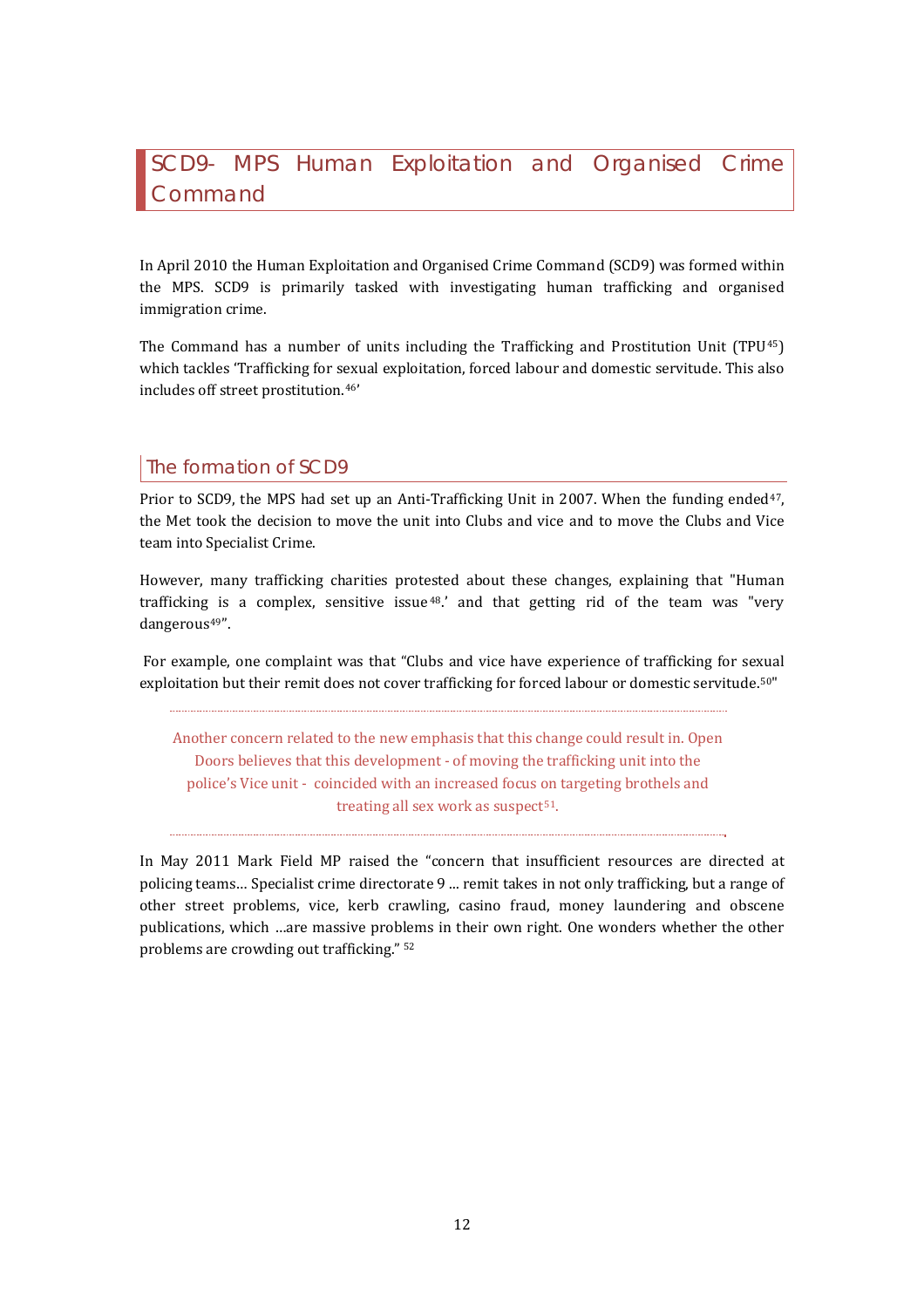<span id="page-14-0"></span>SCD9's remit

## focus on forced prostitution

SCD9 state that they 'coordinate MPS activity in relation to criminality that exploits migration<sup>[5](#page-66-1)3'</sup> and "monitor London's off street prostitution industry ... Emphasis is placed on rescuing trafficked and coerced victims<sup>[5](#page-66-1)4</sup>."

The lack of clarity as to the phrase 'trafficked and coerced' has been illustrated above.

SCD9 say that they focus specifically on those trafficked according to the International Labour Organisation indicators[5](#page-66-1)5. This would imply that they deal with those who are unwillingly being used for sexual exploitation, rather than targeting those under the broad UK term for sex trafficking, as discussed above.

# The closure of brothels

While in January 2011 SCD9 stated that they focus on 'forced prostitution<sup>[5](#page-66-1)6'</sup> and do not intentionally target brothels that do not involve trafficked women, the information they provided to the MPA about their work in 2010 could suggest otherwise.

A report by SCD9 states that "the Trafficking and Prostitution Unit (TPU) tackle *all* elements of on and off street prostitution<sup>[57](#page-66-1)"</sup> The TPU also continues to f[oc](#page-66-1)us on street offences and problem brothels to assist local SNTs reduce anti-social [b](#page-66-1)ehaviour58" and "work closely with borough SNTs … which has allowed brothel closure orders. 59"

Several people I have spoken to, including Georgina Perry from the NHS centre Open Doors, state that SCD9 have targeted 'brothels $60'$  $60'$ ' where no trafficking or coercion has taken place.

SCD9 has rejected the claims that they target non-coercive brothels. In meetings with SCD9 they made it clear to me that - while TPU used to state that they did tackle "*all* elements of on and off street prostitution<sup>[6](#page-66-1)1"</sup>- they have formally re[mo](#page-66-1)ved on-street prostitution from their remit and now focus on "trafficked and coerced victims<sup>62"</sup>. However they have said they do have to be proactive in their work because so few sex trafficking victims are able to report crime to the police.

Georgina Perry said "SCD9 would say that they were working on an 'intelligence led' basis... They will never define 'intelligence' and given that some of the places we know they have visited have simply contained women who are migrant we are concerned that a foreign accent/name is enough to be considered effective intelligence."

Police told me that when they have closed down brothels that are seemingly 'tidy' it may be the case that the brothel may not involve 'coerced' women, but the people running that brothel may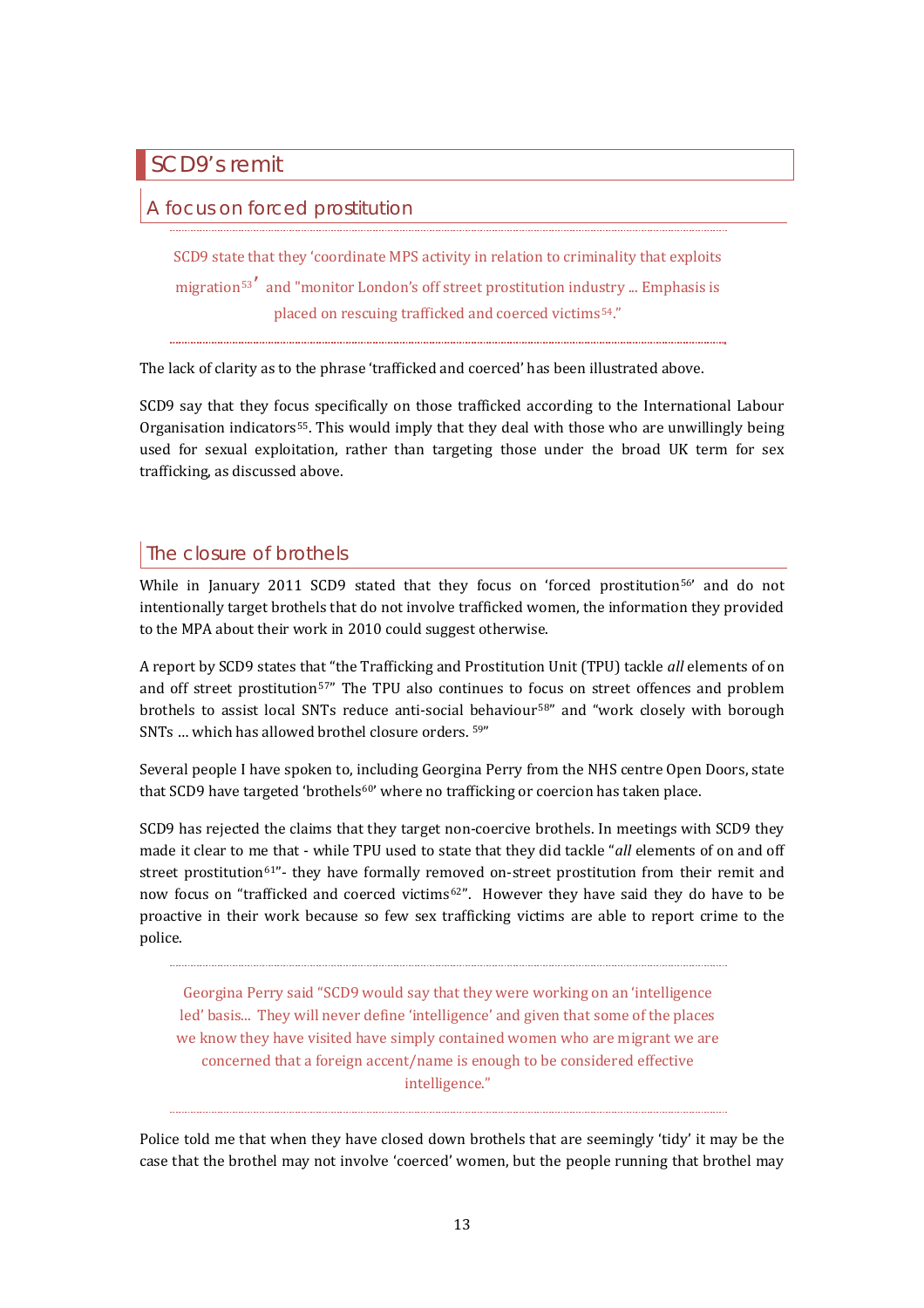also run five other brothels, and at least one of the five brothels will have involved exploited/coerced/trafficked women.

SCD9 have said that a lot of the intelligence they receive is from the concerned families of those women who have been trafficked to London.

# Proceeds of crime

Under recent changes to the Proceeds of Crime Act<sup>[63](#page-66-1)</sup> in 2009, the police keep 25% of any assets<sup>[64](#page-66-1)</sup> confiscated from raids; the Crown Prosecution Service keeps another 25%; and the Inland Revenue the rest.

Data<sup>[65](#page-66-1)</sup> reveals that 70 per cent of TPU's work focuses on sex trafficking. However, Grahame Maxwell, former chief constable of North Yorkshire has said that "there are more people trafficked for labour exploitation than there are for sexual exploitation<sup>[6](#page-66-1)6</sup>." In 2010/2011, SCD9 recovered assets worth £900,000 with approximately £600,000 coming directly from the work of the TPU.[6](#page-66-1)7

The English Collective of Prostitutes (ECP) believes that the Proceeds of Crime Act acts as an incentive for police to 'raid' brothels.[6](#page-66-1)8 However SCD9 said that the money they remove from brothels goes into a centralised account and that individual units and boroughs receive too little for it to act as an incentive.

# A lack of clarity

SCD9's role does not appear to be clear to all borough police who deal with vice-related issues. Indeed, several of the borough police I spoke to indirectly corroborate SCD9's claims that they focus on exploitation rather than on general policing of brothels. They said that SCD9 are rarely directly involved in borough police work even when contacted for assistance by boroughs. Several police hinted at their frustration at the lack of involvement of SCD9.

 However I have found police-based evidence that SCD9 are still offering [as](#page-66-1)sistance to boroughs to tackle brothels that have no associated exploitation<sup>69</sup>.

SCD9's activity and role is also not clear to service providers and sex workers, and this has led to increasing distrust since SCD9's formation towards their sex-trafficking work.

SCD9 thought that less than positive borough policing of brothels was being mistaken for their work, and felt this led to worse relations with sex workers and projects. However while SCD9 may aim to target victims of trafficking, I also struggled to fully comprehend their role because their remit is so broad.

Catherine Stephens, from the International Union of Sex Workers (IUSW), said that, "possibly SCD9 are doing a great job… making us all safer... but I have not met anyone either working in the sex industry or for health projects that provide care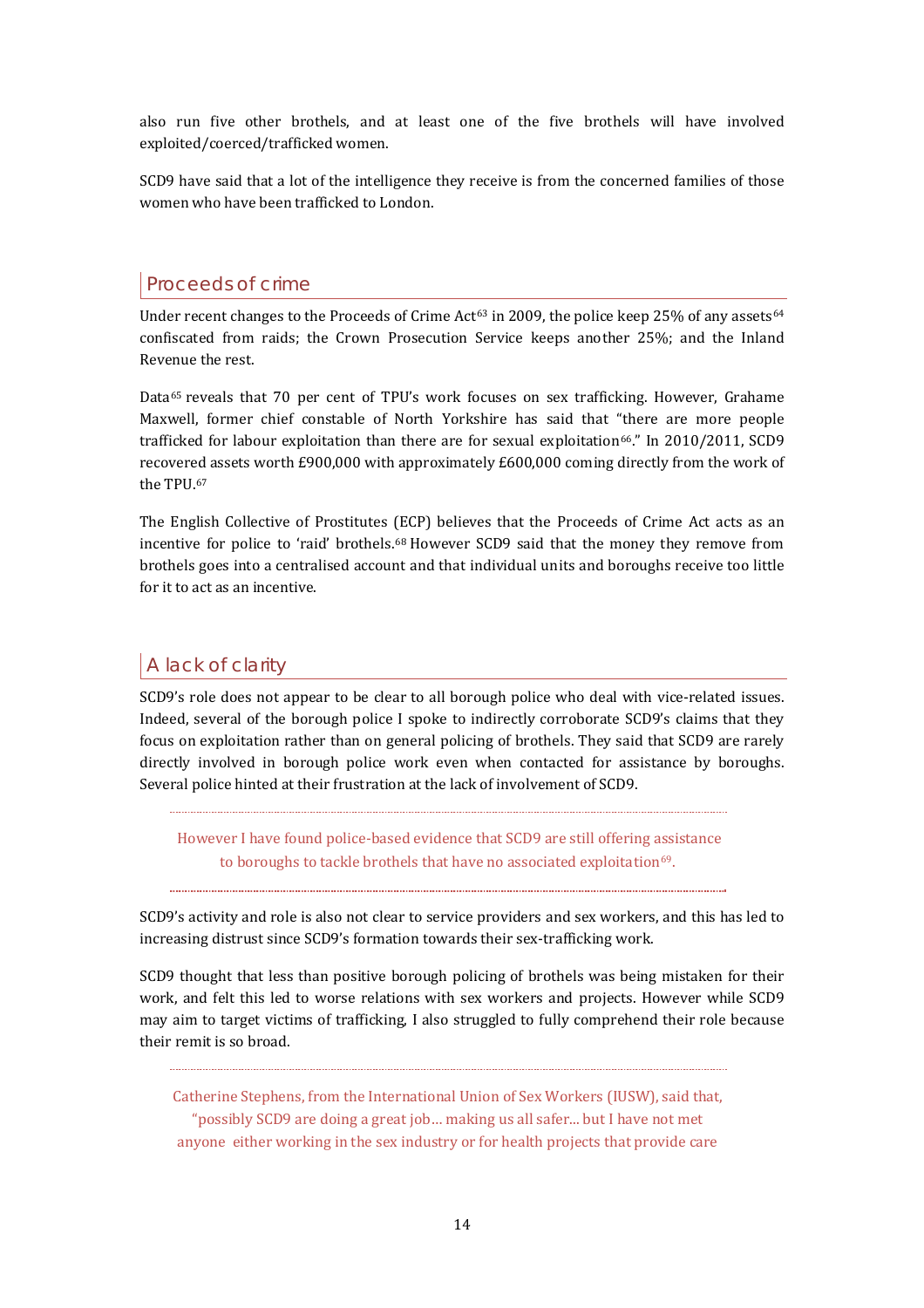... to sex workers who believes that to be the case. Therefore, at best, their communication is ineffective<sup>[7](#page-66-1)0</sup>."

She felt future SCD9 work needs effective partnership with, for example, the NHS service providers. "Women trust the [NHS] projects. At the moment the projects don't trust the police and so can't pass on that message to the stakeholders<sup>[7](#page-66-1)1</sup>."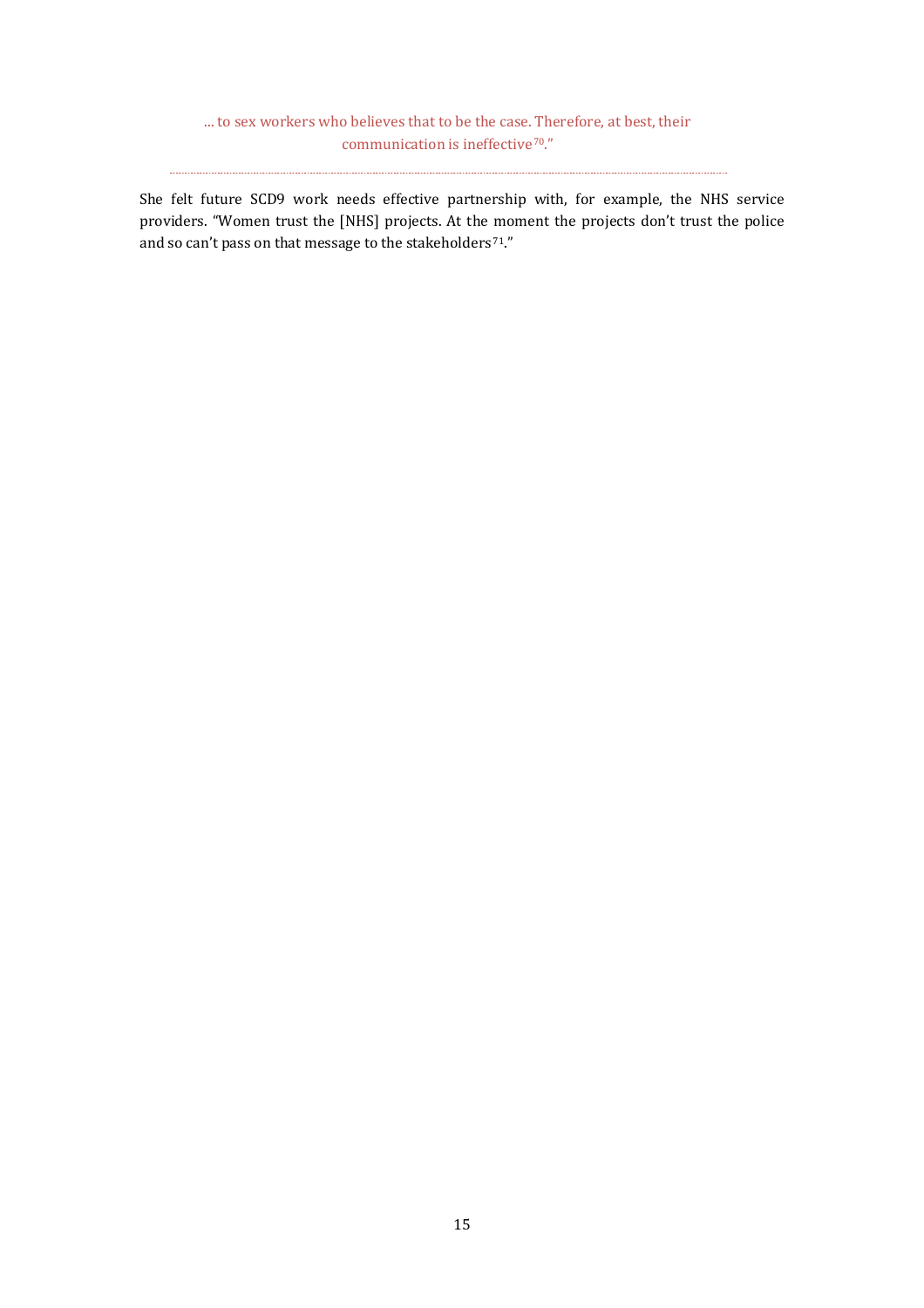# A limited level of success

<span id="page-17-0"></span>Irrespective of the scale of the problem, the horrific crime of sex slavery, wherever it exists, certainly warrants intense and determined action by the police. However, while few would argue with this line, there is some concern that we are not tackling the problem effectively.

# Operation Pentameter

#### THE FIRST MAJOR OPERATION TO DISCOVER SEX TRAFFICKING THROUGH BROTHEL RAIDS

Operation Pentameter One and Two were the first national police operations to rescue trafficked women and children forced to work in the sex industry and prosecute those gangs involved.

While the operations were initially hailed a success, a subsequent investigative report led by Nick Davies, who would later lead on the investigation into phone hacking, revealed that they had had accomplished worryingly little.

### The results

#### FAILURE TO FIND A SINGLE TRAFFICKER WHO FORCED WOMEN INTO PROSTITUTION

Operation Pentameter Two claimed to have carried out 822 raids on brothels; identified 167 possible 'victims' (the ambiguities of which have been described above) ; and arrested 528.

However after an arduous legal battle, the Guardian managed to obtain an analysis, marked restricted, by the police's Human Trafficking Centre in Sheffield.

The document revealed that, after 822 raids, no sex trafficker, by international definitions, had been found.[72](#page-66-1)

And, after 822 raids, only 15 men and women were convicted of non-coerced 'trafficking' under the definition from the UK's 2003 Sex Offences Act.

76 women and men were convicted of non-trafficking offences involving drugs or brothel laws. 73 were charged with immigrant breaches.

Only 5 men were convicted of importing women and forcing them to work as prostitut[es](#page-66-1) during this time – however these cases had come to light prior to Operation Pentameter's raids.<sup>73</sup>

Of the 167 [so](#page-66-1)-called 'victims', only 11 were found to be genuine victims who wanted or required police help. 74

### DEFENCE OF OPERATION PENTAMETER

However Dr Timothy Brain, ACPO lead on Pentameter 2, said<sup>[7](#page-66-1)5</sup> "Assessments of criminal justice outcomes in relation to crimes of trafficking ... should take account of the effect of 'attrition' in the criminal justice process, whereby an individual was charged for one offence but the defence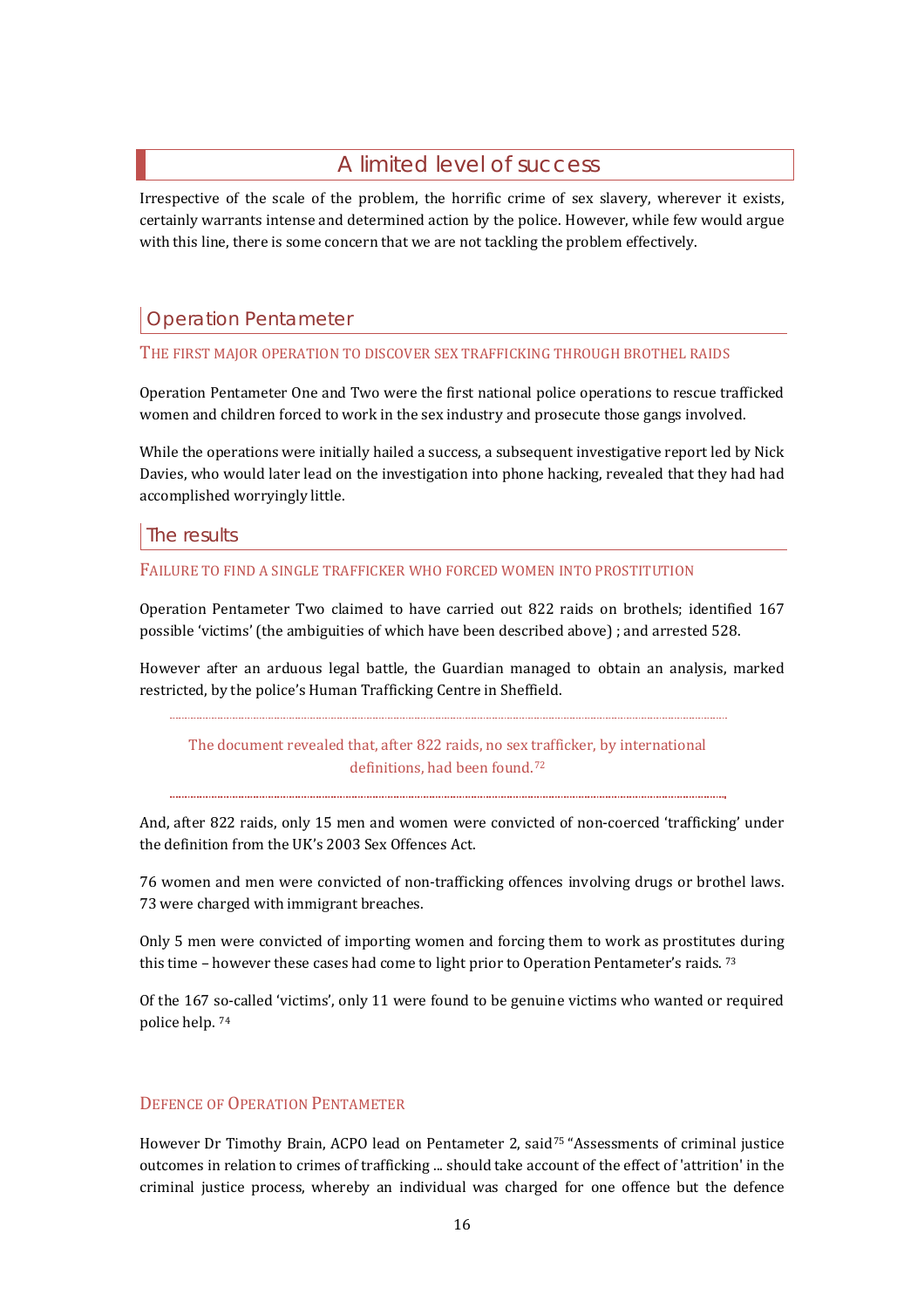offers to plead to a lesser offence before the trial. The reason for accepting the lesser offence is to save the expense of a public trial, and while the police may be asked to comment … the decision will rest with the CPS[7](#page-66-1)6."

# SCD9's results

In light of the above it is very hard to analyse SCD9's work. While SCD9 has assured as that they only focus on genuine 'victims', it is possible that those described as rescued 'victims' in their data may not, in the end, be defined as victims.

And those described as having been 'arrested' may not be considered by everyone to be 'traffickers' who have enslaved women in the sex work industry. Meanwhile those convicted of immigrant offences may in fact be traffickers or even trafficked victims themselves[7](#page-66-1)7.

# Victims found

## A LIMITED NUMBER OF VICITMS FOUND IN BROTHEL RAIDS

According to a written answer from Mayor's Question Times, in 2010 TPU officers visited 177 brothels in London and identified [7](#page-66-1)3 'trafficked' victims<sup>78</sup>.

If there are approximately three to four women in each brothel then the 2010 figure suggests a success rate of approximately 12 per cent. Therefore, around one in eight women are found to be possibly 'trafficked' in raids specifically targeting 'trafficked-women' brothels.

However if one was to rely on Pentameter Two's results, one could estimate that only 15% of the initial victims found will turn out to be victims, as the term is commonly understood. Therefore, that could imply that five women found by SCD9 were genuine victims. This would mean that SCD9 would have a success rate of less than 1 per cent in finding victims of sex trafficking during their brothel raids.

Either way, if sex trafficking is correctly identified as a large scale problem - with up to 45 per cent[7](#page-66-1)9 of sex workers tr[af](#page-66-1)ficked in a city where it is estimated that there are approximately 5100 sex workers in brothels<sup>80</sup> - their success rate could debatably be seen as limited. However it is worth noting that SCD9 are the most successful trafficking unit in the UK – prosecuting over 50 per cent of all UK cases.

Police who have worked on sex trafficking cases felt that the above "ratio arguments were no argument". While I agree with the view that even if only one trafficked victim is found a year then that is a success, I do think we should at least begin to question whether we are using the best methods to tackle sex trafficking.

As one academic queried, following Operation Pentameter, "How is it that this vast number of women and girls are so readily available to male clients and yet simultaneously so difficult for the police to detect  $81$ ?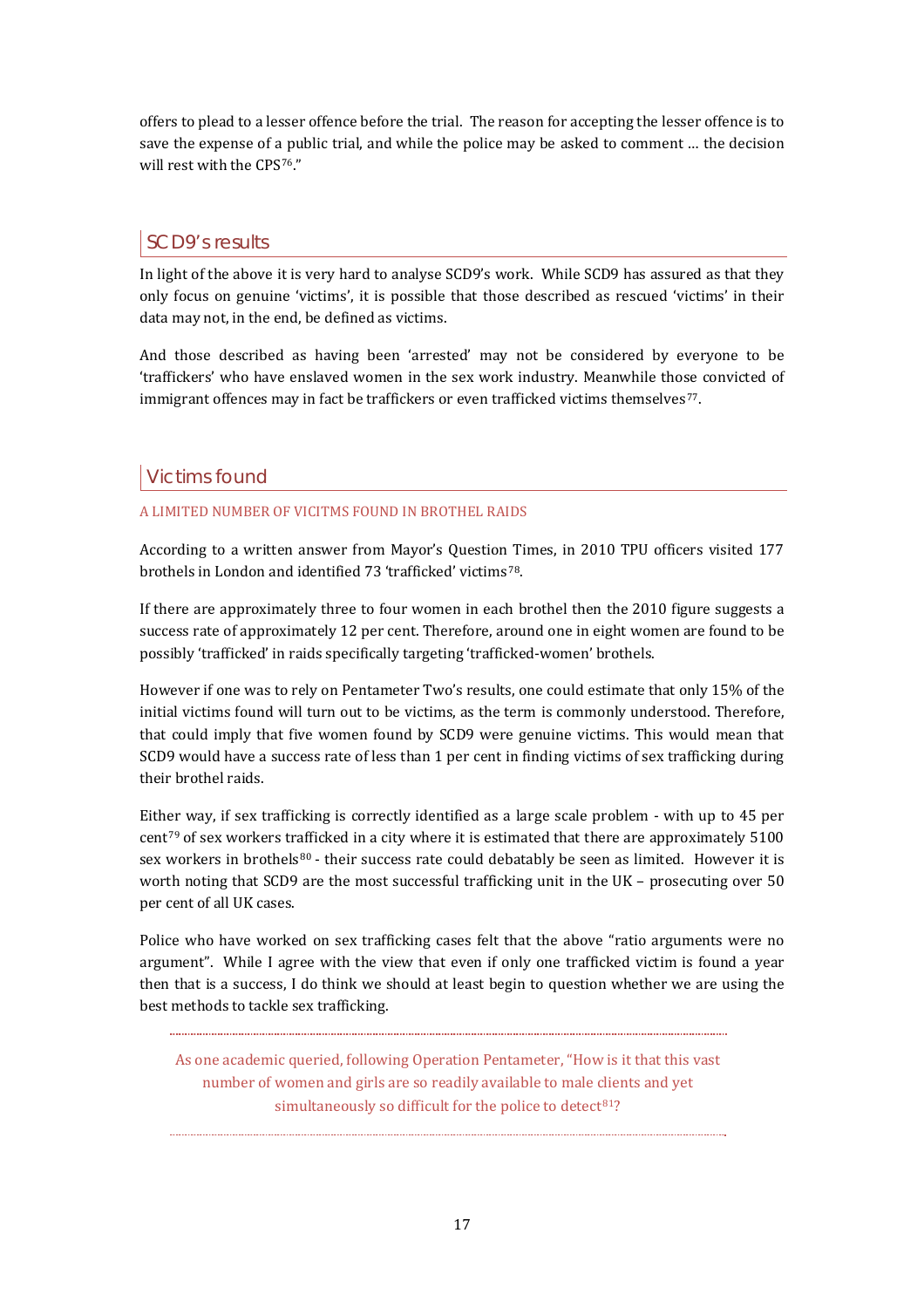# Arrests Made

Since SCD9 began in 2010, 201 'trafficked victims' have been identified through the work of the TPU and via referrals from the NGO sector. 73 suspects have been charged, with "19 of these suspects charged with trafficking and a further 20 being charged with controlling prostitution for gain offences or similar"[8](#page-66-1)2.

SCD9 said that sex trafficking can be very difficult to prove and so many sex traffickers will be prosecuted under other offences. Several months ago I requested (from SCD9 and then the CPS) to see the 73 cases to verify whether they were all for cases involving exploitation. Unfortunately they were unable to provide me with this information in time for publishing this report.

I am aware however that sex trafficking offences can potentially be very broad, as discussed above, and even those people charged with "prostitution for gain" may not be genuine 'exploiters'.

A barrister, Rupert Bowers, explained that "there is no definition of "controlling" prostitution for gain in the Sexual Offences Act 2003.

"This potentially means that people employed by sex workers (rather than those employing sex workers) such as maids, could be prosecuted for the offence of "controlling" by booking a sex worker's diary, answering the telephone, or vetting clients[83](#page-66-1) under this inadequately prescriptive definition."[8](#page-66-1)4

However, while there is no definition in the SOA 2003, there is CPS guidance which does attempt to clarify this.<sup>[8](#page-66-1)5</sup>

If only 19 suspects have been charged with trafficking, one could infer that either the scale of the problem of sex trafficking in brothels and organised networks is limited, or the methods used are ineffective.

# Obtaining witnesses

#### DIFFICULTY IN OBTAINING WITNESSES

However, police who have investigated sex trafficking cases have spoken about the "near impossibility of securing courtroom testimony from witnesses"[8](#page-66-1)6.

Professor Graeme Pearson<sup>[87](#page-66-1)</sup> said women who are victims of sex trafficking "have already lost their sense of worth … and learn to believe that their future wellbeing relies on the trafficker's support."

The difficulty of securing witnesses was apparently pronounced when a victim's immigration status was uncertain, so that they feared that they would be deported.

SCD9 has responded to this concern<sup>[88](#page-66-1)</sup>. Indeed, SCD9 told us that since their unit began they have not had a single victim deported.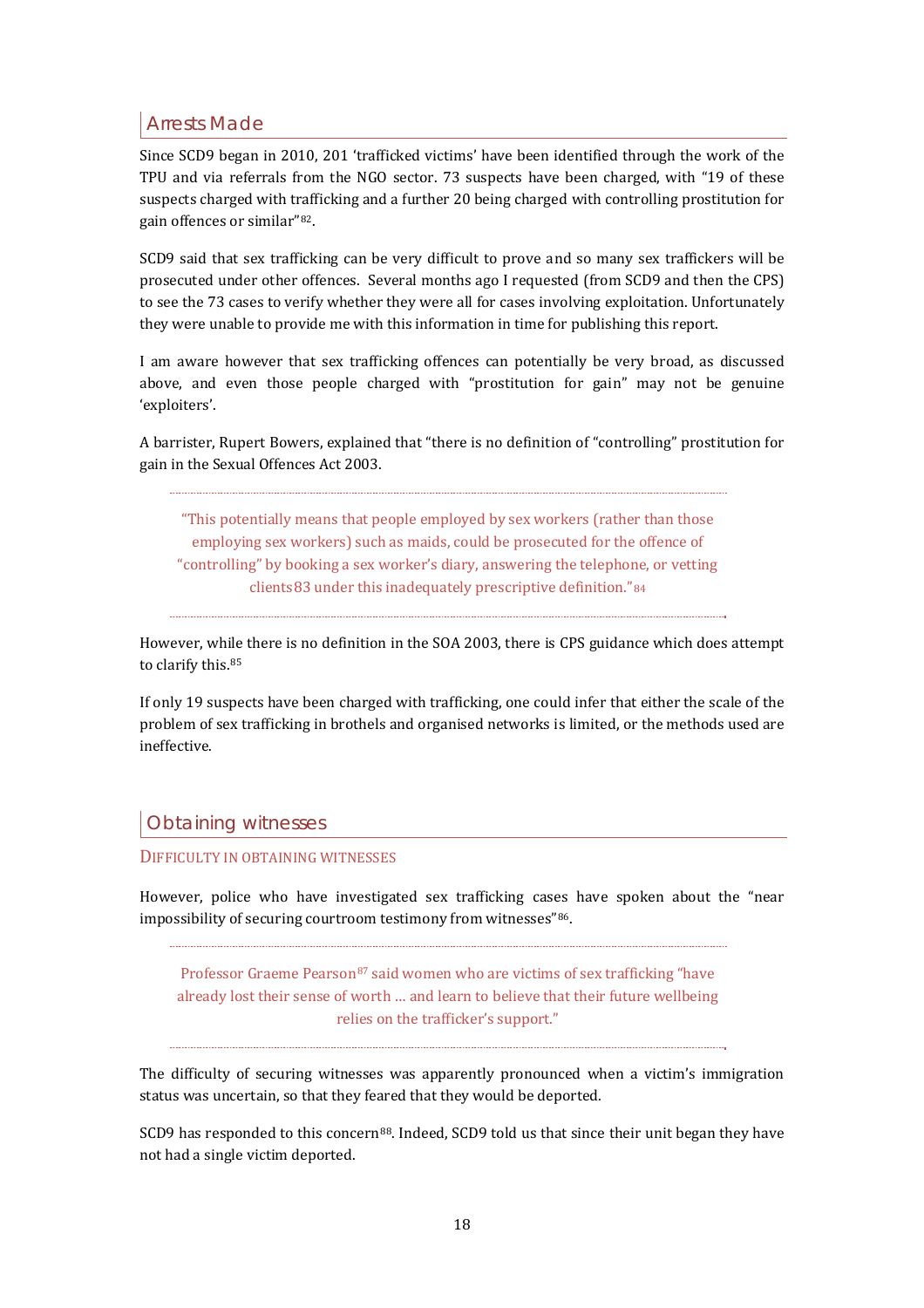However in spite of this impressive record, they were aware that victims were often not aware of this and wanted this message to be more widely communicated.

However Georgina Perry from Open Doors said, "They may not have deported any victims of trafficking but women caught up in these raids with irregular migrant status have been deported."

The US has "a visa category which allows victims of human trafficking to remain in the U.S. to assist in investigations or prosecutions of human trafficking violators $89''$  $89''$  to help tackle the problem. This is not believed to have led to an increase in the number of people claiming victim status.

#### INCENTIVES TO CLAIM TRAFFICKING VICTIM STATUS

Dr Mai disagrees with Professor Graeme Pearson's view that women are unwilling to say that they are trafficked victims.

In fact, Dr Mai believes that the very opposite is the case.

Dr Mai believes that migrant sex workers, due to their concern that they will be returned to their country of origin, might feel that they need to distort the information that they provide to officials since a tragic "story [that they were sex trafficking victims] is the instrument thro[ug](#page-66-1)h which you get access to remain in the UK.90

#### Borough police

BOROUGH POLICE VIEWS ON SCD9'S WORK

Some police officers, working in the boroughs, vented frustration at the lack of support they received from SCD9. However this may be due to the fact that SCD9 have limited resources and have told us that they only target brothels linked to "forced" prostitution<sup>[9](#page-66-1)1</sup>.

However some borough-based officers felt that all the evidence in their constituency suggested that a very limited amount of 'sex trafficking' was taking place.

Borough police I have spoken to have said they had rarely – if at all - found any sex trafficked victims even where they were proactively raiding sex premises<sup>[9](#page-66-1)2</sup>. Some officers I spoke to were therefore not convinced that SCD9 was overstretched with many cases of sex trafficking.

#### THE NEED FOR A JOINED UP APPROACH

These anecdotal remarks in no way prove that sex trafficking is not a problem, nor do they prove that SCD9 does not have a substantial workload. Indeed if victims are too scared to go to the police then there is every reason that police may not be fully aware of the problem. Rather these remarks highlight that communication is possibly ineffective between borough police and SCD9.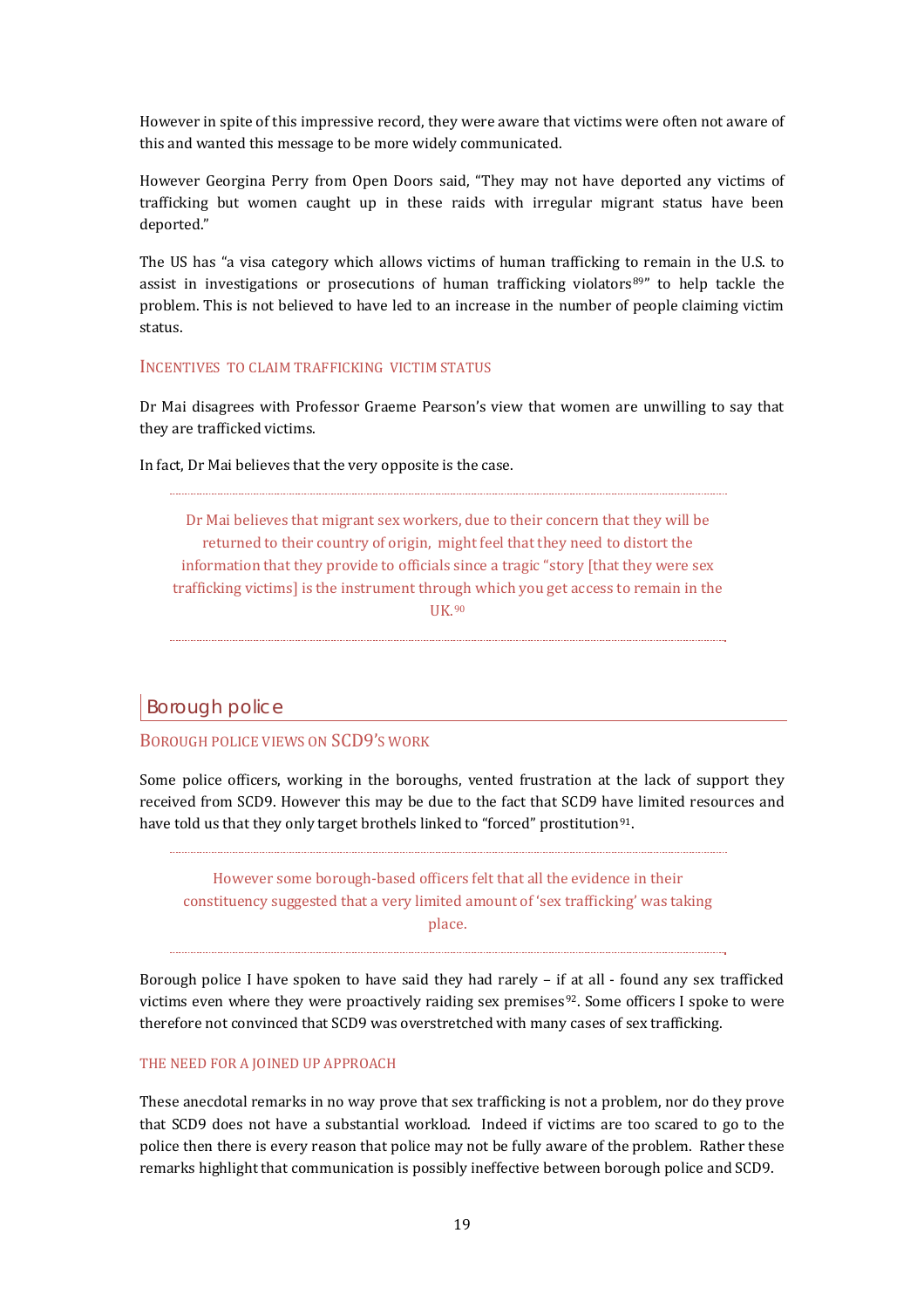This point – regarding ineffective communication - was further starkly underlined by the fact that SCD9 did not appear to know what many boroughs were doing in relation to policing brothels.

When I met with SCD9, they were not aware brothel raids had increased recently in London. However Newham police were willing to provide figures that showed that they had closed 80 brothels in the last 18 months. SCD9 officers I spoke to appeared to be unaware of this.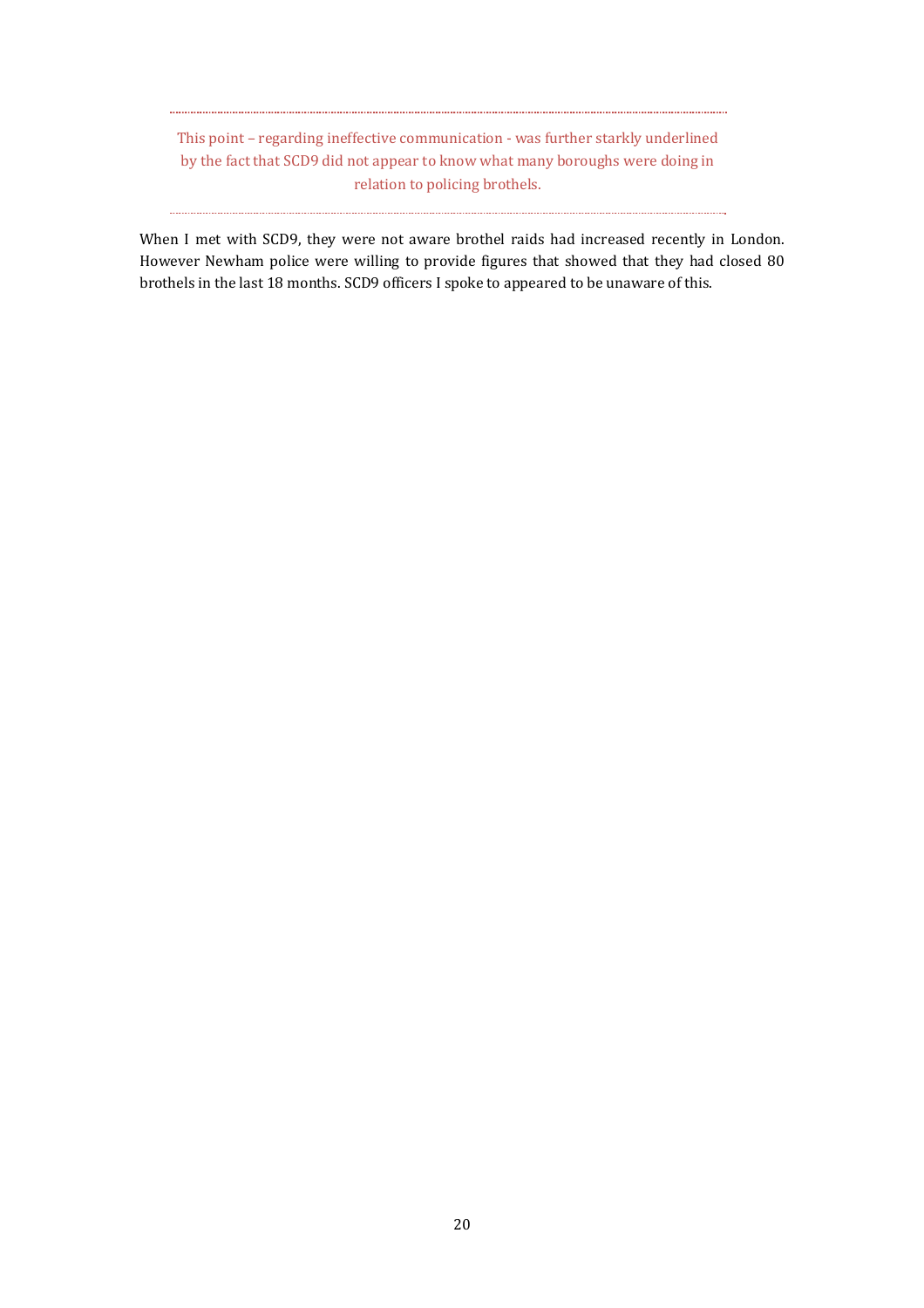# SCD9 and non-organised sex trafficking

## <span id="page-22-0"></span>West African victims of sex trafficking

#### AN UNKNOWN SCALE

The Poppy Project has said that the amount of trafficking known is perhaps just the tip of the iceberg[93](#page-66-1). If this is the case, it would then appear that the results from raiding brothels are not fully evidencing this problem.

The main criticism behind ACPO's and Dr Mai's data, showing that 6-9 per cent of sex workers were trafficked, was that African women were excluded.

As the chairman of the Human Trafficking Centre, said, "It is mildly surprising, to say the least, that they found no women from Africa because the accommodation units for trafficked women are entirely taken up with women from Africa.<sup>[9](#page-66-1)4"</sup>

#### NOT ACCESSIBLE THROUGH BROTHEL RAIDS

However, Georgina Perry - who works as the Service Manager at the Hackney-based Open Doors which offers specialist NHS services designed to meet the health needs of women working in the sex industry - has said that the women<sup>95</sup> from brothels, who Open Doors sees via outreach work or in their clinics, are rarely African<sup>96</sup>. The NHS outreach services contact vulnerable women using traditional brothel-contacting strategies such as telephone cards, newspaper adverts, word of mouth and the internet.

In spite of this, Georgina Perry also said that she has been told by service providers<sup>[9](#page-66-1)7</sup> that accommodate trafficked women that the majority of women in these centre are from West Africa and that these women were found in detention centers rather than through police work and brothel raids<sup>[9](#page-66-1)8</sup>.

This would suggest that African women, who are being sex trafficked, are not accessible by the normal avenues for accessing brothels.

Instead they may be being sold and exploited within certain closed communities.

This is concerning as the channels that the NHS use to contact sex workers are largely the same as those used by the police searching for intelligence for their brothel raids.

SCD9's access to initial intelligence relating to the trafficking of African women appears to come largely from their contact with NGOs such as the Poppy Pr[oj](#page-66-1)ect<sup>[99](#page-66-1)</sup> - who told us that the largest group in their trafficking victims' centre are from Nigeria100 - rather than via their raids on accessible brothels.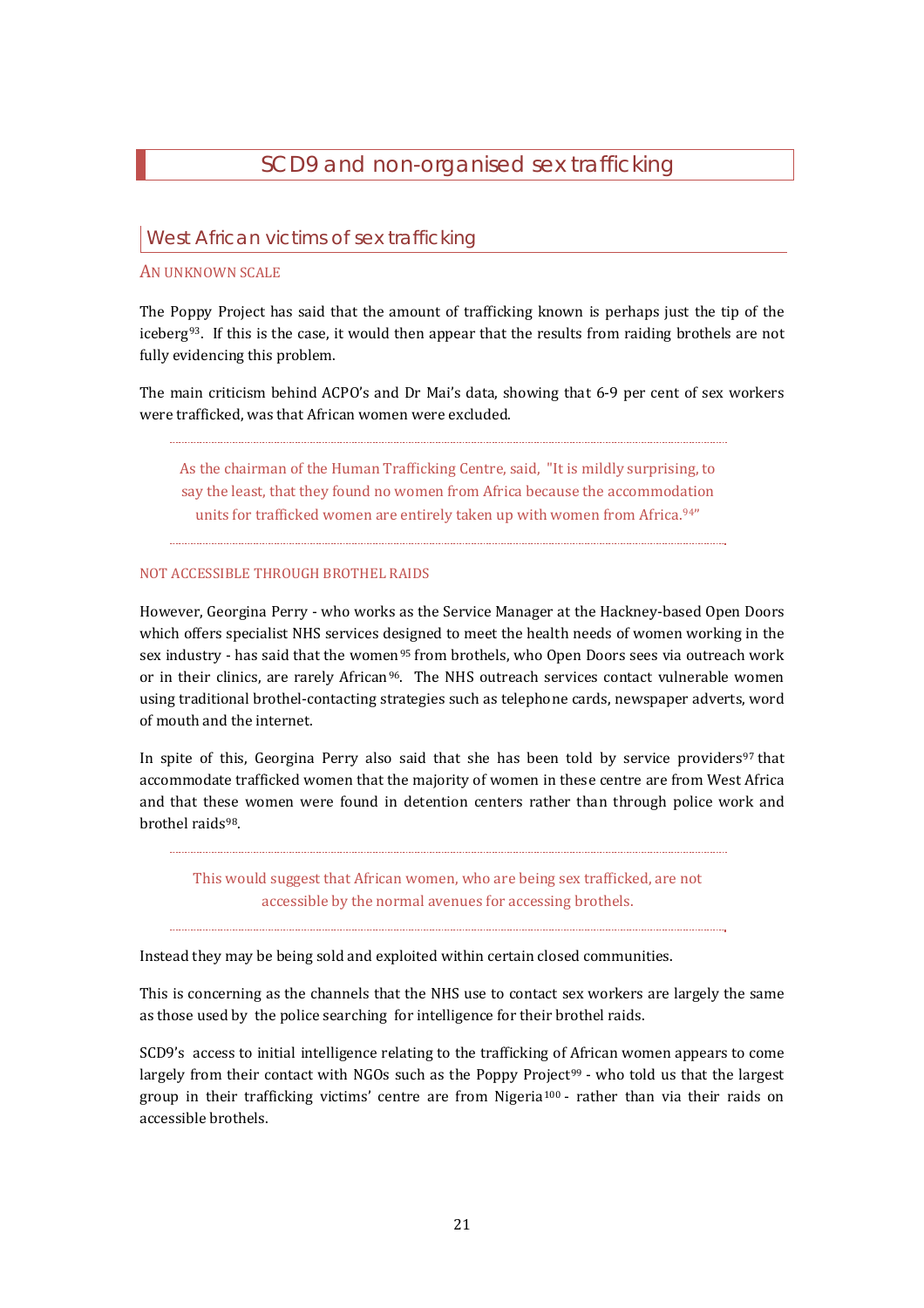# Data on West African victims on trafficking

SCD9's data<sup>[10](#page-66-1)1</sup> seems to imply this. They state, in a document to the MPA, that the "nationality of the women found working in those *brothels[10](#page-66-1)2* [were as follows] Romanians were most prevalent with 37% and next were Chinese nationals with 18%.<sup>[10](#page-66-1)3"</sup> Africans are not mentioned.

However, outside of their work related to brothel raids, SCD9 also states, "Within the MPS, victims most commonly originate from Eastern Europe with Romanian nationals the highest single group. Nigerian victims are the second most commonly recorded group on MPS systems.[10](#page-66-1)4".

NRM[1](#page-66-1)05 data shows non-EU na[tio](#page-66-1)nals are more likely to refer into the system and as such 50 per cent are African nation[al](#page-66-1)ities<sup>106</sup>. This group also receives the highest number of negative decisions (Not trafficked)<sup>107</sup>. [See Appendix 2].

# A focus on organised crime

SCD9'S EMPHASIS ON ORGANISED CRIMINALITY IGNORES VICTIMS OUTSIDE THIS MODEL

In light of the above, there is a risk that police raids on advertised brothels will not help all those victims trafficked from Africa[1](#page-66-1)08. Furthermore, this is a greater cause for concern since it would appear that the number of victims from Africa is unknown but that they are possibly one of larger groups of trafficked victims.

One charity service provider we spoke to, who works with and supports trafficked victims, said that police historically had used performance indicators involving the 'disruption of a network'.

Therefore the police's focus was described as 'pigeon-holed' and overly centred on tackling *organised* crime.

This is supported by information provided by SCD9 that they only "undertake trafficking investigations where there are clear links to an Organised Criminal Network<sup>[10](#page-66-1)9"</sup>.

The emphasis on organised criminality worried the service provider we spoke to as their communication with trafficked victims in their centres suggested that some victims, such as those from Western Africa, who made up the largest group of victims, were not exploited by organised crime networks but by individuals such as boyfriends, family members or family friends.

When I questioned police, asking if their focus on organised crime possibly excluded many individual cases - for example, a man who chose to sell his girlfriend to personal acquaintances they were convinced that even when trafficking cases begin as individual crimes, that "greed" kicks in and the criminality quickly descends into organised crime.

However there have been several sex trafficking cases that have recently come to light<sup>[1](#page-66-1)10</sup> which do not fit the organised 'brothel' mould.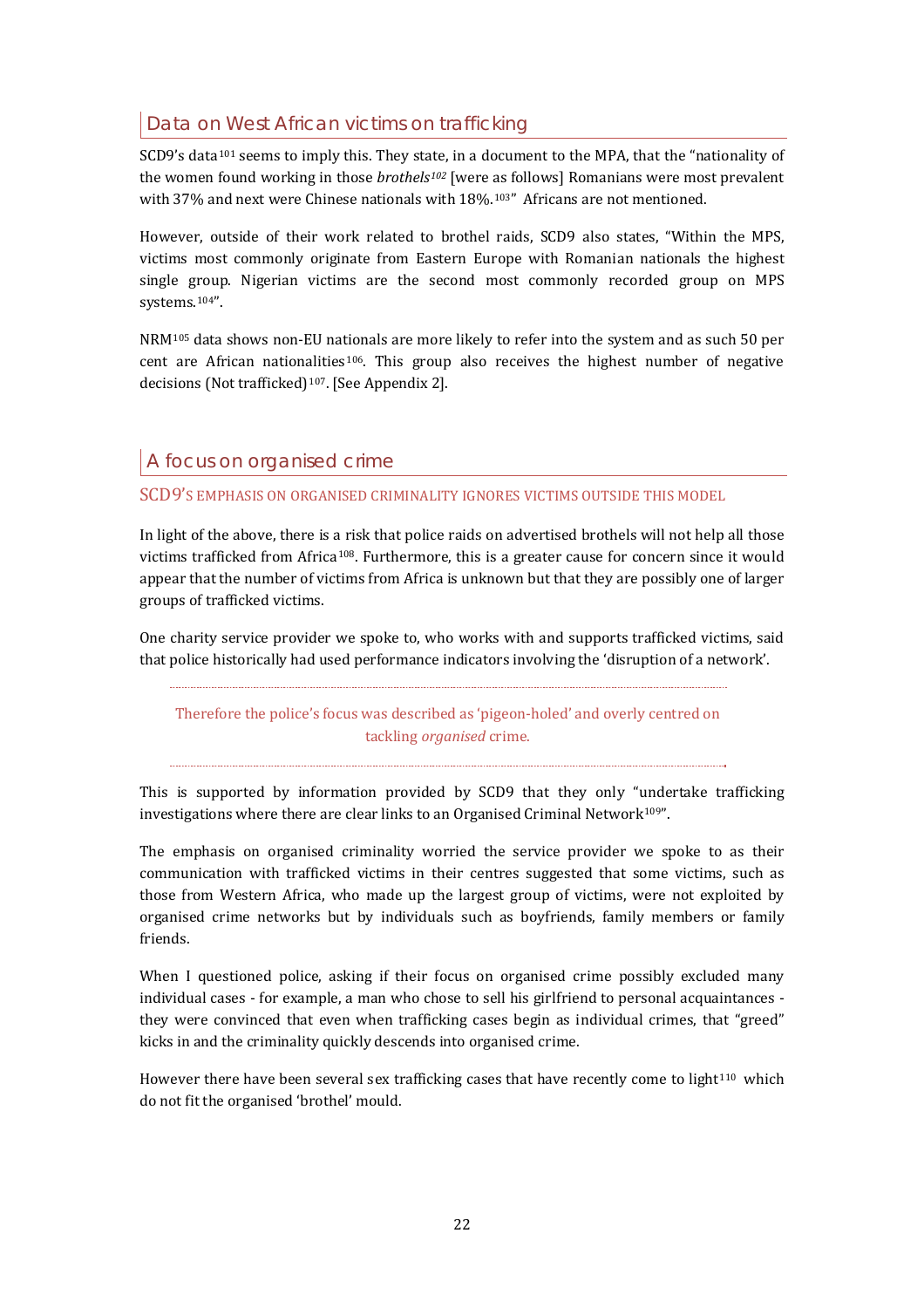# Other victims

#### OTHER VICTIMS OF TRAFFICKING NOT ACCESSIBLE THROUGH BROTHEL RAIDS

One case in February 2012, involved several English girls who were sexually exploited by a group of men in the Greater Manchester area and sold for sexual services to the men's friends. This was not done within a brothel environment but within a close-knit circle. The men have been charged for several crimes including "trafficking within the UK for sexual exploitation $111"$  $111"$ .

Another recent case in 2012 involved a Pakistani "deaf girl, [1](#page-66-1)0, 'trafficked to UK and kept as sex slave in [a] cellar by [an] elderly couple for almost 10 years".112

One report sums up the above concerns on policing sex trafficking: "Government and policy discussion is framed by the almost complete negation of trafficking existing as anything other than prostitution.<sup>[11](#page-66-1)3"</sup>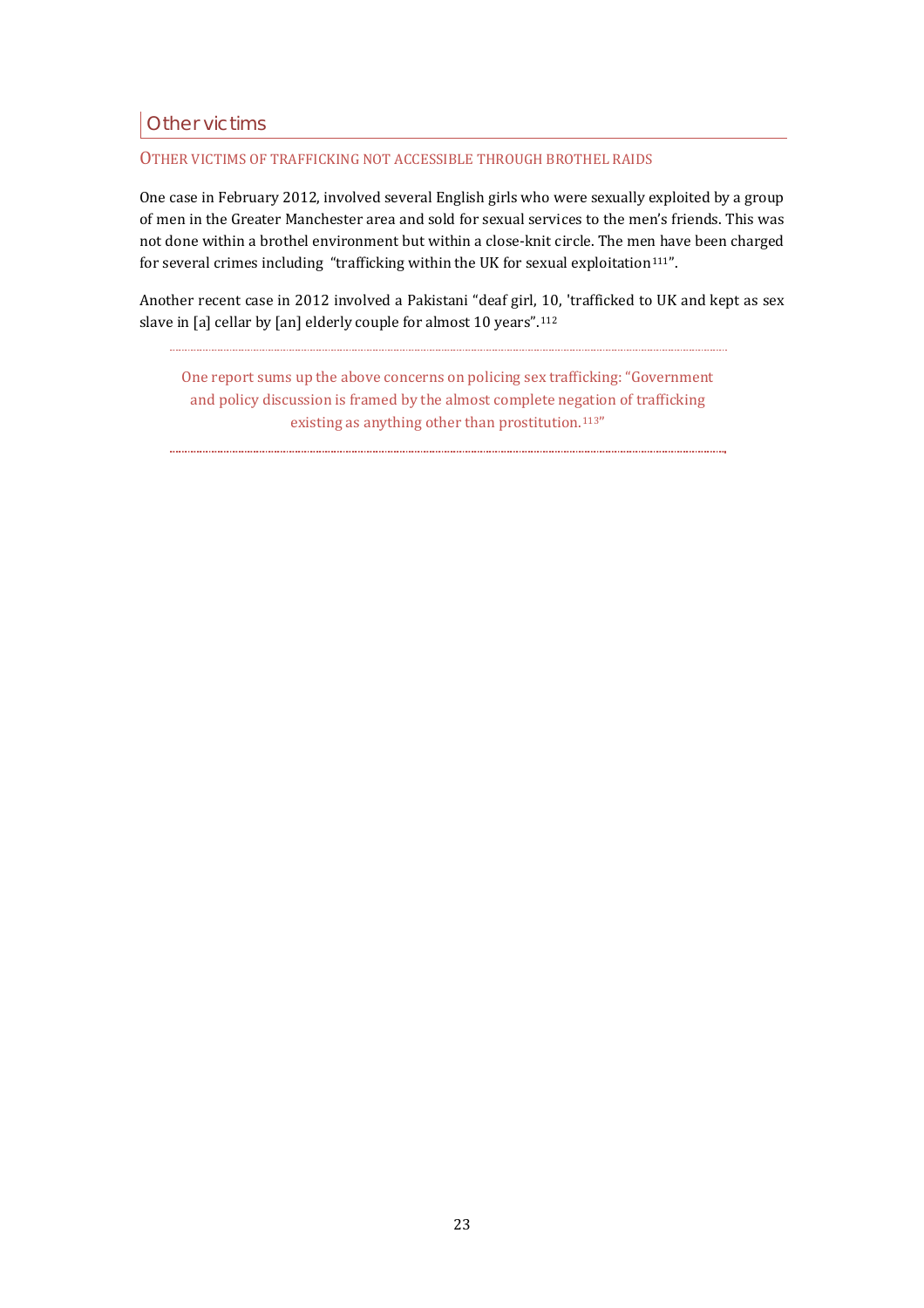# <span id="page-25-0"></span>Part 2. Policing during the Olympics

Borough policing and the Olympics

INCREASED FUNDING TO TACKLE TRAFFICKING IN OLYMPIC BOROUGHS

The 2012 London Olympics led to speculation of an increase in sex trafficking to satisfy the demand believed to be generated by large sporting events  $114$  $114$ .

However, as the Home Office and Government ministers have admitted<sup>[11](#page-66-1)5</sup>, there was insufficient evidence to suggest that ther[e](#page-66-1) will be an increase in trafficking for the Games. 116

Indeed there is evidence to the contrary in the report, "What's the cost of a rumour?" by the Global Alliance against Traffic in Women (GLAATW).

For example, during the 2010 World Cup in South Africa, it was predicted that 40,000<sup>[11](#page-66-1)7</sup> sex workers would be trafficked into the country. However the SA Department of Justice and Constitutional Development did not find one case of trafficking during the event<sup>[11](#page-66-1)8</sup>.

In spite of the evidence above, SCD9 secured an additional £600,000[1](#page-66-1)19 to tackle the believed increase in trafficking in the 5 Olympic boroughs in the run up to 2012.[1](#page-66-1)20

## The evidence

EVIDENCE OF A DECREASE IN PROSTITUTION IN LONDON

Up to the point of writing this report the MPS has 'yet to receive intelligence that suggested that the [London] Olympics may result in an up-surge in trafficking<sup>[12](#page-66-1)1</sup>.'

In fact, in October 2011[12](#page-66-1)2 SCD9 even stated that 'intelligence does not support any increase in prostitution in the Olympic Boroughs and actually shows a *decrease* in some locations.'

Evidence from other major sporting events suggests there can be very little work available<sup>[1](#page-66-1)23</sup>. Some officers have told me that, in fact, they have seen sex workers leave an area during certain large-scale sporting events in the UK.

Proactive policing

#### PROACTIVE POLICING OF BROTHELS IN OLYMPIC HOST BOROUGHS

In spite of this the MPS had assured the Metropolitan Police Authority (MPA) that 'Clubs and Vice command is demonstrating a *proactive* approach to the possible increase in trafficked victims around 2012[1](#page-66-1)24.'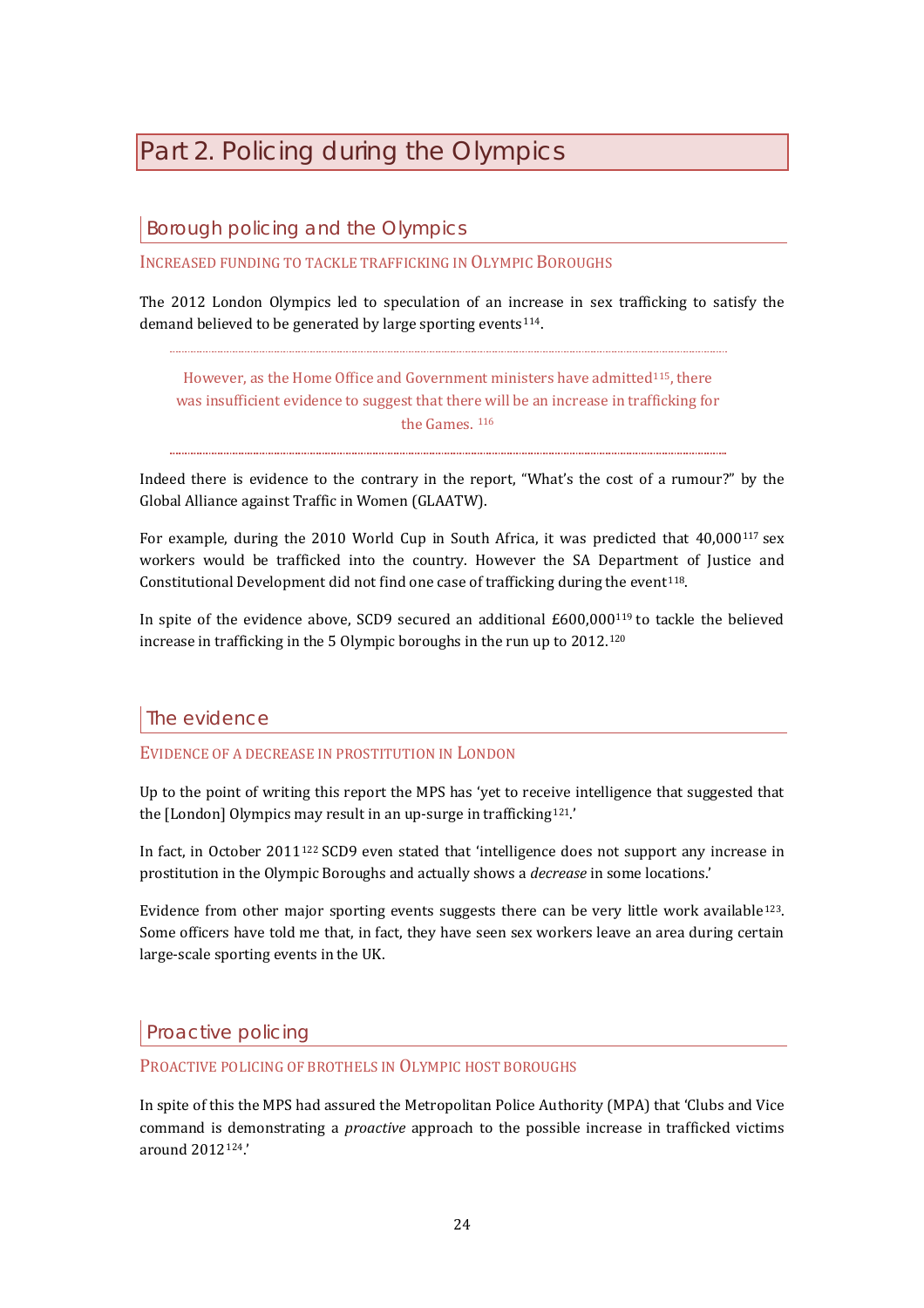Moreover, while the funding that the MPS secured was specifically to target trafficking in the Olympic boroughs[12](#page-66-1)5 prostitution is also openly described as being another area that is being targeted in the Olympic boroughs. *[1](#page-66-1)26*

#### AN ABSENCE OF EXPLOITATION OR ANTI-SOCIAL BEHAVIOUR

Police should target brothels that cause anti-social behaviour (ASB) which affects residents, in the same way that a club or pub should be targeted.

However it is believed that there are at least  $2.103$  brothels in London<sup>127</sup>. And it can often be the case that a brothel causes no ASB and that residents are completely una[w](#page-66-1)are that [a](#page-66-1) 'brothel' is in their vicinity. Indeed, as sex worker Catherine Stephens from the IUSW confirmed128, it is in the market interest of brothels to be discreet.

Therefore "strong concern<sup>[12](#page-66-1)9"</sup> has been aired in the media<sup>[1](#page-66-1)30</sup> and by sex workers and NHS support services that, under the guise of misinformed increases in trafficking, the Olympics is being used as an excuse to simply 'crack down' on prostitution, particularly migrant sex workers, where no exploitation or ASB is involved<sup>[1](#page-66-1)31</sup>

Georgina Perry from Open Doors said, "No police officer I have ever asked this question of directly will confirm that this is an explicit order, more that it is a tacit strategy."

## Increased policing of brothels

#### AN INCREASE IN BROTHEL PROSECUTIONS

National figures reveal that prosecutions for keeping a brothel increased ten fold in the UK between 2001and 2007 [See Appendix 3] [13](#page-66-1)2. In London, Ministry of Justice figures reveal that the number of people found guilty for keeping a brothel in London have almost doubled in the last measurable three years[See Appendix 3] [1](#page-66-1)33.

#### AN INCREASE IN BROTHEL RAIDS IN OLYMPIC BOROUGHS

There appears<sup>[13](#page-66-1)4</sup> to have been a disproportionate number of brothel raids in the Olympic areas.

According to the Home Office, there were 70 brothel 'raids<sup>[1](#page-66-1)35</sup>' by SCD9 alone<sup>[13](#page-66-1)6</sup> between January 2010 and August 2010 in the five Olympic boroughs. There were a further 33 'raids' in Westminster & Camden - where tourists are expected to stay<sup>[13](#page-66-1)7</sup>. I[n](#page-66-1) contrast, the remaining 25 London boroughs experienced 29 'visits' or 'raids' over the same period. 138

This equates to 1.16 raids per London borough compared to 14 raids per borough in the five Olympic zones over seven months.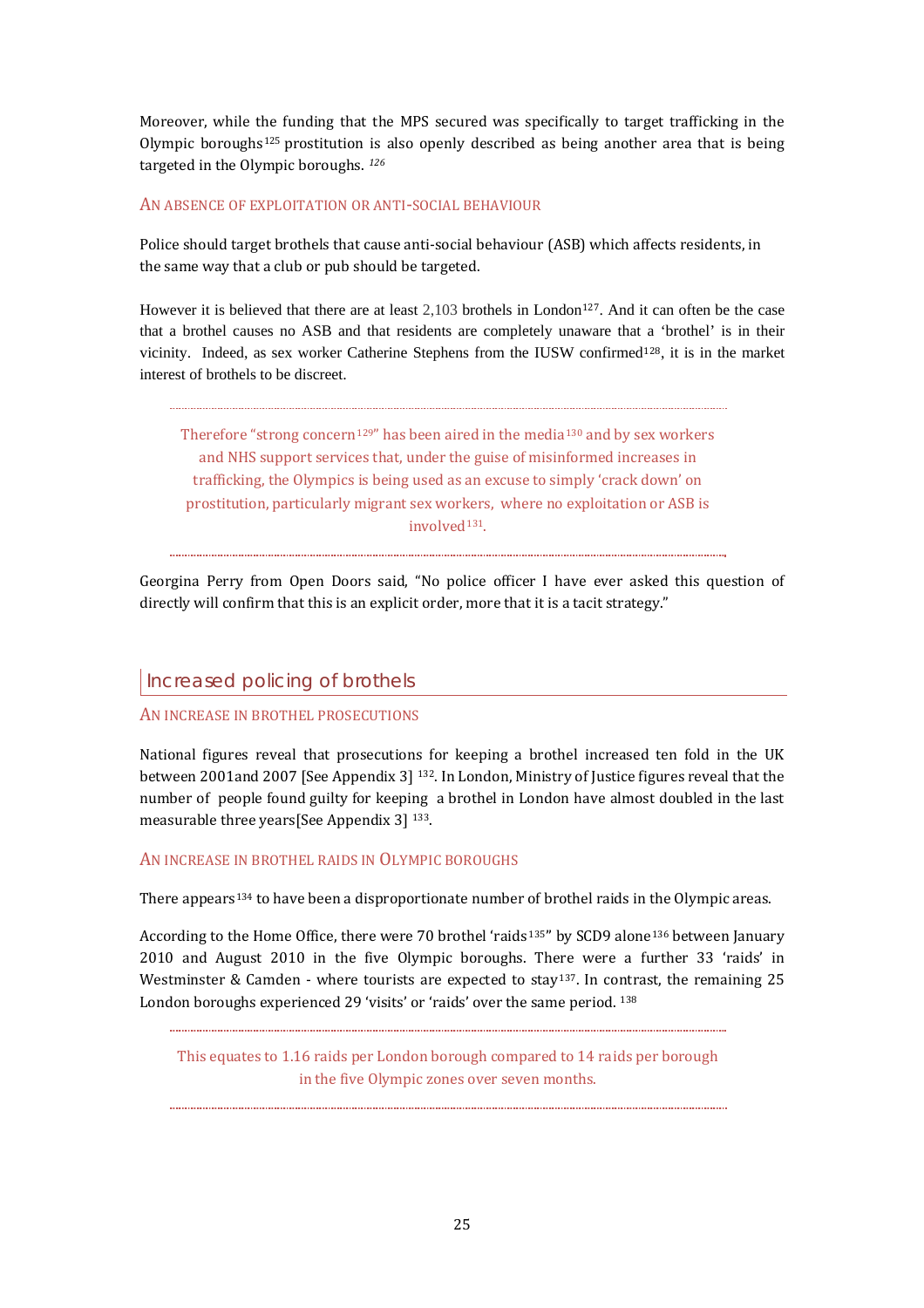#### PROACTIVE BROTHEL RAIDS IN BOROUGHS

Meanwhile the Newham Public Protection Team has had a strategy of proactively targeting illegal activity that could lead to crime[1](#page-66-1)39. One illegal licensing area they target as part of this approach are brothels.

#### In the last 18 months Newham have "closed around 80 brothels" [1](#page-66-1)40.

The vast majority of these raids and closures were as a result of proactive work rather than due to complaints.[14](#page-66-1)1 Indeed, they confir[m](#page-66-1)ed that complaints had not risen in the last few years in Newham against brothel-related ASB142.

During these operations "only one prostitute *claimed* to have [been] trafficked out of several hundred"[14](#page-66-1)3.

## Police resources

All data I have been provided with<sup>[14](#page-66-1)4</sup> shows an increase in the Met's focus on targeting sex workers in the run up to the Olympics. However there is no evidence that there has been a corresponding increase in the number of sex tr[a](#page-66-1)fficked victims in London[1](#page-66-1)45, nor in the number of complaints from residents regarding brothels<sup>146</sup>.

Sex work is legal; and while brothel activity is illegal, if there is very limited intelligence to suggest sex trafficking or brothel activity, and there have not been any complaints, then police resources and positive relations with sex workers need to be assessed before considering a largescale proactive approach to seeking out brothels. However there is concern that inadequate intelligence is being used when targeting brothels.

One Polish woman I spoke to, who has chosen to be a sex worker in England, has been visited and raided by police on several occasions. At each visit she has been asked if she was trafficked.

During the last visit, when she was working by herself in Tower Hamlets, seven police officers 'visited' her to ask if she had been trafficked.

When I wrote to the police about this large use of resources they explained that they "deployed this number of officers to expedite the visit so that police would be there for the shortest period of time possible."

Their visit involving seven officers had not been the result of a complaint nor due to significant intelligence, but was based on finding a telephone booth card<sup>[14](#page-66-1)7</sup>.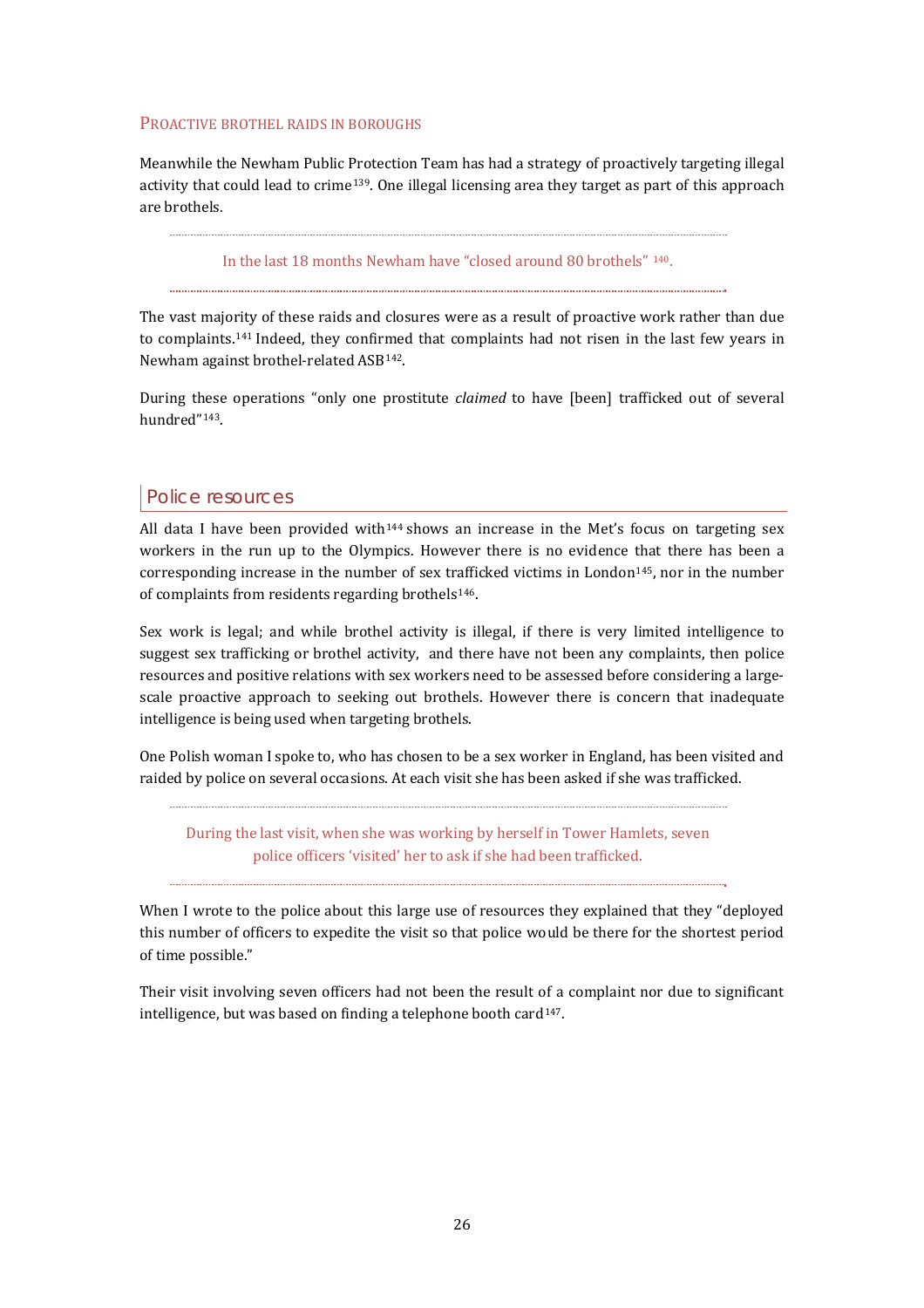# <span id="page-28-0"></span>Consequences of Olympic borough policing

## **Displacement**

DISPLACEMENT AND THE REMOVAL OF SEX WORKERS' SUPPORT NETWORKS

"Crackdowns" … are at best likely to prove only short-term palliatives and may result in displacement to other areas. Displacement is not a solution*[1](#page-66-1)48*." ACPO

There is a fear that 'crackdowns' - a model that has recently been used across London in a 'licensing crackdown'[14](#page-66-1)9 - has had unintended consequences.

While the proactive 'Total Policing' approach to various forms of licensing crime has been successful in a number of areas, when used to tackle prostitution, it is not helpful from a [L](#page-66-1)ondonwide perspective. Instead, there is evidence that the women have simply been displaced.<sup>150</sup>

As a result of the crackdown in east London<sup>[15](#page-66-1)1</sup> the area's support provider, Open Doors, has reported that there has been a significant displacement of sex workers, and this has resulted in a 25% decline in contact of women via outreach since the previous year[1](#page-66-1)52.

One concern about this displacement is that resources to support sex workers are not consistent across London[15](#page-66-1)3. Therefore women who are displaced sometimes no longer have access to help, lose their familiar support network and so are at increasing risk. For example, a medical study found that sex workers who had no contact with an outreach worker were three times more likely to test positive for a sexually transmitted infection<sup>[1](#page-66-1)54</sup>.

# Potential rise in on-street sex work

All evidence demonstrates that the streets are a far more dangerous place to work for sex workers, with 80 p[e](#page-66-1)r cent of street workers, against 46 per cent of indoor workers, experiencing violence or threats.155

The ECP and some service providers have aired concerns that these raids on premises could force some women onto the streets

The ECP[15](#page-66-1)6 knows of "13 Eastern European women who had recently sta[r](#page-66-1)ted working on the streets – many of them had previously worked inside flats<sup>157"</sup>.

Tower Hamlets police also told me that they had seen an increase in the number of street sex workers in the last few years.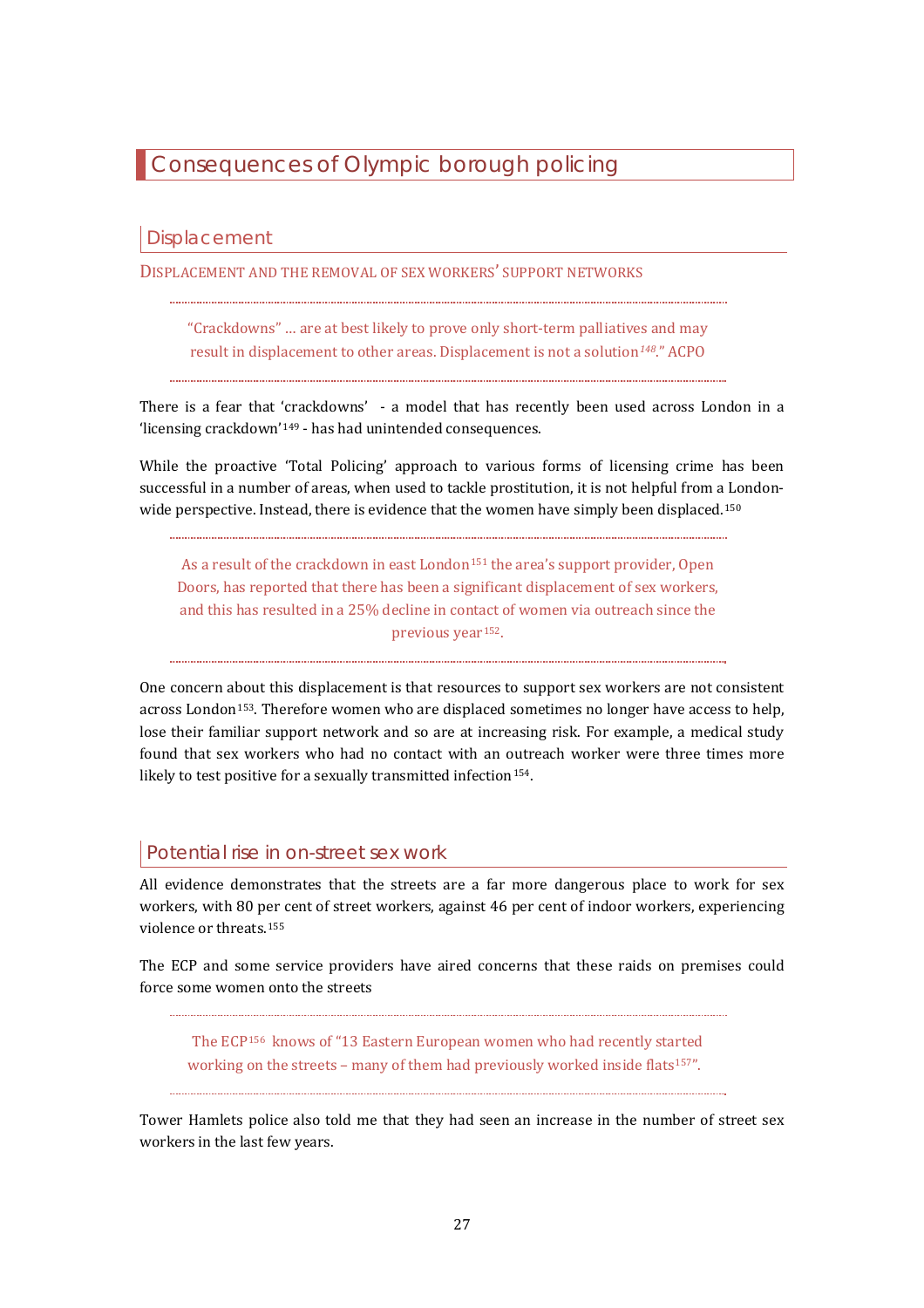There is anecdotal evidence of the possibly tragic consequences of this displacement. "One of the women in our network was a close friend of Elizabeth Valed who was murdered by Anthony Hardy, the "Camden Ripper". They worked together in a flat in Soho for a few years until the place was closed down by police. Ms Valed was forced onto the streets to work in King's Cross where she was picked up by Hardy and killed<sup>[15](#page-66-1)8</sup>."

# A loss of trust

### THE POLICE ARE LOSING THE TRUST OF THE SERVICE PROVIDERS

Open Doors, Praed Street and other service providers I have spoken to are concerned by MPS police activity and said that "over a number of years starting… with the Pentameter Operations [in 2007]"[15](#page-66-1)9 disruption has taken place as women have been displaced and so no longer have access to support.

The service providers loss of trust in the police will inevitably have a knock on effect on the sex workers they work with, advise and support.

Police activity needs to keep in mind at all times Home Office<sup>[1](#page-66-1)60</sup> and ACPO guidance, which highlights that police activity must prioritise the safety of the sex workers when handling 'vice' issues and consider the 'risks, threat, and harm to all' before any activity.[16](#page-66-1)1

Crucially the Home Office points out that "It is essential that policing … communicates and liaises with specialist projects as far as possible so that disruption between activities can be minimised"[1](#page-66-1)62

But this relationship with specialist projects in London has not been successfully developed; indeed several projects have confirmed to me that the relationship and communication with police has deteriorated.

Praed Street NHS staff told me, "Increased legislation and aggressive policing has had a massive impact on the trust and relationships with health outreach teams throughout London. Often these are the only professional's isolated sex workers are in contact with and realistically the only people they will report violence and crime to. There has been a consequence of increased suspicion, transience and disengagement hence compromising women's health and safety.

# Effective partnership

Any sex-trafficking strategy should work with stakeholders rather than appear to punish them to avoid the loss of intelligence and to ensure we do not endanger women further.

As AC Simon Byrne, who leads TP in the MPS, said "policing prostitution will at best only achieve short-term results unless there is effective partnership at local & strategic level<sup>[16](#page-66-1)3</sup>."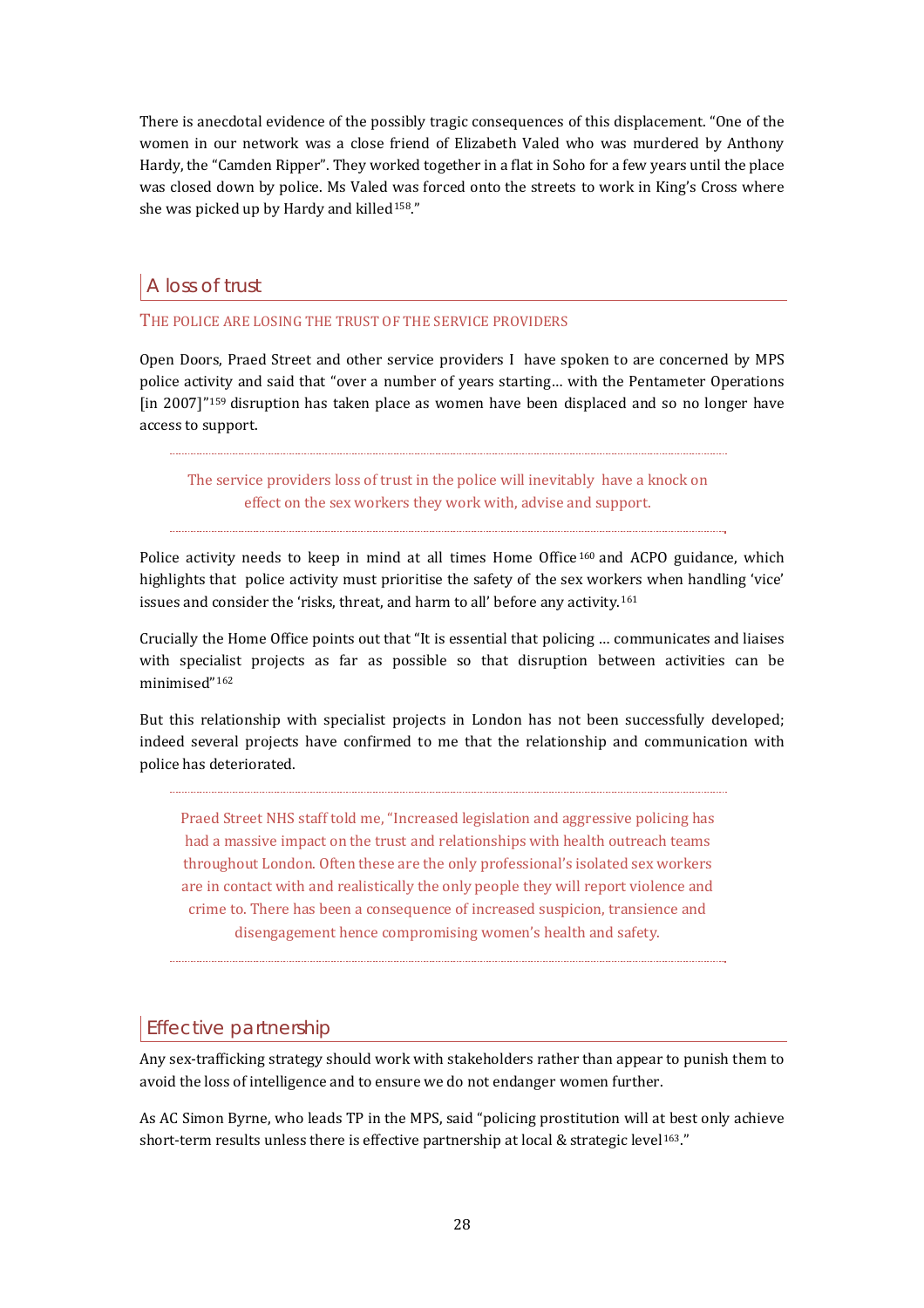The Home Office Review, 2011, has promoted the view that police and key agencies and organisations need to have a joined up approach and a joint strategy<sup>[1](#page-66-1)64</sup>. The Review also promoted the idea of involving not just other related agencies, but also sex workers themselves in developing police responses<sup>[1](#page-66-1)65</sup>.

Catherine Stephens has said that sex workers will only report when they feel police are "(a) taking them seriously and (b) will do them no harm[16](#page-66-1)6.

# Losing intelligence

#### LOSING INTELLIGENCE ON SEX TRAFFICKING

The complexities, described earlier, whereby one day a woman does not see herself as a victim of sexual exploitation, but the next day she may do so, are problematic for police.

On day X, the police may close a sex establishment, and a sex worker working there may be upset with the police for doing so. On a different day Y, the same sex worker may become aware of how she is being exploited and want police help.

Therefore police must be careful in the way they behave when closing the sex establishment. For, if she has lost trust in the police due to her experience on day X, on day Y she may not feel she can go to the police for help.

One NHS service that works with sex workers – Praed Street in Paddington - had anecdotal evidence of this.

Praed Street said that sometimes women they were aware of were victims of sex trafficking but didn't "perceive themselves as trafficked [16](#page-66-1)7 " often took months or even years to disclose, understand and confront their exploitation.

They said "it is important to note here that trafficking is not straightforward and disclosure and appropriate support is not achievable in a short timeframe<sup>[16](#page-66-1)8"</sup>.

However, the NHS staff had found that exploited women were often frightened of the police – sometimes due to negative experiences in the past. Praed street staff particularly highlighted how police raids - where men stormed into the premises with the "girls still in the underwear" often "terrified" the girls leaving them on edge, concerned about their immigration status or by the often mistaken belief that they may have done something illegal themselves  $169$  $169$ .

One pe[rs](#page-66-1)on I spoke to who worked at an NHS service provider said that it was "alarming<sup>170"</sup> how much information isn't being obtained by police on women who would be considered sex trafficking victims, due to the damaged relationship created by current policing methods to tackle sex trafficking.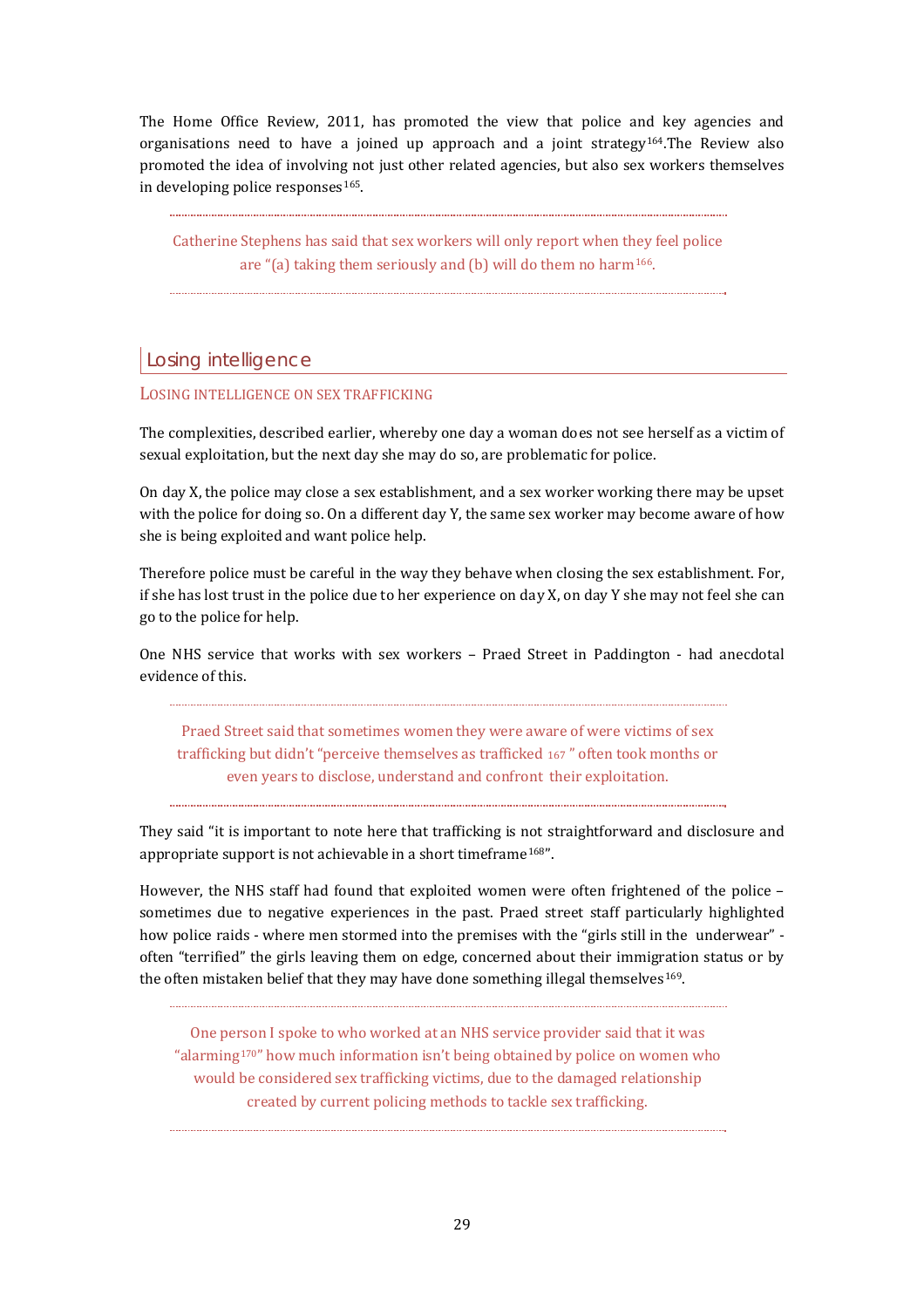# Evidence base

One sex worker we spoke to felt that projects such as Open Doors and Praed Street should publish and share data on the numbers and demography of clients they receive.

AC Simon Byrne said, "There is no perfect solution to dealing with prostitution and sexual exploitation, my ethos is to use evidence based approaches that consider risk, threat and harm to all."

In spite of this, the current attitude of certain sections of the MPS to policing sex trafficking ahead of the Olympics appears to be based on little or no evidence.

However there is evidence that violence towar[ds](#page-66-1) women increases during certain sporting events<sup>171</sup>.

This makes it even more concerning that several NHS services in London have evidence that women are being displaced and so have less access to healthcare and support, which means that sex workers are increasingly at risk of harm<sup>[17](#page-66-1)2</sup>. This fact is also concerning because there is evidence that sex workers are increasingly unwilling to report crimes to the police. This will be discussed below.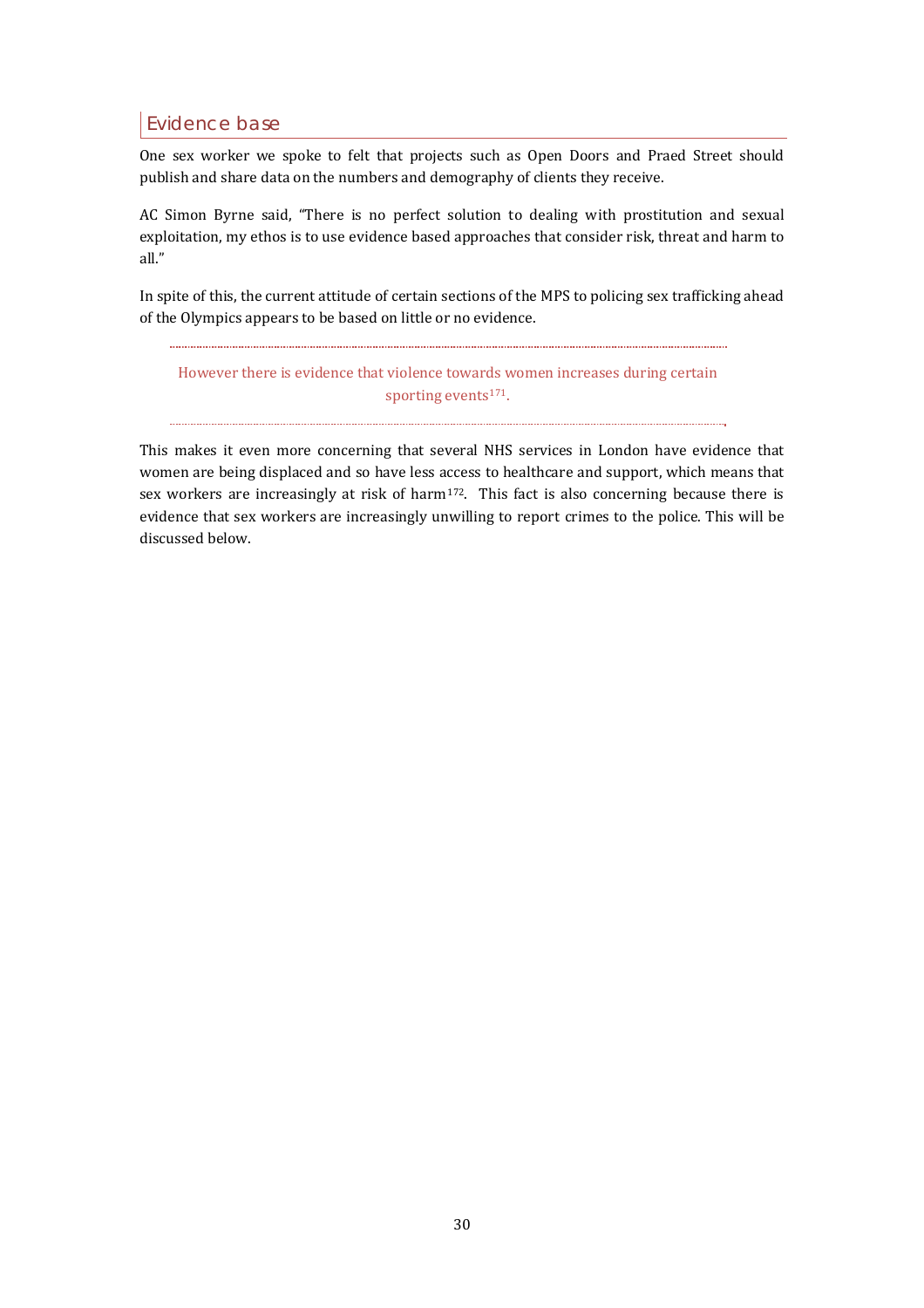# <span id="page-32-0"></span>Part 3. Policing of sex work

# Relationships between police and sex workers

"An escort girl and a dominatrix, both from London, who were stalked by their clients left notes criticising police as part of an online suicide pact, an inquest has heard." Press Association, November 2011

# A lack of care

#### HANDLING OF CASES INVOLVING SEX WORKERS

In April 20[1](#page-66-1)0, Forest Gate Police Safer Neighbourhoods Team<sup>173</sup> decided to punish six sex workers for soliciting for prostitution by giving them an ASBO and using the 'name and shame' tactic of publishing their photos, names and details online.

On-street prostitution is illegal and there are many strong arguments for why this more visible form of sex work should cont[in](#page-66-1)ue to be  $\frac{1}{2}$ . However the attitude of the police in this case raises concerns about the lack of care that exists in the policing of sex work in London<sup>175</sup>.

When I contacted the MPS to complain, they stated that "the decision to publish the photos was taken to reassure the public"[1](#page-66-1)76. However while fulfilling this requirement, they arguably endangered these women's lives by flagging up, to criminals, that these women were easy targets for crime[1](#page-66-1)77.

Evidence shows that the majority of on-street sex workers - up to 95% - are believed to be problematic drug users.[1](#page-66-1)78 This is likely to mea[n](#page-66-1) that the women are unlikely to stop being street sex workers, simply by 'shaming' them publicly $179$ .

However, there is evidence that criminals are more likely to target street sex workers.

Furthermore the police have no evidence or database to prove that publishing such photos didn't pose a danger to the women involved<sup>[1](#page-66-1)80</sup>. Therefore the decision to 'name and shame' these women seems counterproductive in reducing crime.

# Inconsistent policing

Praed Street NHS workers told us that while some sex workers had positive experiences with police, that the experiences were too inconsistent to build a general relationship of trust with the police in their area of London.

They provided me with anecdotal evidence of police officers taunting the women or making derogatory comments during raids and visits. Meanwhile Open Doors had an example where a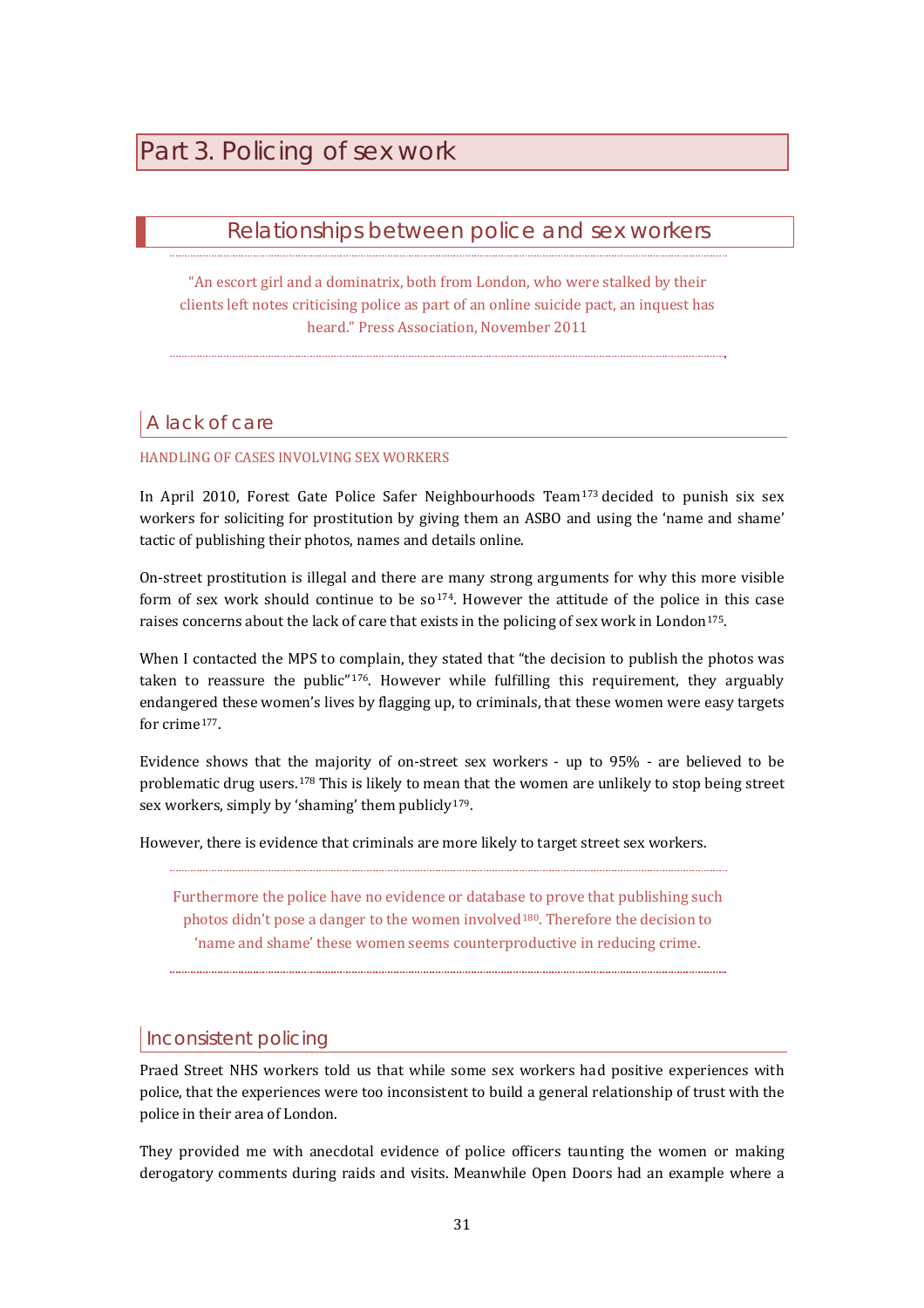sex worker had called the police after [a m](#page-66-1)an refused to leave the premises and was told, "If ... this happens again, don't bother to call us". <sup>181</sup>

One NHS provider also said that seizing the sex worker's earnings and belongings was regularly the primary focus of policing activity.

This was even the case when sex workers had invited police officers to the premises, having reported a crime. Another regular negative experience was that sex workers found th[at](#page-66-1), during police raids, police did not always give the women and girls time to put on their clothes. 182

Praed Street felt that it was "essential to develop named local leads within the police similar to sapphire units- particularly now the remit for Vice squad has changed. We need dedicated specialist officers [for sex workers] to contact who understand the issues and can work with the women not against them<sup>[18](#page-66-1)3</sup>."

# Reduced reporting of crime

Anecdotal evidence from Praed Street staff suggests that more women are being targeted by gangs.

Furthermore Pread Street staff said sex workers were increasingly telling them that gangs were now telling them "What you going to do [about their crime]? You won't dare report". They stated that this did not occur as often in the past.

This could indicate that gangs are specifically targeting sex workers because sex worker relations with police are currently believed to be so damaged.

# Unwilling to report crimes

However Open Doors said it was "not possible to say that there have been more attacks.. but what is true that there is a definite DECREASE in the numbers reported to the police<sup>[1](#page-66-1)84</sup>."

There is evidence that there is an increasing fear of police among off-street sex workers which has resulted in a reluctance to report crimes in London<sup>[1](#page-66-1)85</sup>. For exa[m](#page-66-1)ple, in Dr Nick Mai's peerreviewed study for the Economic and Social Science Research Council<sup>186</sup>.

Several cases have also been brought to my attention where off-street sex workers have had negative experiences with the police which have resulted in their decision to not report crimes.

#### CASE STUDY ONE

One sex worker, 'L', delayed – to the detriment of the case- reporting an assault due to her negative experiences of the police.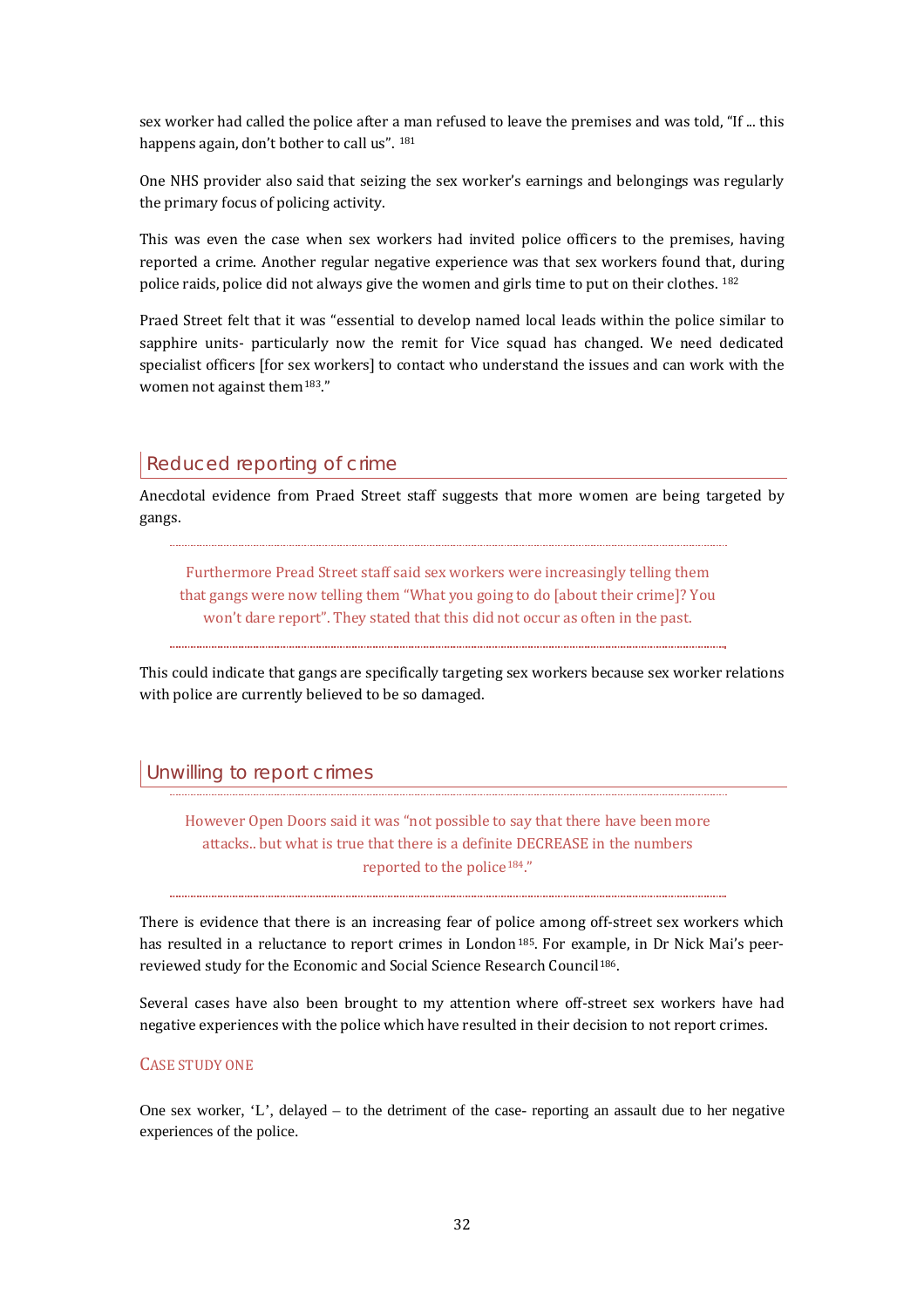I met her first, prior to the assault, but after one particularly unpleasant experience with the police in August 2012. 'L' was in Aldgate sharing the rent of a room with another sex worker–which under the current de[fi](#page-66-1)nition makes it a brothel. Her premises were raided by police – who were looking for sex trafficking187 - who let photographers take pictures of the women. These photos – though partially blacked out- later appeared in News of the World.

She was distressed by the fact that the police did not warn her that their pictures would appear in a tabloid newspaper. At the time, she said, "If the police continue to behave like [th](#page-66-1)is, none of the women doing sex work will speak to them if they do have information about any crimes<sup>188</sup>."

#### CASE STUDY TWO

In December 2011, a gang of five men assaulted and robbed three women at a brothel in Barking. Although police attended the event the women felt that the assault was not properly investigated by police. They were also given a police letter informing them that they would be liable to prosecution if the premises continue to be used as a brothel.

As a result of this experience they have refused to cooperate with the police.

After this robbery, I received information that further robberies and a rape had occurred by the same gang against two other brothels, and that the gang had been captured on CCTV during one of these attacks<sup>[1](#page-66-1)89</sup>.

> F[ootage of one of these attacks has gone up on YouTub](http://www.youtube.com/watch?v=MyrS1Q9FMfY)e: http://www.youtube.com/watch?v=MyrS1Q9FMfY

Rape is considered a Mayoral priority[1](#page-66-1)90. However because all the victims in Case 2 work in brothels - and lack confidence that the police will investigate the crime that had taken place against them rather than press charges on the women in the flat for running a brothel - they are unwilling to fully cooperate with the police. Even with clear video evidence I was led to believe by Barking police that the police had decided not to investigate this violent case<sup>[19](#page-66-1)1</sup>.

SCD9, who I had contacted about this case along with Barking police, informed me that this was not the case. While I am relived to know this, I am still concerned that it required a politician to contact them and for clear CCTV evidence to be involved before sufficient action took place.

Tackling 'prostitution' is not considered a priority by most Londoners<sup>[19](#page-66-1)2</sup>. However MPS figures reveal that, in the last four years, almost the same number of people have been arrested for 'the exploitation of prostitution' (1360) as for rape (1659); and that this figure is higher than the number of arrests for offences involving a knife (1285)<sup>[19](#page-66-1)3</sup>.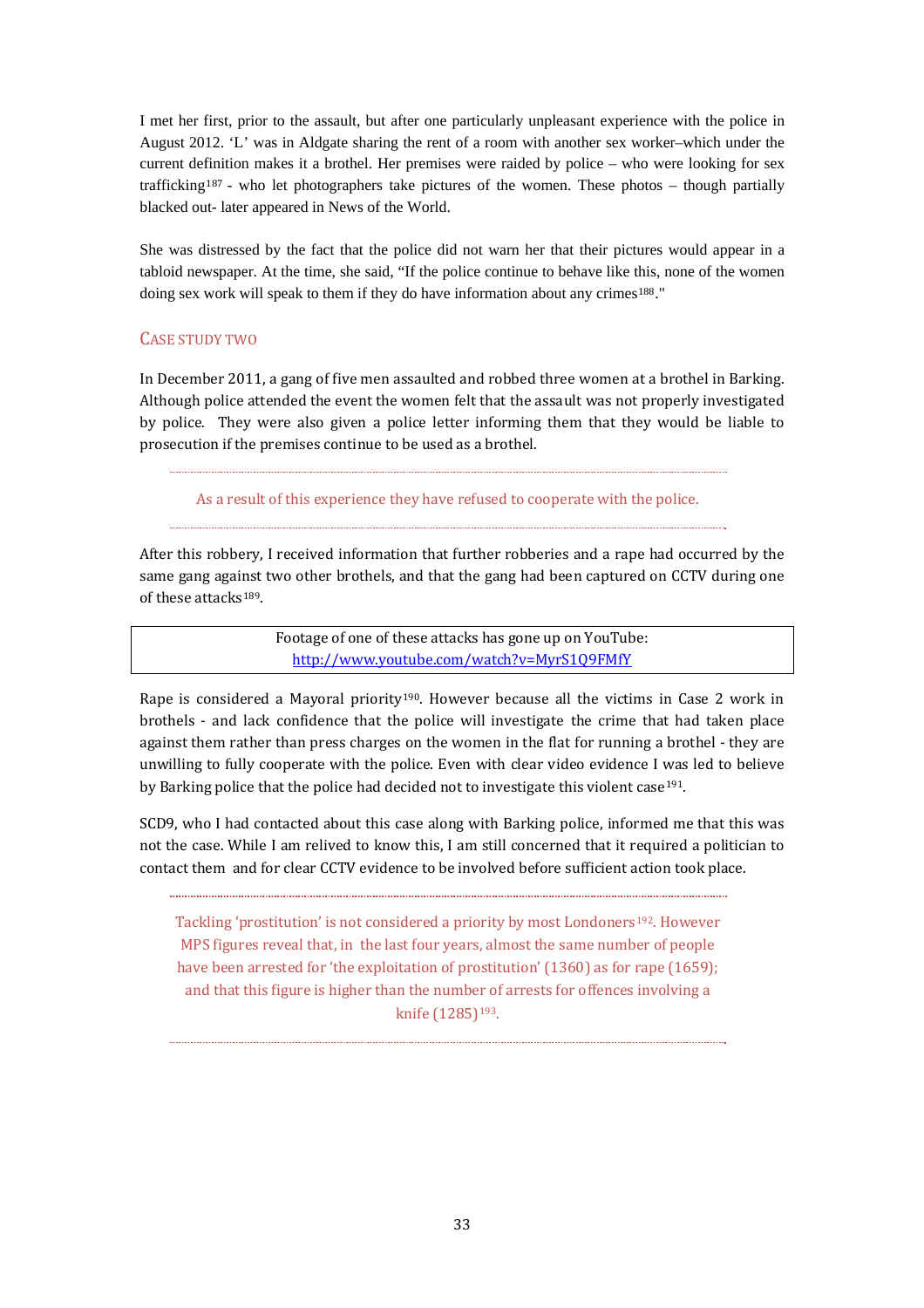Police priorities

# <span id="page-35-0"></span>Changes in focus

#### PROACTIVE PROTECTION VERSUS PROACTIVE ENFORCEMENT

Rosie Campbell, a sociologist, and one of the founding members of the UK Network of Sex Projects (UKNSWP) & ACPO Liaison for UKNSWP, has been studying sex work in the UK for 17 years. She has noticed that, since the formation of new laws relating to sex work and sex trafficking, the policing of sex workers in London appear to have moved further away from a proactive reducing harm approach towards more assertive attempts to tackle demand and proactively enforce prostitution related laws, with the balance between protection and enforcement tipped to enforcement.

*"Since the mid 2000's the barriers to reporting crimes against off street sex workers in London have been further exacerbated... This seems to be associated with a number of factors including; intensified police enforcement activity related to off street premises often attached to 'anti trafficking' initiatives and an increased police focus on tackling demand and trafficking. These trends have continued with… intensified policing activity in some areas supposedly addressing un evidenced claims of increased trafficking for sexual exploitation in the run up to the Olympic games.* 

"This more proactive focus on tackling demand and trafficking, has shifted the focus and resources away from proactive initiatives to build trust with sex workers, encourage reporting ..."Rosie Campbell

This means enforcement of brothel laws is now taking priority to these women's safety. This is in spite of that fact that studies indicate that sex workers are between 60 & 120 times more likely to be the victim of homicide<sup>[1](#page-66-1)94</sup>, and yet  $56\frac{1}{95}$  of assaults on sex workers are believed to go unreported.

Furthermore, ACPO's strategy admits, "The number of exploiters punished by the law is low compared to the number of prostitute's convicted/cautioned." This demonstrates that the current emphasis in the policing of sex work is wrong.

There also needs to be an emphasis on doing more rather than less to encourage sex workers to report attacks[19](#page-66-1)6. As described earlier, I have seen evidence that this is not currently the case across London.

# Using discretion

Police officers said they feel they are in an impossible position. For if a woman reports a crime and in so doing reveals she is working in a brothel or is here illegally etc., then the police are compelled by the law to act on this evidence of criminality.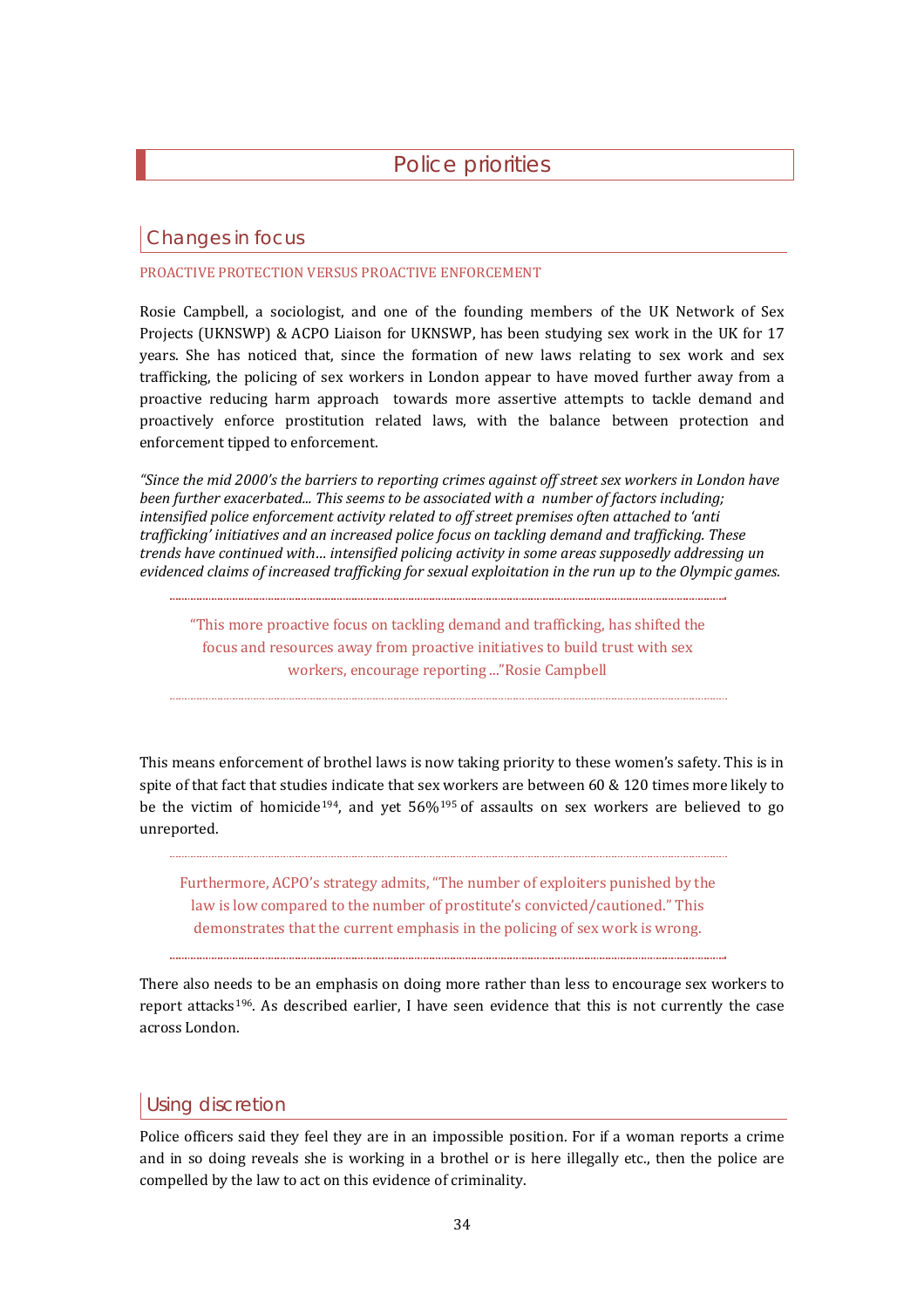However, we know that police are allowed, in certain situations, to use discretion on what to prioritise when witnessing multiple crimes simultaneously<sup>[19](#page-66-1)7</sup>.

Furthermore, the ACPO strategy highlights the need for a risk assessment before choosing to close a sex establishment: "Using partners in local authorities to monitor and potentially close down off-street activity, following local risk assessments that take into account the risk and threat posed by the premises. Premises should be prioritised in accordance with these assessments."

Rape has increasingly been taken more seriously by the MPS and the GLA. This is evidenced by the creation of the Sapphire squad and the four rape centres across London under the current Mayoral administration. Indeed, when rape – rather than assault or robbery- is reported by sex workers, because it goes to the Sapphire unit, I was led to believe that these investigations were dealt with very well.

Prioritising rape allows police to focus on the crime to hand.

We spoke to one police officer from the MPS rape specialist unit, Sapphire,<sup>[1](#page-66-1)98</sup> who said they would never ask a person, who had reported a rape and had foreign accent, for their visa. They also said that unless there was clear evidence that the rape had not occurred, they would not look into criminal issues that may relate to the victim such as their drug dealing or benefit fraud.

It is this prioritisation that needs to occur in regard to all crimes against sex workers.

While no police force can be expected to 'turn a blind eye' to the law, they can work on improving relations with sex workers as the policing style – set up by Bernard Hogan-Howe – in Merseyside demonstrates.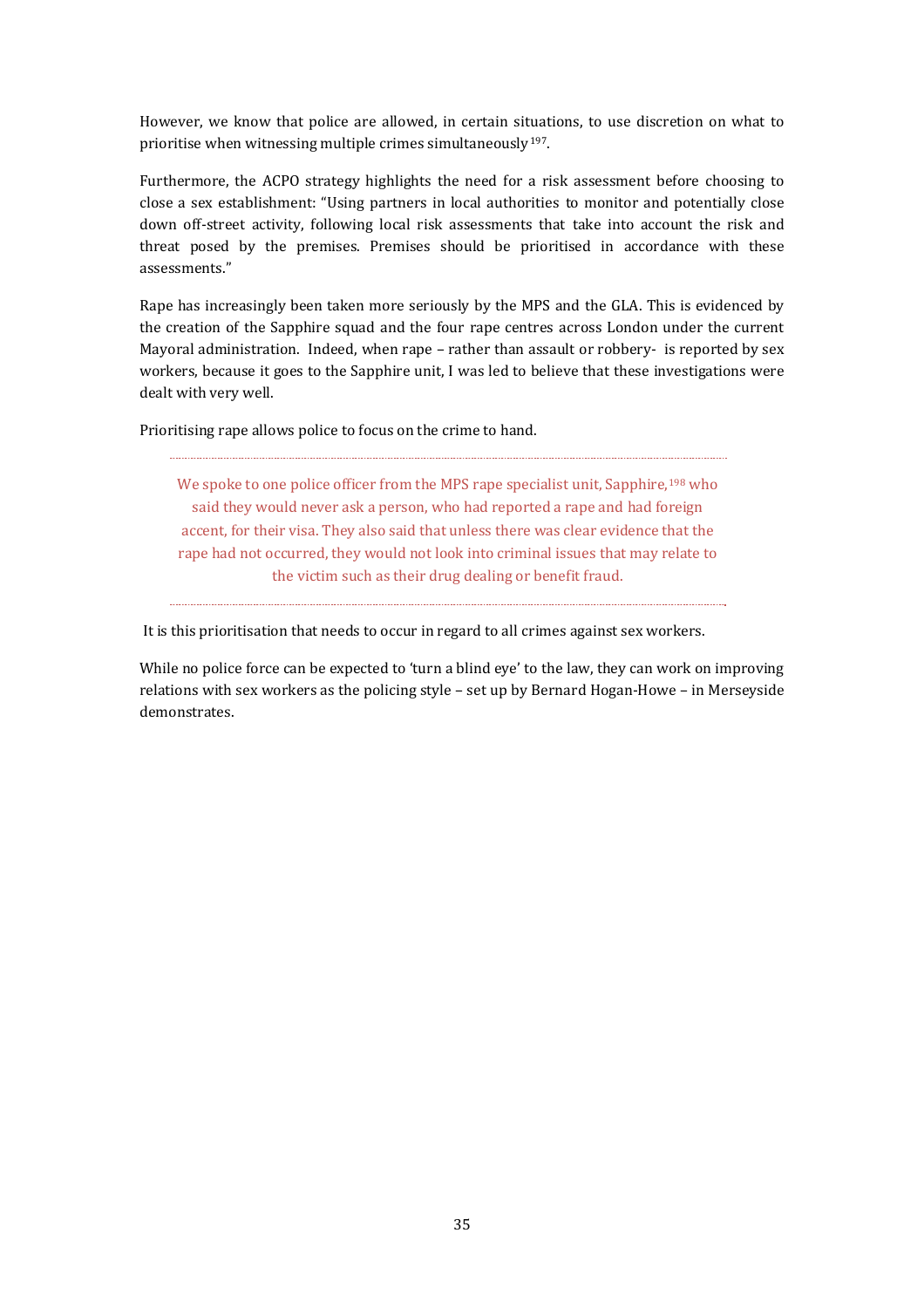# <span id="page-37-0"></span>The Merseyside model

## The catalyst

In the last six years Merseyside has become a widely praised<sup>[19](#page-66-1)9</sup> example of good practice in how to police sex workers. This development in policing style was due to a number of incidents that occurred.

In September 2005, sex worker Anne Marie Foy was brutally murdered in Liverpool. This highlighted the fact that eight women involved in sex work in Liverpool had been murdered since 1990.

Meanwhile, in January 2006 the Government announced plans "for a national zero tolerance campaign against kerb crawlers and street prostitution<sup>[2](#page-66-1)00"</sup>. (A similar crac[kd](#page-66-1)own, this time on off-street sex work, occurred in 2008 due to the creation of further new laws<sup>201</sup>.) This is believed to have led to women being displaced and subsequently isolated, as has been described as occurring "over a number of years starting… with the Pentameter Operations [in 2007]"[20](#page-66-1)2 in London.

Within less than a year of this crackdown and possible displacement, between October and December 2006, the infamous "Ipswich murders" – involving the serial murders of five sex workers - had taken place.

## Labeling attacks as hate crimes

COMMISSIONER BERNARD HOGAN-HOWE, WHEN HE WAS CHIEF CONSTABLE WITH MERSEYSIDE POLICE FORCE, SAID IN A PUBLIC STATEMENT IN 2006, "WE WILL NOT TOLERATE VIOLENCE AGAINST SEX WORKERS IN TURN THEY SHOULD HAVE THE CONFIDENCE TO REPORT CRIMES …[2](#page-66-1)03"

 Research and frontline project work in Merseyside had revealed a high level of violence against sex workers, alongside a noticeable under-reporting of incidents to the police due to a distrust of police[20](#page-66-1)4.

In response to the Ipswich murders, Bernard Hogan-Howe, the Merseyside Chief Constable, decided to publicly[20](#page-66-1)5 label crimes against sex workers as 'hate crimes'. In doing so, he acknowledged sex workers as a maligned minority who were disproportionate victims of prejudice and who therefore required an 'enhanced service"[2](#page-66-1)06.

In research by Campbell (2011) examining the hate crime approach to sex work in Merseyside, one detective explained "…(sex workers) need an enhanced service, they needed it especially the way they were treated up to 2006… This (the hate crime approach) is part of that we have to gain the confidence of victims and their families... in Merseyside we approach investigation of crimes against sex workers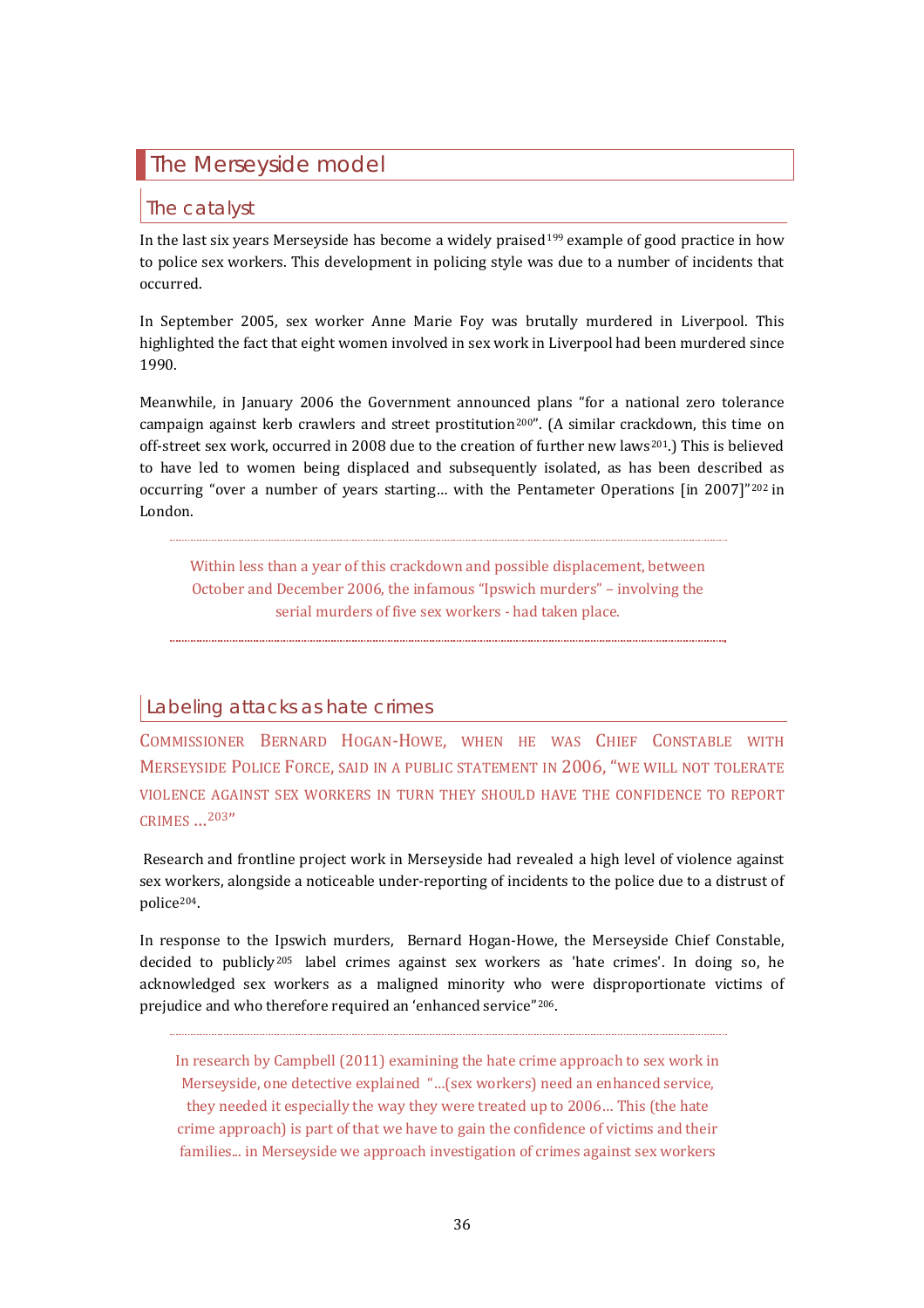Another Merseyside Detective Chief Superintendent in the same research study stated "Out of all the vulnerable groups subject to hate crime they are properly the most likely to be victims…so treating as hate crime and linking it into a focused team<sup>[2](#page-66-1)08</sup> ... is the way forward... pushing it through as hate crime you have to have the support .. or there is no point having a policy in place."[2](#page-66-1)09

This new symbolic label led to "more quality assurance<sup>[21](#page-66-1)0</sup>" and a clear "shift in police attitudes and policy towards crime against sex workers". It created "an appetite to move away from blanket criminalisation to active "management" of sex work balancing the needs of also stakehold[er](#page-66-1)s and within that taking sex worker safety seriously"[2](#page-66-1)11. Emphasis fell on public protection<sup>212</sup> over eradication and disruption of sex work markets.

Rosie Campbell, ACPO Liaison for UK Network of Sex Projects (UKNSWP) and one of the founder members of the UKNSWP), said her "primary recommendation ... for London would be that "The Met should consider adopting the policy of treating crimes against sex workers as hate crime. This would create a better strategic and operational balance between Protection & Enforcement… Research I have carried out at Durham University looking at the hate crime approach in Merseyside has found a change in attitudes amongst police in Merseyside Campbell, 2011)[2](#page-66-1)13".

# Publicised police support

Alongside "word of mouth[2](#page-66-1)14" positive police experiences being circulated amongst sex workers, Bernard Hogan-Howe, as Merseyside Chief Constable, committed to publicising the message that crimes against sex workers would not go unpunished in Merseyside by engaging with the media.

Shelly Stoops, the ISVA at the Armistead Street project, and Rosie Campbell wrote an article that said "This highlights that addressing actual violence against sex workers needs to be a strategic and operational priority in all legal settings."[21](#page-66-1)5

# ISVAs

In November 2006 Merseyside created the first specialist independent sexual violence advisor (ISVA) for sex workers to assist sex workers in seeking justice.

In London, there [a](#page-66-1)re approximately half a dozen projects<sup>[2](#page-66-1)16</sup> which work with sex workers. And there are only two ISVAs for the 5100<sup>217</sup> women working in brothels, alongside the women who work on the streets in London. One of these two ISVAs is actually a generic ISVA, rather than specifically for sex workers. Therefore there is only one ISVA working with sex workers who are victims of sexual assault or rape in the whole of London; and she is dedicated only to three East London boroughs.

> An ISVA costs approximately £40,000 per year<sup>[21](#page-66-1)8</sup>. Meanwhile the m[ur](#page-66-1)der investigation into the Ipswich murders was believed to cost  $£19m<sup>.219</sup>$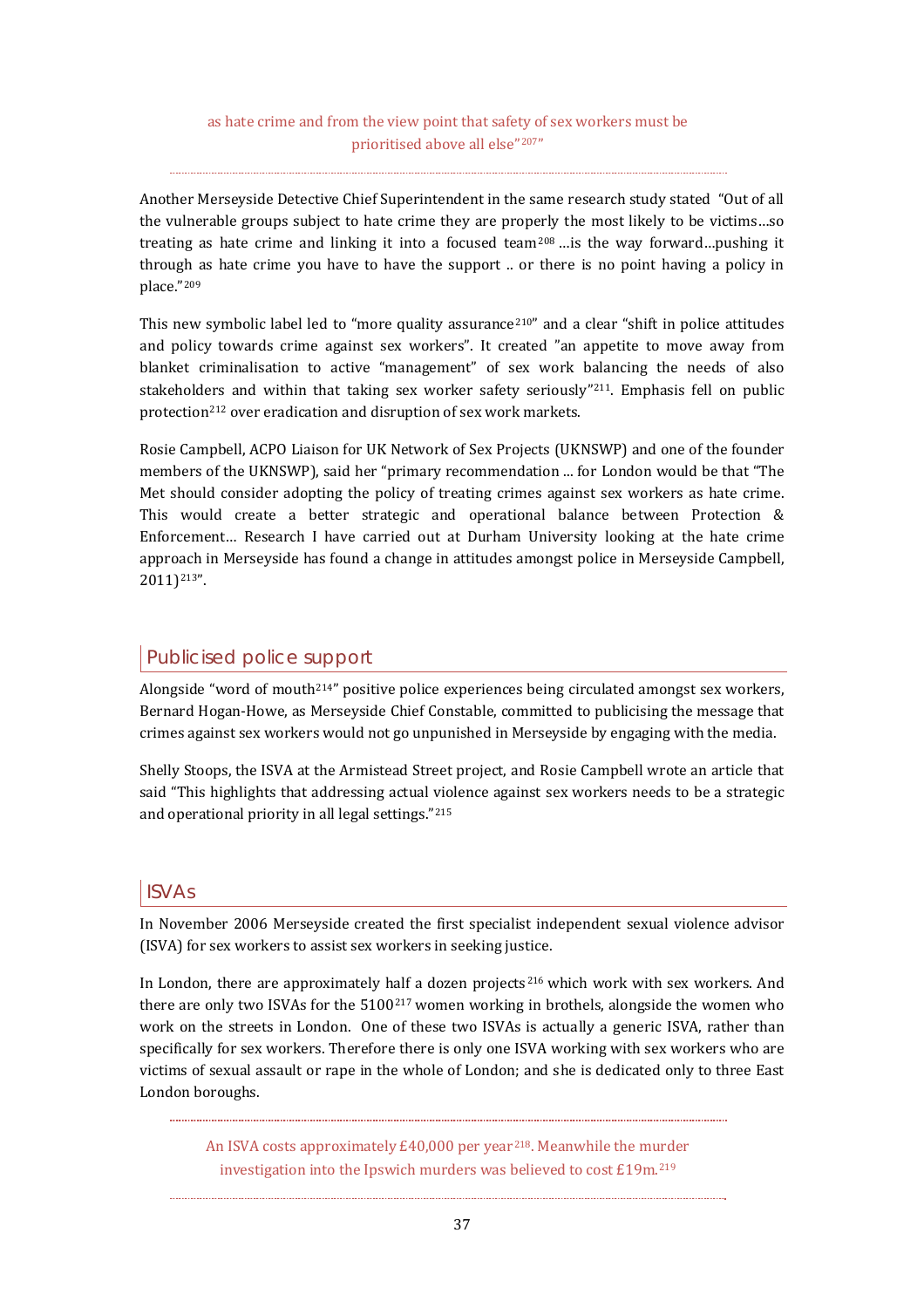Rosie Campbell said to us that "The role of specialist ISVA for sex workers, which has demonstrated impressive outcomes and impact in Merseyside (Armistead Project) and East London (Open Door Project) should be rolled out across London in line with need"

# Prostitution Liaison Police Officers

In Merseyside they also have two "police sex work liaison officers" who have this role "as part of their wider duties"[22](#page-66-1)0.The Liaison Officers work closely with Merseyside's sex work support project, Armistead Street, to encourage sex workers to report crimes and access appropriate support services. The officers in this role act as a link between the sex work support project and Merseyside Police.

Their Ugly Mugs scheme<sup>[2](#page-66-1)21</sup> – a third party reporting scheme involving a publication whereby sex workers anonymously report attacks – also became formally linked to police intelligence. The Liaison Officers are an initial contact point for "Ugly Mugs" information and, along with Armistead Street staff, support sex workers through the criminal justice system<sup>[2](#page-66-1)22</sup>.

When the scheme started, twice a month a plain clothed officer would attend the drop in session at the Armistead Street, where they would see people in a "private counselling room maintaining confidentiality"[22](#page-66-1)3.

In Campbell's study, (2011) examining the hate crime approach to sex work in Merseyside, one sex worker described her experience of this new approach with SOLO officers from the specialist rape and sexual offences team in the Merseyside Police "Unity" team as follows:

"You could talk to them…with the rape case it was so different than before, they were so nice to me no matter what was going on, even if I had the littlest questions I could phone them two (specialist rape officers)......I've got both their mobile numbers and since I was threatened they've put the landline to here on fast track so if we phone they head straight here. ...the police have been brilliant.<sup>[2](#page-66-1)24"</sup>

This compares to previous statements by sex workers in Merseyside, such as "The police were very intolerant to you at that time, you know they'd see you they nick ya<sup>[2](#page-66-1)25"</sup>.

# London options

London is a rare example in the UK where Ugly Mugs is not formally linked to police intelligence.

Police have told us that the service providers and sex workers prefer it this way. However the service providers and sex workers we spoke to have said this is because they cannot assure the women that the police will prioritise the reported crime over other illegal issues such as immigrations status or the existence of brothels or street soliciting. Clearly Ugly Mugs in London needs to be reviewed in light of this.

It particularly needs to be reviewed in light of the fact that UKNSWP managed to obtain Home Office funding to pilot a UK wide Ugly Mugs Scheme.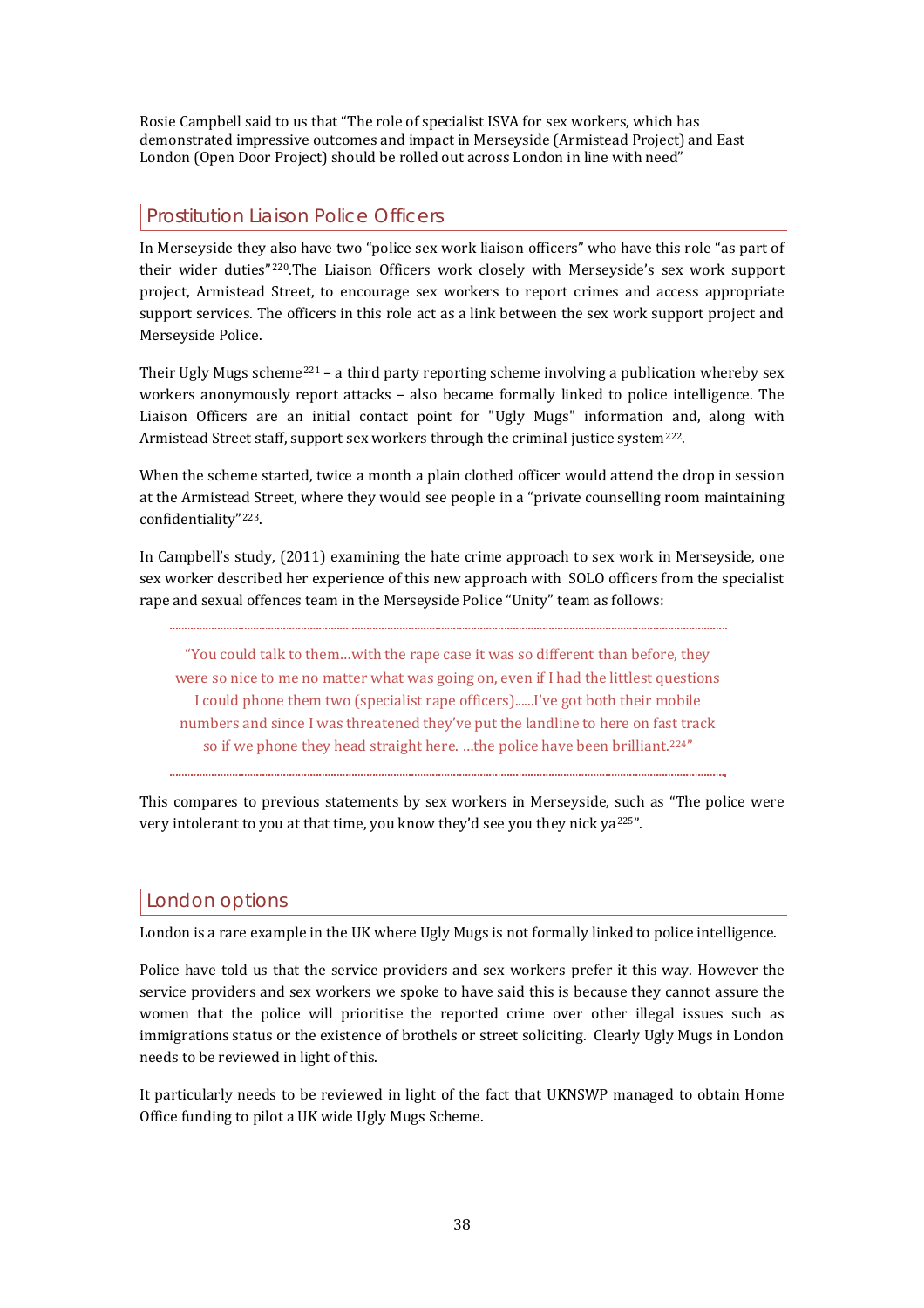Catherine Stephens, a London sex worker and spokesperson for the IUSW, said, "I wouldn't call the police to report a crime against me."

She felt that the best way to reverse this fear in London was if a "Specialist unit within the police was created which proactively targeted crime against sex workers"[2](#page-66-1)26. This would ensure sex workers do not experience the "hit and miss" service the MPS currently provides.

Rosie Campbell commented that "UKNSWP has for some years recommended the role of specialist police sex work liaison officers. [22](#page-66-1)7"

She thought London needed officers who meet criteria for good practice in this role, for example they should not have an enforcement role relating to sex work. She noted that that there would need to be careful planning across the boroughs to ensure an appropriate number of specialist officers. At a time of limited resources if such roles could not be dedicated posts, named officers could take on this role as part of their wider duties, but an adequate proportion of their time must be protected for these duties.

#### **Results**

The results of Merseyside's change in policing sex workers have been astonishing<sup>[22](#page-66-1)8</sup>.

It has led to unprecedented increases in the reporting of crimes by sex workers and the number of criminals being convicted.

In the first 18 months, there was

- An almost  $400\%$ <sup>[2](#page-66-1)29</sup> increase in the proportion of people giving consent to share full details with the police. However it is important to note that all these percentages involve small figures.
- No sex wo[rk](#page-66-1)ers supported by Armistead have withdrawn their formal statement or refused to proceed<sup>230</sup>
- An 83% conviction rate for all cases going to court (including violence and sexual assault).<sup>[2](#page-66-1)31</sup> Five years prior to the Mers[ey](#page-66-1)side scheme there was only one conviction in the region for an assault against a sex worker.232
- A 67% conviction rate for rape<sup>[2](#page-66-1)33</sup>. This compares to the national average conviction rate of just 6.5%[2](#page-66-1)34.
- A 75% conviction rate for rape and sexual violence cases<sup>[2](#page-66-1)35</sup>;
- 95% of women involved in these cases have exited prostitution<sup>[2](#page-66-1)36</sup>
- The number of attacks being reduced: there were 83 Ugly Mug reports received in 2006- 2007 (the first year with specialist ISVA in post) so far there have been 19[2](#page-66-1)37.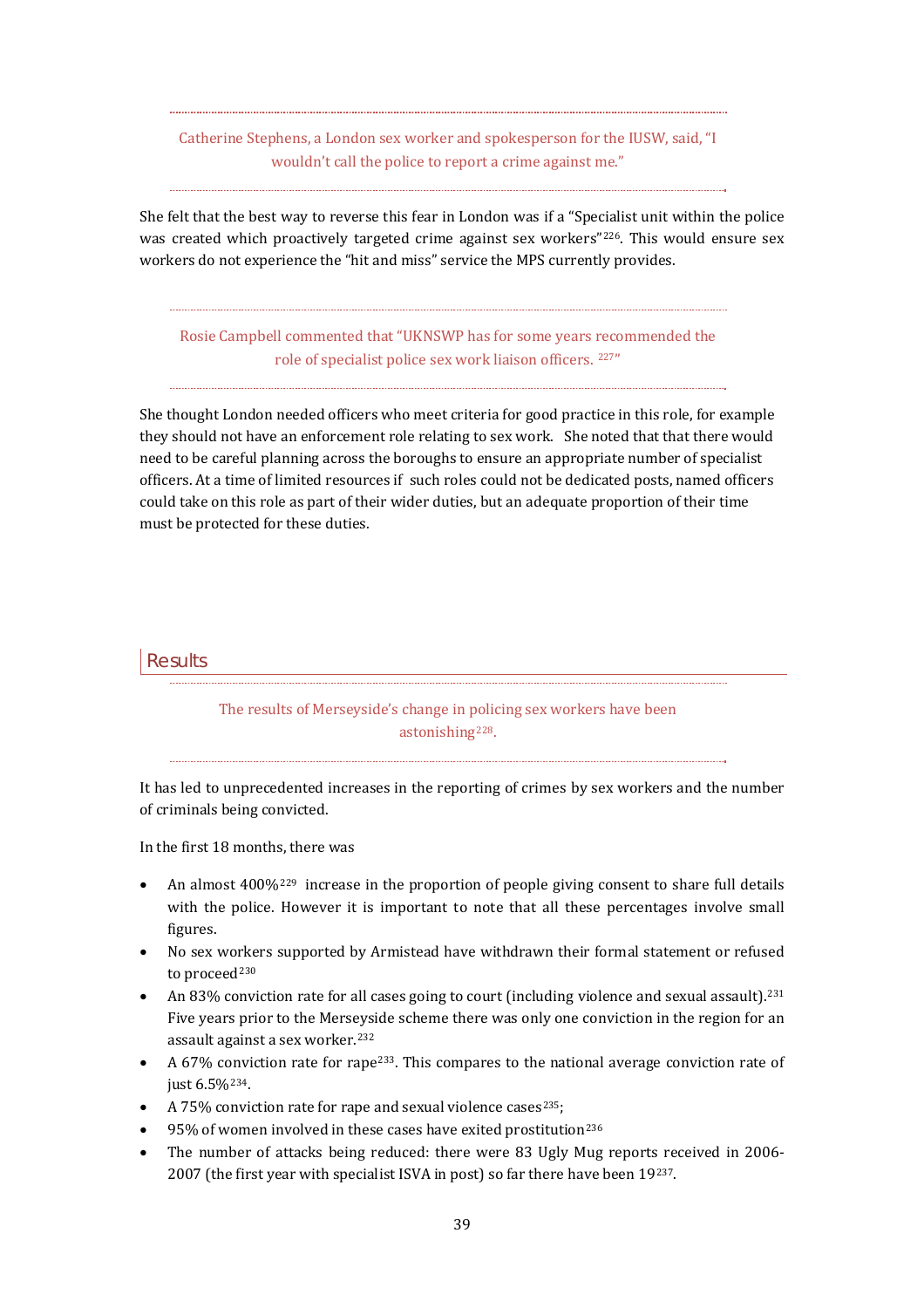The number of women engaged in street sex work in Merseyside has more than halved. With 471 women working as street sex workers in 2005-2006; and the number reducing to [2](#page-66-1)04 in 2010-11<sup>238</sup>.

Shelly Stoops, who works as the Merseyside ISVA, said exit strategies enforced on sex workers rarely work. Sex workers only leave the profession when they are ready and willing to do so and it can take many years once the decision is made. Shelly Stoops said, "exiting is not a linear process and people can take several years from precontemplation to actual exit'. She felt the reduction in Merseyside was due to better police relations and more support provision of sex workers rather than due to a focus on exit strategies.

In London, one police force told us that the exit strategy in their borough - used as a tool within police enforcement and potentially leading to fines for the women involved - was ineffective, stating "the effectiveness of engagement is questionable.. After several years we are struggling to see any evidence that any engagement [in the exit scheme] had ceased activities." They also cited the exit strategy in their borough as being under-resourced leading to further safety concerns due to delays in the women receiving assistance.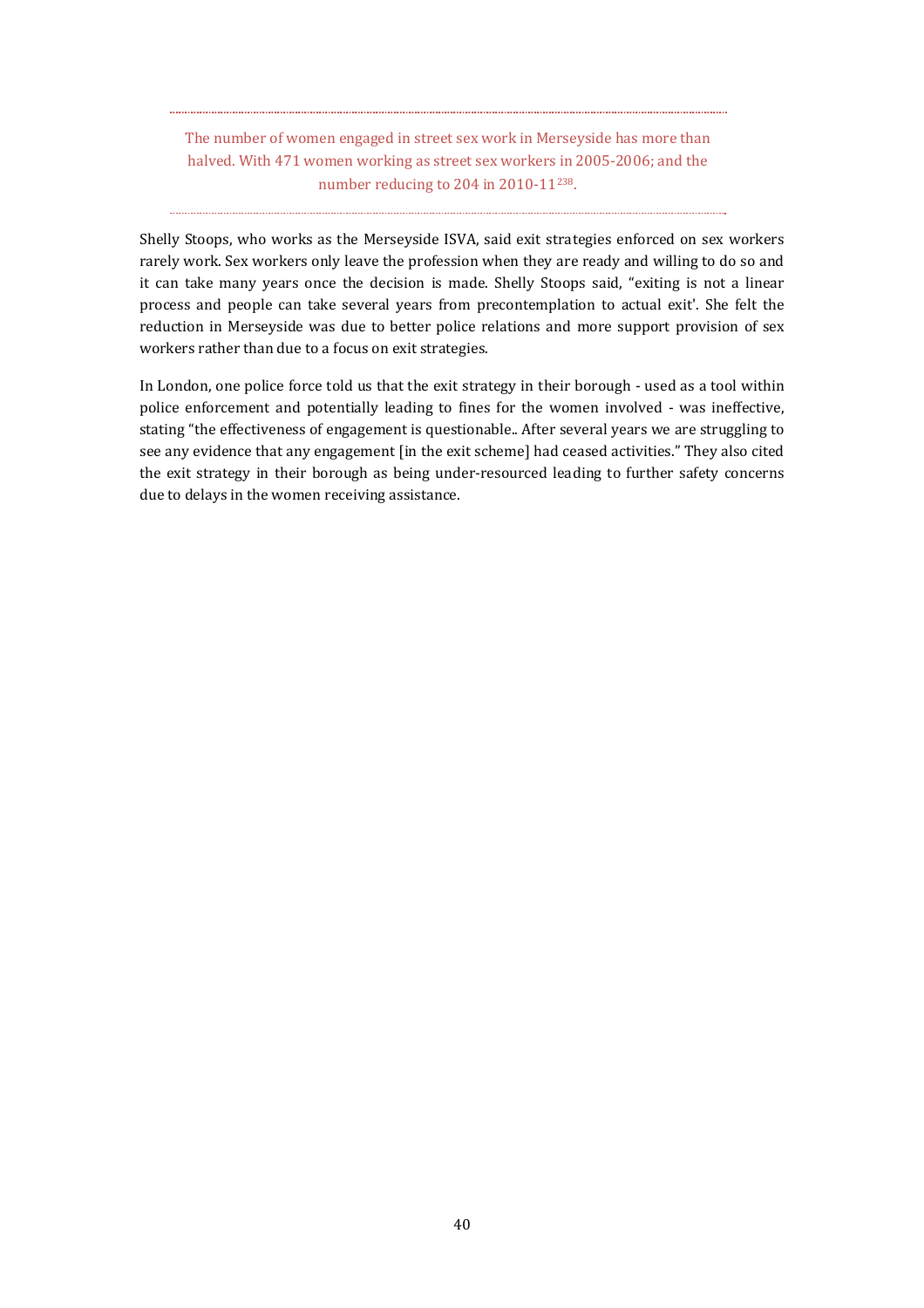# <span id="page-42-0"></span>Part 4. The law

# Inconsistent law

The police feel that they are "caught in the crossfire"<sup>[23](#page-66-1)9</sup> between the conflicting demands of supporting sex workers – who are some of the most vulnerable victims of crime – and enforcing the law.

There was a general consensus among the police I spoke to that the law was inconsistent, unsustainable and posed numerous problems for police[2](#page-66-1)40.

Simon Byrne, the MPS Assistant Commissioner for Territorial Policing and the ACPO lead on Sex Workers and Prostitution said, "the police have to enforce the law that is set by the government of the time however, with much of the current prostitution related law being complex and on occasion contradictory, it is vital that the police understand the need for alternative approaches to dealing with the issue.<sup>[24](#page-66-1)1"</sup>

# Not illegal but not safely legal

Following the murder of several women by Stephen Griffiths in 2010, David Cameron, said the murders were a "terrible shock<sup>[24](#page-66-1)2"</sup> and that the decriminalization of prostitution should be "looked at again".

Whether one believes that prostitution is fundamentally wrong or not is irrelevant to criticism of the current law as it stands.

Current UK legislation has not made the practice illegal, but nor have we allowed a safe form of prostitution to be legalised.

Sex work is the one, unique area of legal employment where the law enforces women to work alone. Even if a premise has just two women working together, or there is even just one sex worker on the premises and a maid, this is considered a 'brothel' and illegal<sup>[2](#page-66-1)43</sup>.

# No ultimate aim

I have already spoken about the lack of clarity in regard to terminology. For example, there is no definition of what controlling position for gain constitutes, nor is there a clear definition of sex trafficking[2](#page-66-1)44. However an even bigger question still remains.

A number of people in the MPS said that they are in an impossible situation because there is no clear guidance from Government. Indeed the law currently has no clear aim.

"Do politicians want prostitution to be removed or do they not?" was the question I was asked. "If they don't, then they need to tell police how to deal with law enforcement in this area. If they do,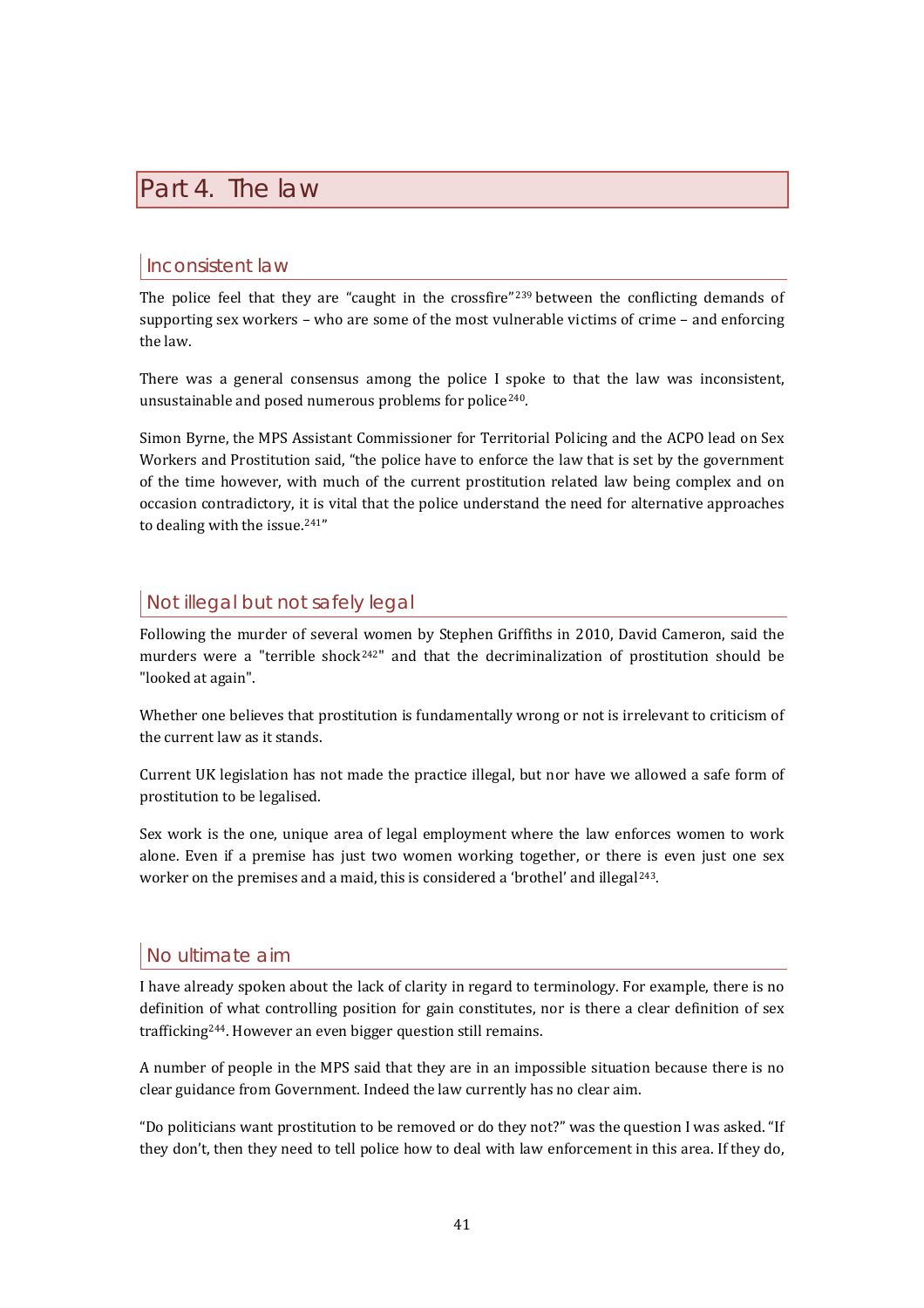then they need to have a suitable exit strategy in place and there needs to be adequate funding made available to allow for this. "

Several projects we spoke to highlighted the point that "by no means do all sex workers wish to exit and until and unless this issue is acknowledged there will continue to be insurmountable tensions between the criminal justice system and the needs of the women who fall foul of it simply because of the work they chose to undertake."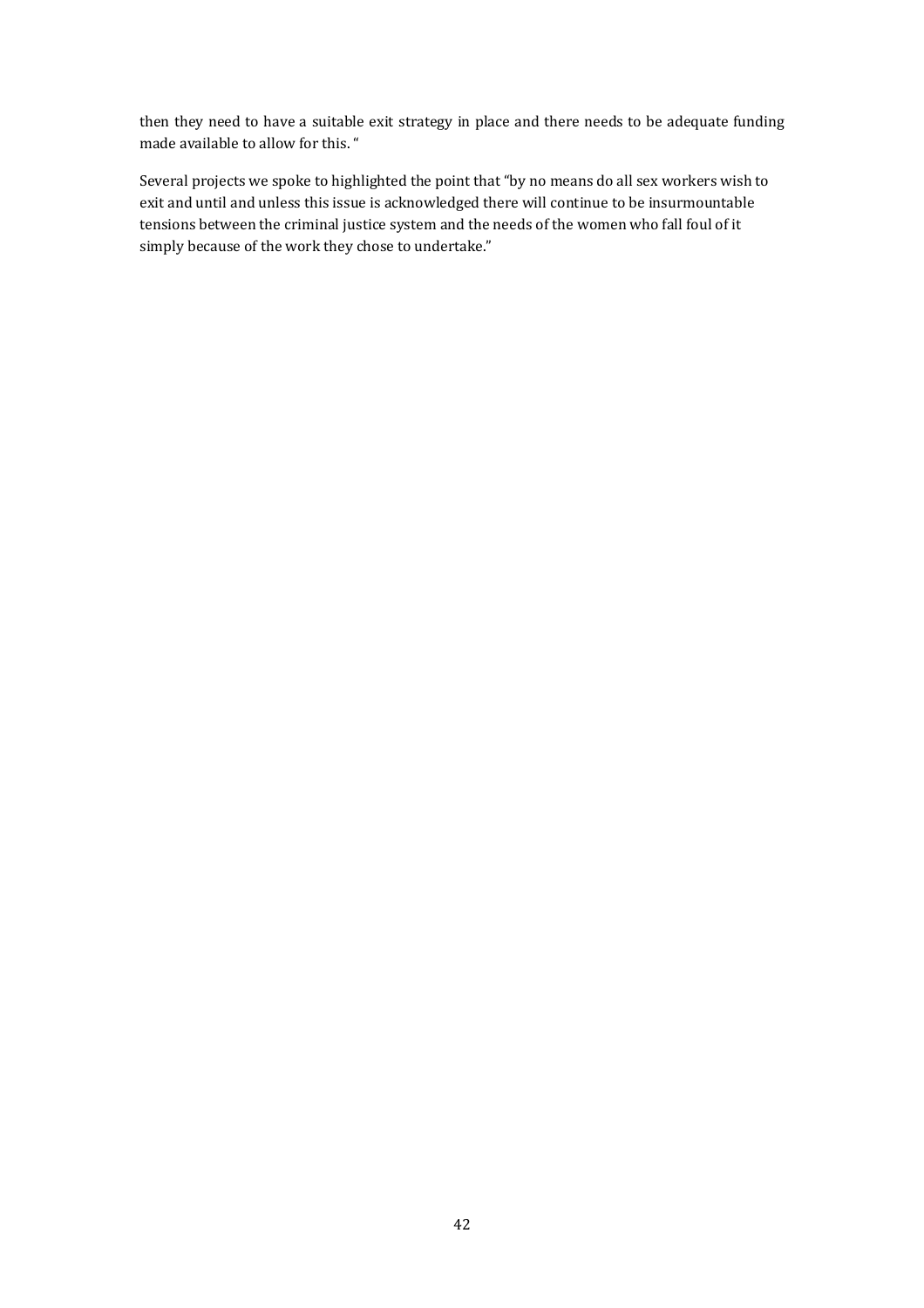# <span id="page-44-0"></span>Recommendations

#### **Trafficking Recommendation 1**

The MOPC needs to carry out an evidence-based peer reviewed study into the issue of sex trafficking in London.

#### **Trafficking Recommendation 2**

Police need to be sensitive to the changing role of trafficking victims in brothels and take a longterm approach to gaining intelligence and the trust of victims.

#### **Trafficking Recommendation 3**

The MPS needs to conduct research on non-organised sex trafficking, with particular reference to the experience of West African women, to allow it to consider whether they should divert some resource away from brothel activity and instead increase their focus on non-organised sex trafficking.

#### **Trafficking Recommendation 4**

Communication between SCD9 and borough police should also be reviewed.

#### **Trafficking Recommendation 5**

SCD9 must in future work with service providers and sex workers and prioritise improving relations.

#### **Trafficking Recommendation 6**

There needs to be a joint strategy and effective partnerships between police work, sex work projects and sex workers. The inclusion of sex workers should be seen as an integral part of any police force's sex work strategy.

#### **Sex workers Recommendation 7**

 We should follow Merseyside's successful example and label crimes against sex workers as 'hate crimes'.

#### **Sex workers Recommendation 8**

The MPS needs to send out a strong public message that sex workers safety will be prioritised and that violence against sex workers will lead to prosecution.

#### **Sex workers Recommendation 9**

The police should prioritise the safety of sex workers over lesser crimes related to sex work. This should mirror the successful victim support and policing carried out by the MPS Sapphire unit, where the rape of the victim is prioritised.

#### **Sex workers Recommendation 10**

A code of conduct for officers of all ranks dealing with sex workers would be a useful tool.

#### **Sex workers Recommendation 11**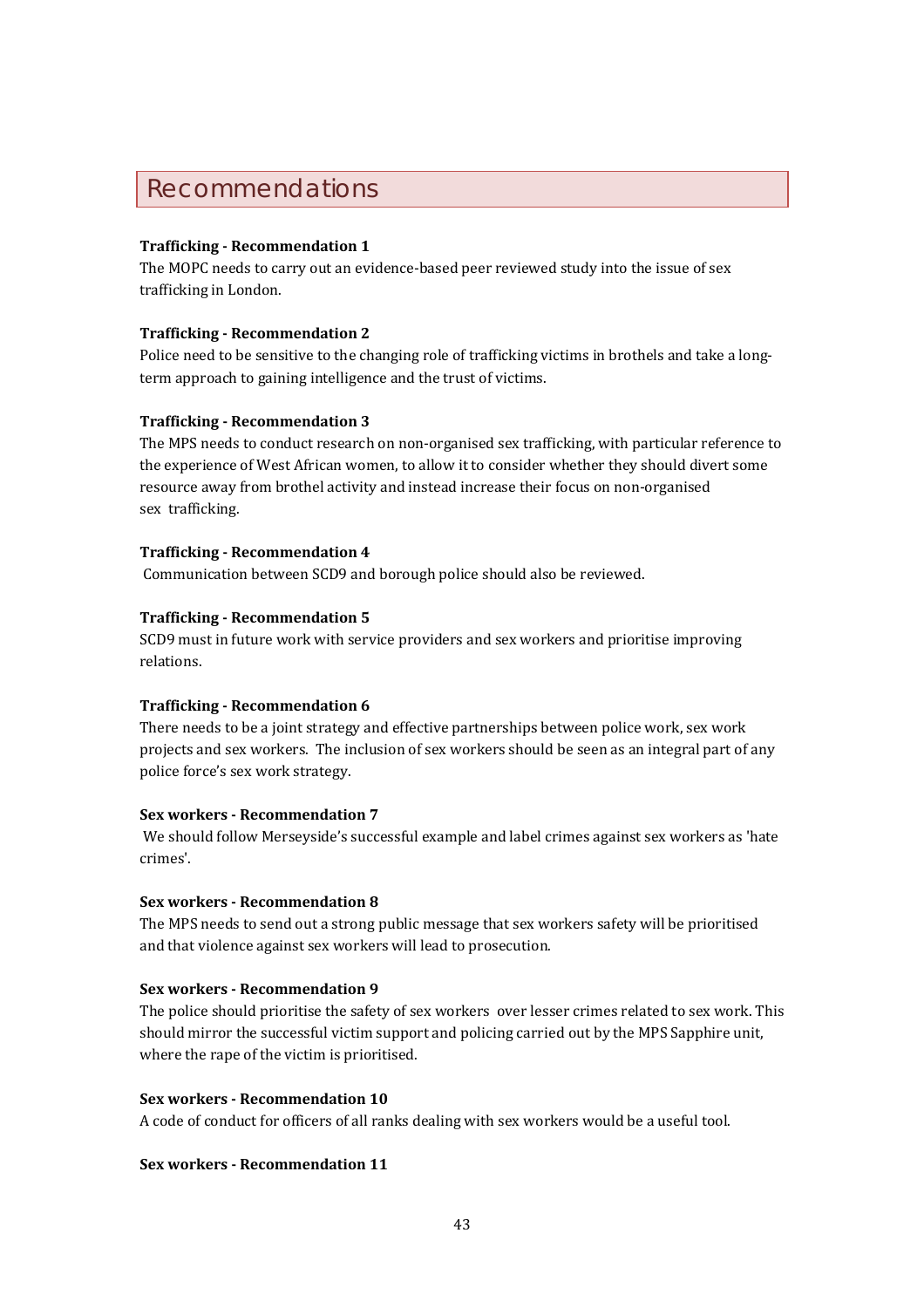The MPS should instate prostitution liaison police officers into the force, who can work in those boroughs where sex work related crime is most acute. This would be an additional role, alongside the officer's wider duties, but it is imperative that they do not have an enforcement role in this specific area.

#### **Sex workers Recommendation 12**

We should review which projects exist in London which provide support for sex workers to evaluate whether there are adequate resources in place.

#### **Sex workers Recommendation 13**

Police need to work much more closely with sex work service providers. The police should also ensure that there is adequate training for projects and sex worker organisations to assist in third party reporting.

#### **Sex workers Recommendation 14**

 The ' Ugly Mugs ' scheme in London needs to be reviewed with the aim of allowing its contents to be formally used as a source of intelligence for the MPS.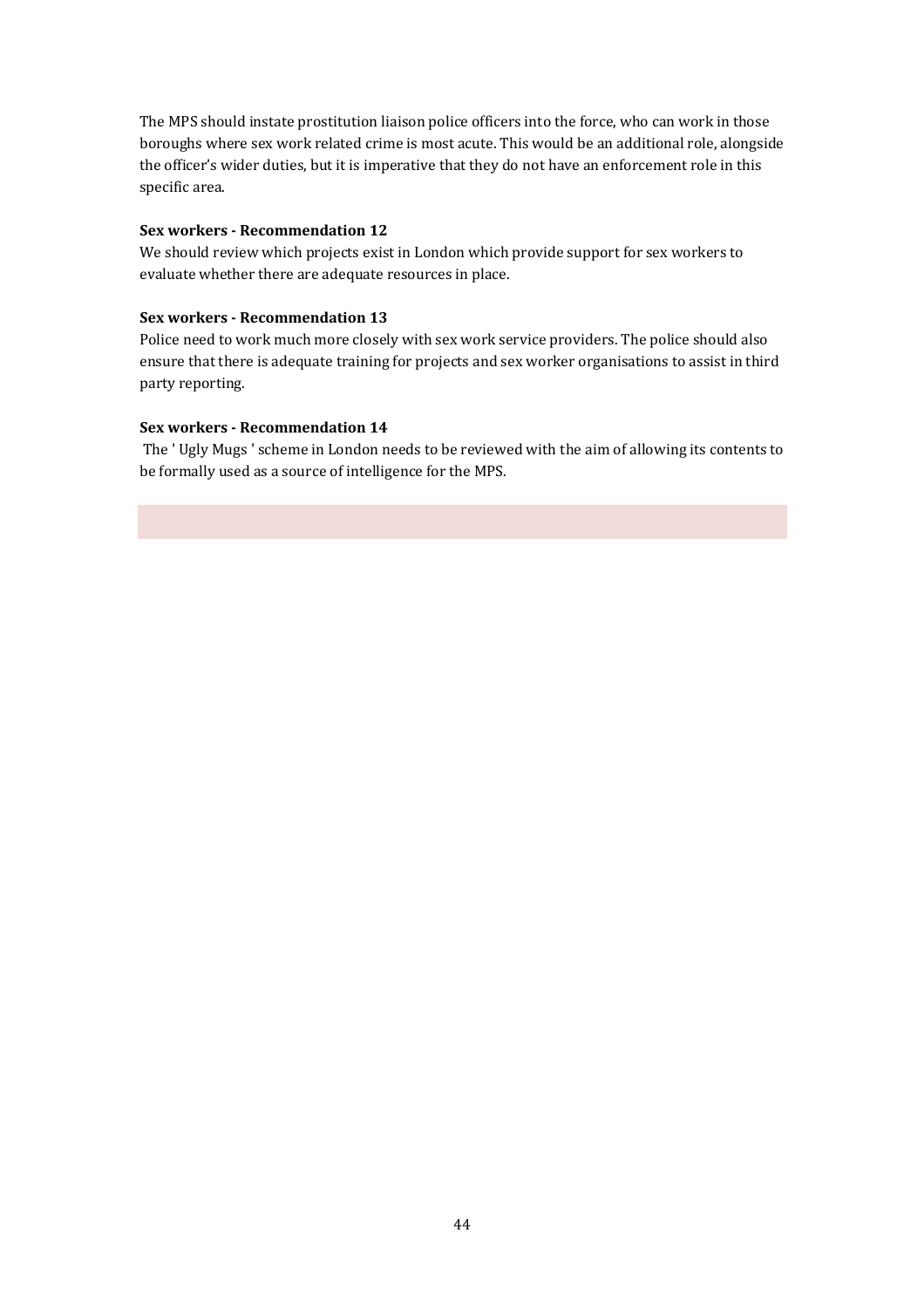# <span id="page-46-0"></span>Acknowledgements

# **Andrew Boff would like to thank these individuals and organisations for their time, for all the valuable information they have provided and for all their assistance with this report:**

(In alphabetical order) Niki Adams, English Collective of Prostitutes Jane Ayres, Praed Street, St Mary's Hospital Tim Barnett, former New Zealand MP, promoter of Prostitution Law Reform Bill 2003, Rupert Bowers, barrister who represented Matilla Akai case Dr Tim Brain, former ACPO lead for prostitution and vice and Chief Constable of Gloucestershire Dr Belinda Brooks-Gordon, Birbeck University Joanna Busva, Senior Lecturer, London School of Hygiene and Tropical Medicine AC Simon Byrne, MPS Assistants Commissioner, ACPO lead for prostitution and vice Rosie Campbell, UK Network of Sex Work Projects and Durham University Venetia Clarke, Praed Street, St Mary's Hospital Phillip Davies MP Mark Field MP DS Robin Harman, Newham Borough Enforcement Team Dr Nick Mai, Institute for the Study of European Transformations of London, Metropolitan University Grainne Magee, House of Commons Richard Milner, Crown Prosecution Service Cari Mitchell, English Collective of Prostitutes Dr Calum Benacchie, NZPC Paz Hernandez, Praed Steet, St Mary's Hospital Georgina Perry, Open Doors Sexual Health Service, Hackney, London Thierry Schaffauser, President of the GMB, Adult Entertainment branch Abigail Stepnitz, National Coordinator, Poppy Project Catherine Stephens, Activist, International Union of Sex Workers (IUSW) Shelly Stoops, Independent Sexual Violence Advisor, The Armistead Centre, Liverpool Community Health Project

DCI Nick Sumner, SCD9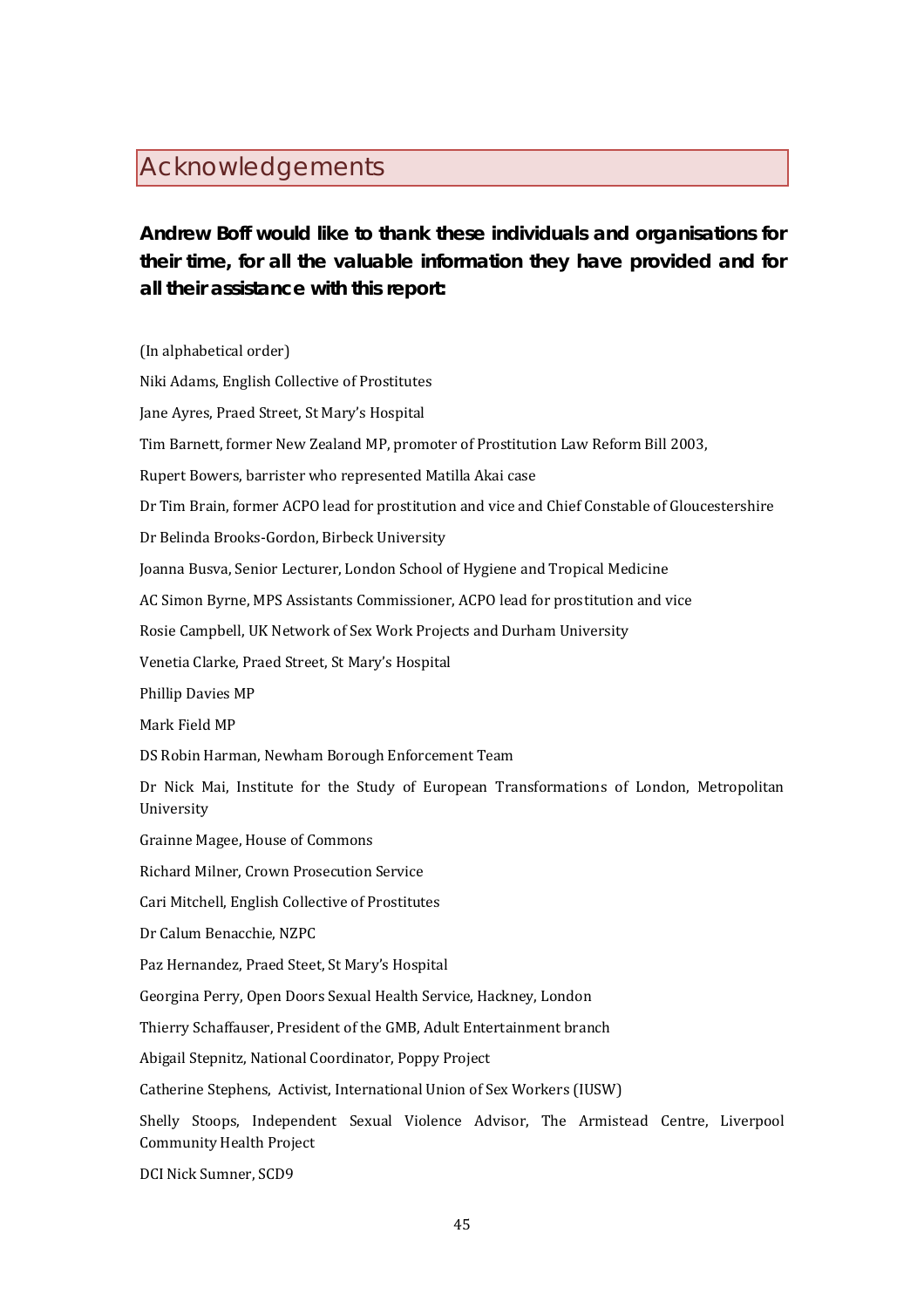Jack Wolski, Intern, Greater London Authority Sex workers I have met, thanks to the assistance of the ECP Police I have received assistance from, with particular thanks to those in: Barking & Dagenham Brent Hackney Newham Sapphire SCD9 Tower Hamlets

Information and interviews collated by Tamara Barnett at the GLA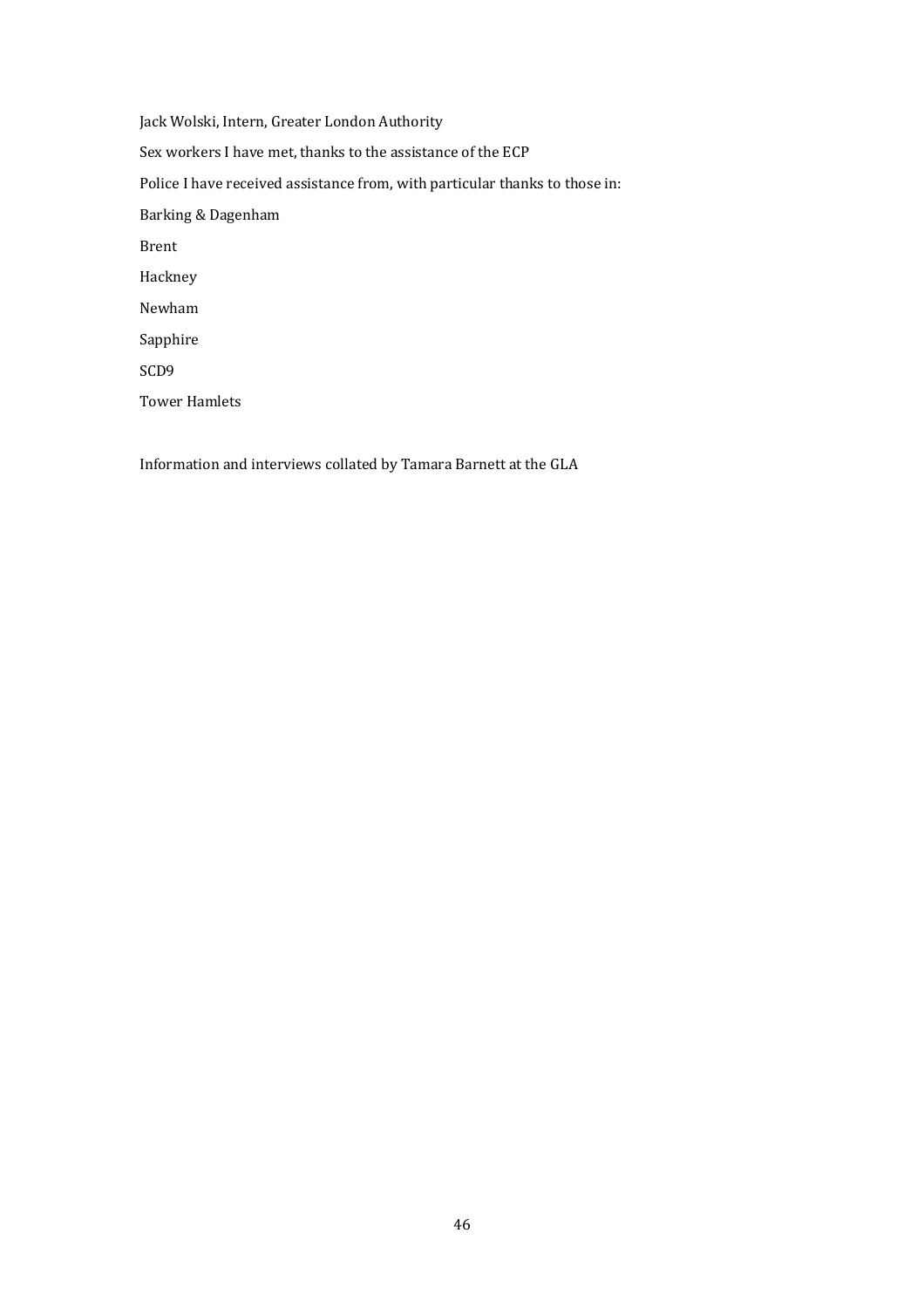# <span id="page-48-0"></span>**Appendices**

# Appendix 1

Information provided by Rupert Bowers

- 1. Rupert Bowers, the barrister who represented Atilla Makai, believes that there is inconsistency between the law relating to sex work and other domestic law $[11]$ . As the selling of sexual services is not illegal, a sex worker is liable to pay income tax on their earnings[1](#page-48-1). Given that the sex worker is liable to pay income tax there seems no reason why the selling of that service should not attract VAT in the same way as the sale of any other lawful service as the activity. There seems no reasons why sexual services would not fall within the definition of a "supply of services" within the meaning of Article 6 of the Sixth Directive of 17th May 1977 on the harmonisation of the laws of the Member States relating to turnover taxes and thus a prostitute would be registrable for VAT if his or her earnings were over the threshold amount. In addition, the principal of fiscal neutrality means that even if it is found that an "escort service" offers more than the description provided, and so falls within the criminal law then, even though the business is criminal, it is liable to taxation[2.](#page-48-2) If sex work is lawful, and the issue of consent is personal and discreet to the individual it was argued in the Makai case that "that is a woman's right [to work as a prostitute] and the offence under Section 57 [of the Sexual Offences Act 2003] appears to contradict that right" since the law criminalises anyone she wishes to employ to assist her in that sphere of otherwise lawful employment, effectively isolating her in a way no other job requires by law.<sup>[\[2\]](https://mail.google.com/mail/?ui=2&view=bsp&ver=ohhl4rw8mbn4#135c4d363c8d7d9a__ftn2)</sup>
- 2. Rupert Bowers explained that there is no definition of "controlling" prostitution for gain in the SOA 2003. This potentially means that people employed by sex workers (rather than those employing sex workers) such as maids, could be prosecuted for the offence of "controlling" by booking a sex worker's diary, answering the telephone, or vetting clients. Those who a sex worker may wish to employ for his or her own safety, or simply in furtherance of a lawful work practice, may be criminalised, while the sex workers themselves commit no offence. The absence of (or need for) a definition was debated in

 $\overline{a}$ 

<span id="page-48-1"></span><sup>1</sup> *Inland Revenue Commissioners –v Marion Aken* [1990] 1 WLR 1374

<span id="page-48-2"></span><sup>2</sup> *The Commisioners of Customs and Excise –and Robert and Julie Polok* [2002] EWHC 156 (CH)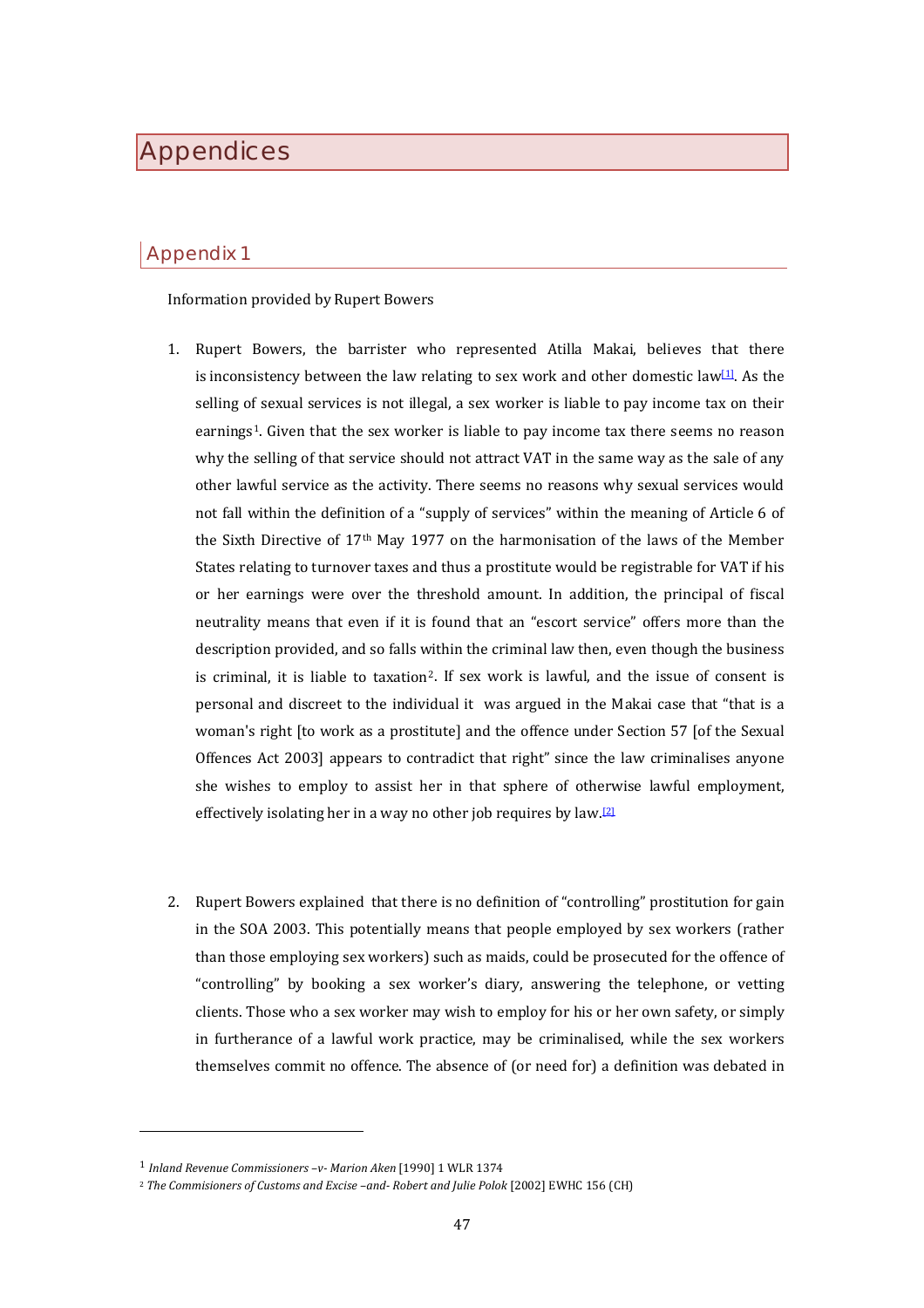Parliament as the Bill travelled through its stages; Parliament decided to pass the Act with the definition of "controlling" left open for the Courts to interpret.

- 3. In these circumstances tension is created by the existence of the following factors:
	- a. the economic reality of the ability of EU citizens to move freely between member states means that individuals are likely to migrate from poorer countries to those more affluent, moving here to work in a lawful sector, yet forced to make all the arrangements themselves;
	- b. UK law respects the right of an individual of age to freely consent to sexual acts whether it is for payment or no. Prostitution per se is not illegal and in some respects the law seeks to place prostitution on the same plane as other areas of employment;
	- c. notwithstanding 3b, the legal rights enjoyed by sex workers are anomalous. A prostitute may not sue for breach of contract for non-payment of fees (the arrangement, otherwise contractual in nature, is not regarded by the law as legally enforceable), neither may they employ anyone to assist them in their work because of the offences created by the SOA 2003. Therefore a prostitute may work legally, but their ability to do so is curtailed with potential consequences for the individual's Article 8 rights.
- 4. The tension created means that though a person's right to give consent to sexual acts is respected, Parliament and the Courts make decisions on their behalf as to how that consent may be given and exercised. Moral opprobrium is still cast upon a prostitute by restricting the way in which that person works and upon those whom he or she would seek to employ to assist her. Under the language of the SOA 2003 any such person commits an offence of "exploitation" (an obviously pejorative term) whether on any common sense view that is the case, and in seeming contradiction of the law's recognition of a person's right to choose to earn their living selling sexual services.
- 5. Undoubtedly the SOA 2003 was passed with the intention of protecting people in a vulnerable position. However it should be considered whether that vulnerability is likely to be compounded or ameliorated by legislation which compels a prostitute to work alone, or in a criminalised environment, rather than in a regularised sector on a level playing field with any other area of lawful employment.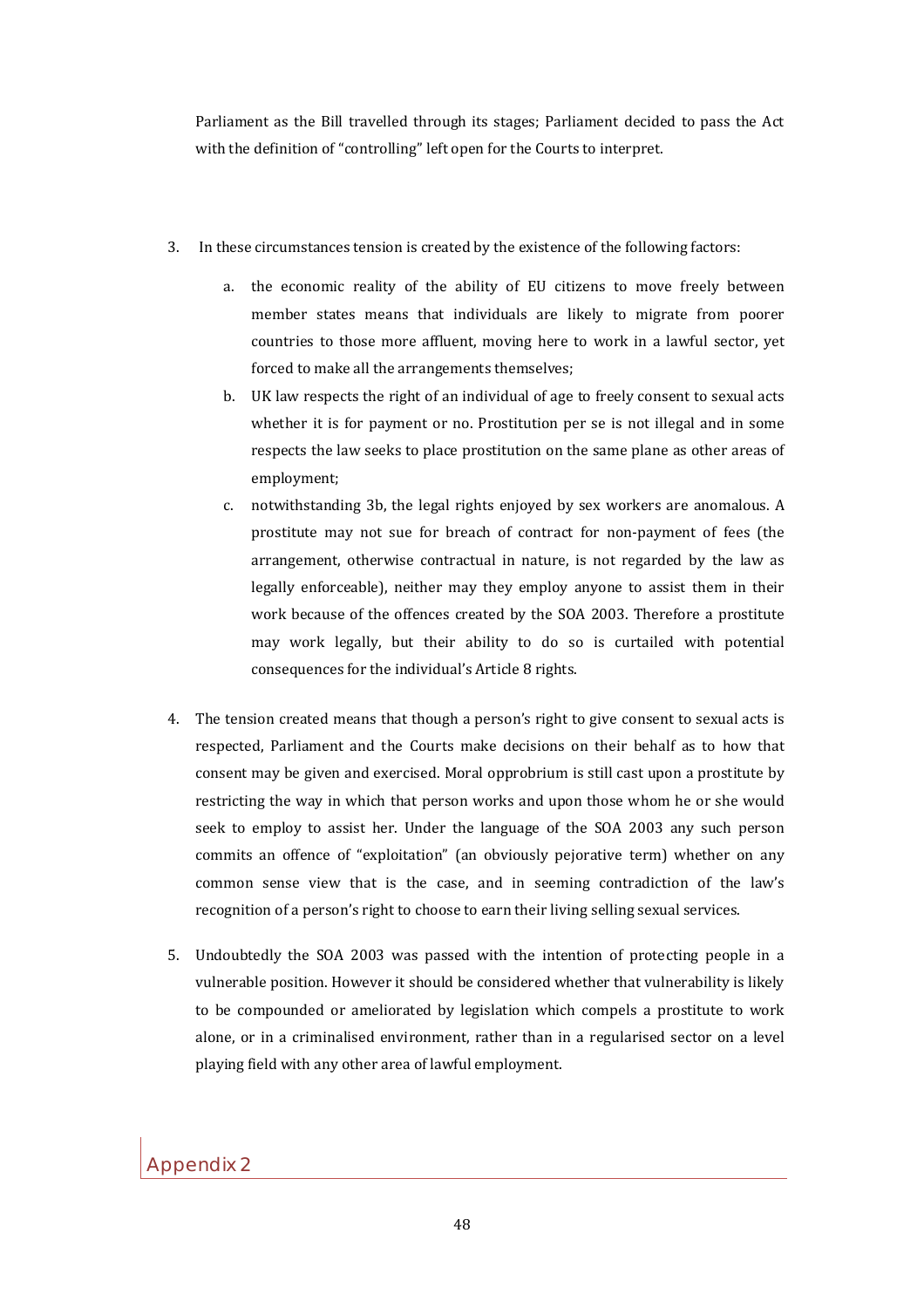#### NRM - PROBLEMS REGARDING NON-EU VICTIMS

In April 2009, the Government introduced new procedures to examine the cases of individuals believed to be trafficked and this was called the 'National Referral Mechanism' (NRM).

However the NRM has received a lot of criticism for 'the quality of the decisions, the poor impression given to victims, the lack of an appeals process and the failure to gather comprehensive data on the scale of the problem'.[3](#page-50-0) The anti-trafficking monitoring group (ATMG) said that "the syst[e](#page-50-1)m appears to be relying excessively on the discretion of officials who receive minimal training".4

One concern is that there may be evidence that nationals from outside of the UK might have received a disproportionate number of negative decisions. Furthermore, the system has been accused of putting more emphasis on the immigration status of the presumed trafficked persons, rather than the alleged trafficking crime committed against them[5](#page-50-2).

UK citizens referred into the NRM were quickly identified as trafficked with 76 per cent of cases positively identified[6](#page-50-3). Meanwhile nationals from other EU states had a s[uc](#page-50-4)cess rate of 29.2 per cent, while those from outside the EU had only a 11.9 per cent success rate.7

The ATMG described the "difference in success [as] startling"<sup>[8](#page-50-5)</sup>. Hence, while data shows that the NRM has the highest number of referrals from Africans, other data shows that they are one of the least likely groups to gain a positive decision confirming their status as a victim. One service provider said that the high failure rate led to a "vicious cycle" where other non EU victims of trafficking were then discouraged from bringing their cases forward.

#### CHILD VICTIMS FROM OUTSIDE THE EU

Child victims from outside the EU are also of particular concern. For example, Philip Ishola of the London Safeguarding Children's Board says that from his experience 90% of Vietnamese children in care go missing.

 $\overline{a}$ 

<span id="page-50-0"></span><sup>3</sup> Mark Field MP at Westminster Hall debate on human trafficking, Wednesday 18 May 2011

<span id="page-50-1"></span><sup>4</sup> The Wrong kind of Victim by the ATMG. Examples include the following Competent Authority letter number 19 submitted to the Monitoring Group in January 2010 and issued between April 2009 – August 2009. "You have stated that [...] your boyfriend 'forced' you to have sexual intercourse with other men. You have stated that during this time you were allowed to leave the house to go to the shops. However you made no effort to escape or approach the authorities in the United Kingdom during this time. It is considered that had you been exploited as your claim you would have seized the first opportunity to escape your boyfriend".

<span id="page-50-2"></span><sup>5</sup> Collateral Damage, 2007 , "an African woman was trafficked to the UK under a promise of work. When she reached the country, her passport was taken away, and she was told she must work in prostitution. She managed to run away.. and worked illegally to earn money for her return to her home country. Unable to obtain a passport from her Embassy, she managed to obtain a fake one, but was intercepted at the time of leaving the UK. During the trial, the judge stated that she struggled to accept the woman's story, but did accept that she had been asked to work as a prostitute. The trafficked woman received a sentence of 12 months imprisonment… [this] demonstrates how present practice favours the punishment of immigration offences over the protection of the human rights of victims of crime and even the investigation of trafficking offences.

<span id="page-50-3"></span><sup>6</sup> An identification procedure is required to "ensure that, if the competent authorities have reasonable grounds to believe that a person has been a victim of trafficking in human beings, that person shall

not be removed from its territory until the identification process as victim of an offence…has been completed by the competent authorities and shall likewise ensure that that person receives…assistance" Article 10.2 Convention on Action against Trafficking of Human Beings

<span id="page-50-5"></span><span id="page-50-4"></span><sup>7</sup> The Wrong kind of Victim by the ATMG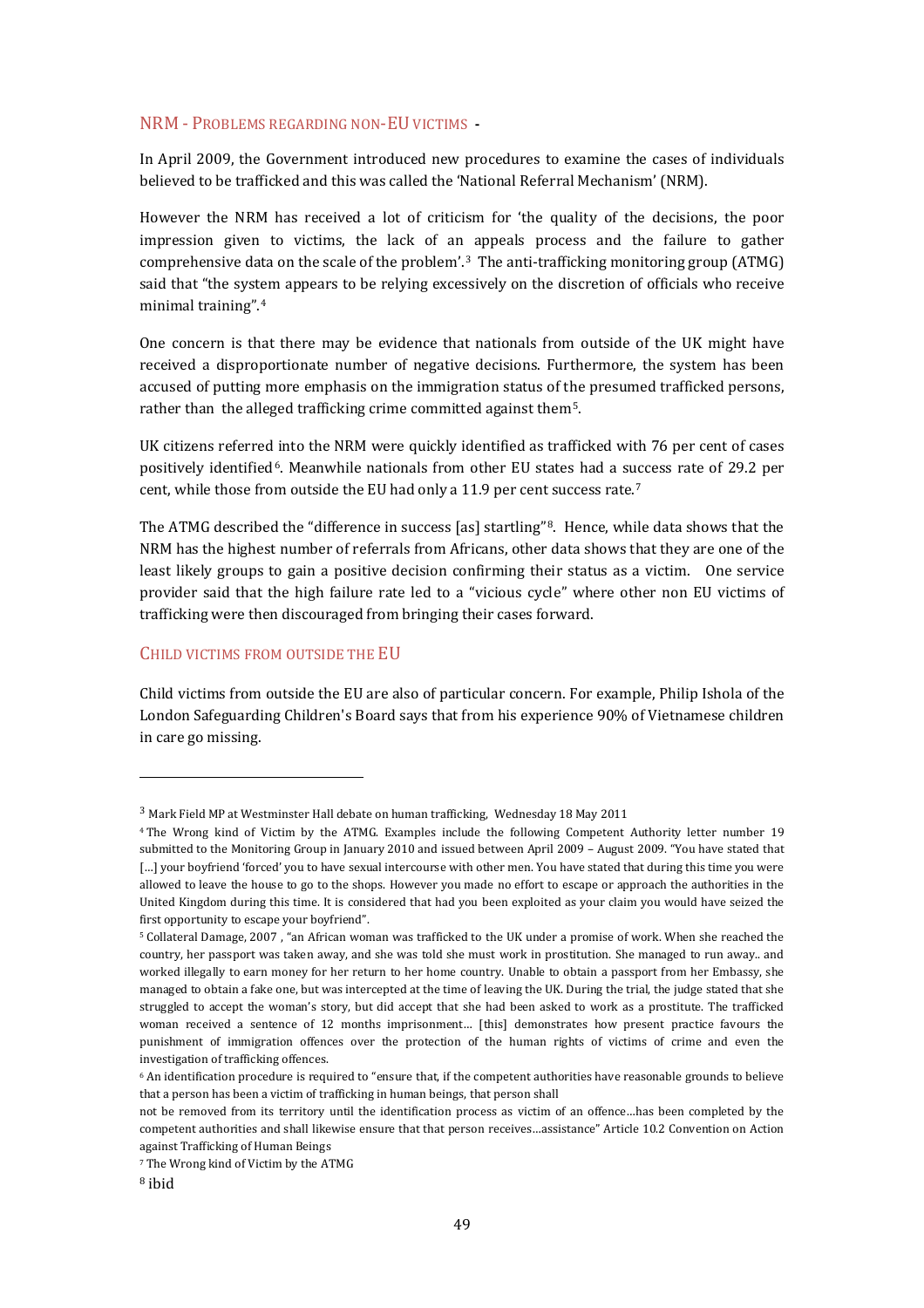Andy Elvin, chief executive of the charity Children and Families Across Borders, meanwhile cited a case where a 13-year-old Vietnamese girl rescued from a brothel and who was pregnant, was placed in a Croydon hostel of adult men. "It is unthinkable, he said, that a suspected trafficked child from the UK would end up in the Gilroy Court Hotel.[9"](#page-51-0) Another case involved the discove[r](#page-51-1)y that 77 Chinese children had been trafficked into the UK and 'lost' by a care home in Hillingdon.10

Unfortunately there is no overarching data on the numbers of youngsters trafficked into the UK and ministers apparently 'refuse to launch a review into the number of unaccompanied youngsters missing from care'[1](#page-51-2)1. A Freedom of Information request however revealed that 330 children aged between nine and 17 disappeared over 14 months up to the summer 2009.

# Appendix 3

# JANUARY 2009 PROSTITUTION; QUESTIONS ASKED BY LORD FAULKNER OF WORCESTER

| Sexual Offences Act 1956 Keeping a brothel                                     |                                                                             |  |  |           |    |    |    |               |
|--------------------------------------------------------------------------------|-----------------------------------------------------------------------------|--|--|-----------|----|----|----|---------------|
| Statute                                                                        | Offence description    2001    2002    2003    2004    2005    2006    2007 |  |  |           |    |    |    |               |
| Total                                                                          |                                                                             |  |  | $\vert 4$ | 19 | 19 | 41 | <sup>60</sup> |
| http://www.publications.parliament.uk/pa/ld200809/ldhansrd/text/90115w0004.htm |                                                                             |  |  |           |    |    |    |               |

## MOJ ANSWER TO QUESTION BY PHILIP DAVIES MP ON 1 FEBRUARY 2012

| Defendants found guilty of offences related to prostitution in Greater London area, 2008 to<br>2010 |      |      |      |  |  |  |
|-----------------------------------------------------------------------------------------------------|------|------|------|--|--|--|
| Police force area/offence                                                                           | 2008 | 2009 | 2010 |  |  |  |
| Greater London                                                                                      |      |      |      |  |  |  |
| Keeping a brothel                                                                                   |      | 15   | 18   |  |  |  |
| Control of prostitution                                                                             | 16   |      |      |  |  |  |

http://www.theyworkforyou.com/wrans/?id=2012-02-

01a.92895.h&s=brothels+speaker%3A11816#g92895.q0

 $\overline{a}$ 

<span id="page-51-0"></span><sup>9 &#</sup>x27;Joy vanished into Britain's child-sex trade - why aren't we looking for her?' Townsend, The Observer, Sunday 16 October 2011 - Article looking into the case of a child trafficking victims in Croydon

<span id="page-51-2"></span><span id="page-51-1"></span><sup>10</sup> http://www.mpa.gov.uk/committees/cep/2009/090716/09/?qu=trafficking%20olympics&sc=2&ht=1 11 Ibid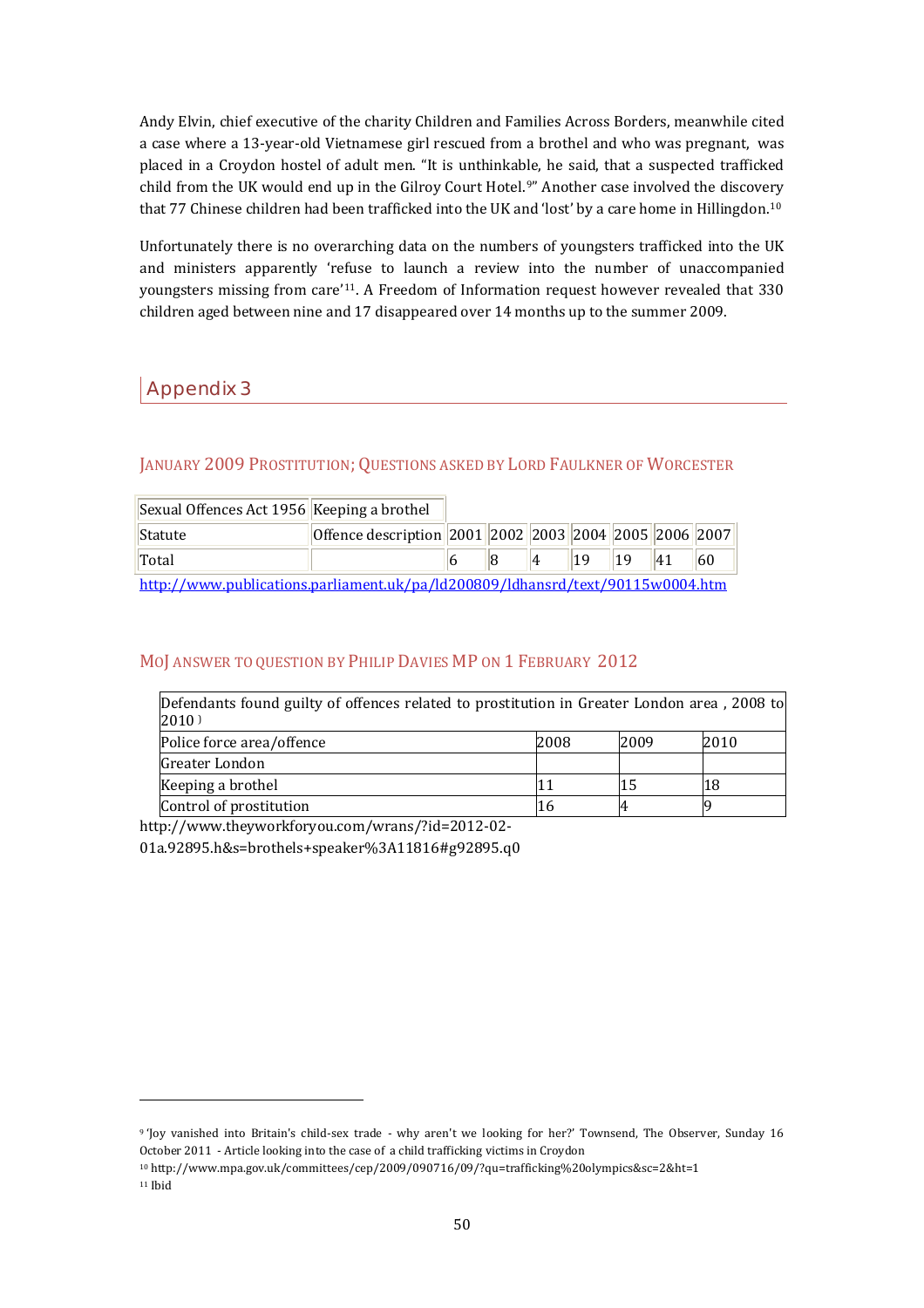# <span id="page-52-0"></span>Endnotes

 $\overline{a}$ 

1 Selling sexual services is often described as prostitution or sex work. In this report this form of transaction will be termed as sex work. This is due to the negative and potentially offensive connotations within the term 'prostitute'

2 Figure taken from Mortality in a Long-term Open Cohort of Prostitute Women, American Journal of Epidemiology. However a range of figures on this exist. Quotes include those used in the Mayor's Violence Against Women Strategy (2010) which references *Prostitution of Women and Girls*, by R. Flowers, 1998, that 'Women who sell sex are 40 times more likely to be killed'. The report also estimates that women in prostitution in London suffer from a mortality rate that is 12 times the national average (Home Office data from 2004).

3 Quote taken from Gary Leon Ridgway who is believed to have murdered at least 71 women throughout the 1980s and 1990s near Seattle and Tacoma, Washington.

4 Quoted in Holloway, "'I Just Wanted To Kill a Woman.' Why?" The Guardian 21 May 1981

5 This point is highlighted for example in an interview with Shelly Stoops in DDN, June 2010, Drink and Drugs News 2010 – article called Safety First by David Gilliver: One police officer said "They're shite, killed by shite. Who gives a shite5?' after a sex worker was murdered in the 1990s, but

 $^6$  Point made by Catherine Stephens at talk to GLA, February 2012

7 By way of example, Peter Sutcliffe and Gary Leon Ridgway initially murdered sex workers before targeting other women.

<sup>8</sup> It is believed that crimes against sex workers have often been treated by the media and the law as less important than crimes against the population at large. This can be seen to be highlighted during the trial of Peter Sutcliffe when the judge gave the jury the following advice: If Sutcliffe mistakenly believed that he had killed only prostitutes, "then the correct verdict was probably manslaughter," not murder. Meanwhile, the distinction between prostitutes and other women was described by Attorney General Sir Michael Havers as mentioned above. Quoted in Holloway, "'I Just Wanted To Kill a Woman.' Why?" Guardian 1981.

9 Because the majority of sex workers are women I have decided to focus on their safety issues in this report. However "Studies on transgender sex workers show they are routinely subjected to violence, public humiliation, and, not infrequently,murder." See Kulick D. Travesti: sex, gender, and culture among Brazilian transgendered prostitutes. Chicago: Chicago University Press, 1998. Quote taken from 'State violence towards sex workers' by Dr Belinda Brooks-Gordon, BMJ, July 2008

10 Worth noting that 48% of off-street sex workers had nursing, teaching, or caring qualification (Sanders, 2005)

<sup>11</sup> This is mentioned in numerous reports including: Substance use and health-related needs of migrant sex workers and women trafficked into sexual exploitation in the London Borough of Tower Hamlets and the City of London by Dibb, R; Mitchell, T; Munro, G; Rough, for The Research and Development Unit, The Salvation Army, Apr 2006. the point is also made that off street sex work dramatically differs to on-street sex work due to the fact that high levels of drug use and addiction are not found in studies on off street sex work (Cusick, 1998; May et al., 1999; Sanders, 2004)

12 Observer, 6 February 2011, 'Sex trafficking in the UK: one woman's horrific story of kidnap, rape, beatings and prostitution', Townsend. Interview with Marinela Badea, a girl in Romania who was abducted and forced to work as a prostitute in Manchester

<sup>13</sup> The Home Affairs Committee conducted an inquiry into human trafficking in the UK; its report highlighted the lack of accurate statistical information (Home Affairs Committee, 2009).

<sup>14</sup> The increased awareness in trafficking in the last decade is evident by the new flurry of laws created, which were created in relation to a concern about trafficking, the most notable of which was the UN Trafficking Protocol in 2003. In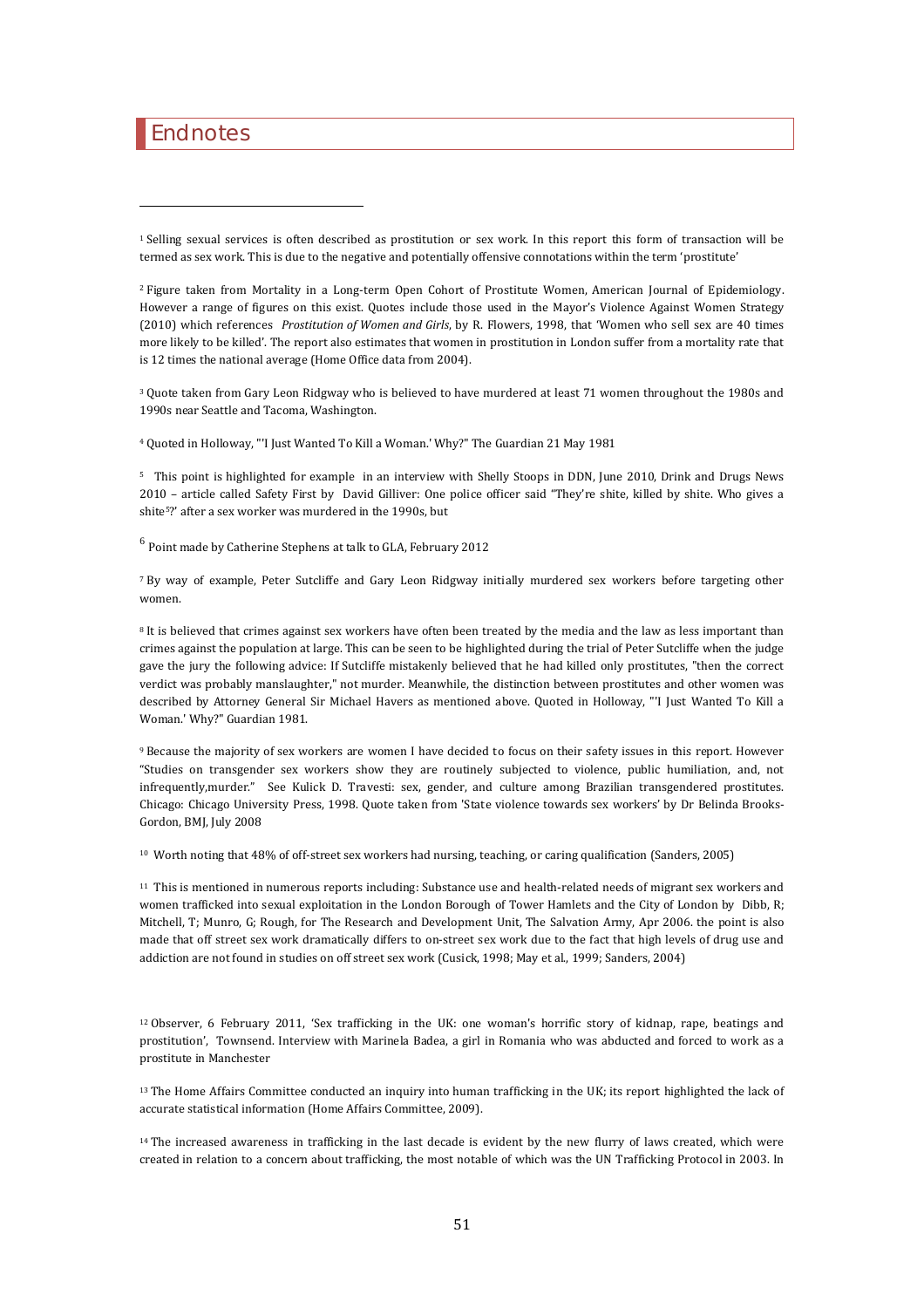the UK, both the Policing and Crime Act 2009 and the Sexual Offences Act 2003 had an increased focus on policing sex work, based in part on an aim to reduce sex trafficking.

15 "In Whose Name? Migration, Sex Work and Trafficking Presentation of the findings of the 'Migrant Workers in the UK Sex Industry'." By Dr Nick Mai, Funded by the Economic and Social Science Research Council (ESRC)

16 Home Office stated that they "do not endorse or use the figure that 80% of prostitutes are controlled by others". *BBC News*. 2009-01-09. http://news.bbc.co.uk/1/hi/magazine/7819984.stm.

17 Fiona MacTaggart MP said this on the BBC's *Today in Parliament* programme in November 2008. She was criticised for using statistics that were not fully supported by evidence. MacTaggart stated that it "came from an official Government publication into prostitution". However, the Home Office stated that they "do not endorse or use the figure that 80% of prostitutes are controlled by others". However in January 2009 MacTaggart said that she regarded *all* women prostitutes as victims of trafficking, because their route into the sector "almost always involves coercion, enforced addiction to drugs and violence from their pimps or traffickers." There is no academic research available to support this.

18 'Wild guesses and conflated meanings? Estimating the size of the sex worker population in Britain', by Linda Cusick, Hilary Kinnel, Dr Brooks-Gordon & Rosie Campbell

19 Sex in the City, 2003, report by The Poppy Project, which surveyed London prostitutes working in flats

<sup>20</sup> Written evidence from the Poppy Project to the House of Commons. Home Affairs Committee – 2009, on the Trade in Human Beings

21 Methodological critiques include 'An Academic Response to "Big Brothel"', by Sanders et al., 2008;Brooks-Gordon, 2005.

<sup>22</sup> The Way Forward states that 'According to both the MPS and the Poppy Project over 80 per cent of women identified in indoor prostitution (ie brothels, 'saunas' and 'massage parlours') across London are foreign nationals, and many are thought to have been trafficked'. Meanwhile the Mayor's Violence against Women Final Strategy (2010) states that between "around 6,000 of the estimated 8,000 women involved in off-street prostitution in London's brothels, 'saunas' and 'massage parlours' are foreign nationals. It is believed that a significant number of them have been trafficked".

Poppy's belief is also used in the House of Commons, Home Affairs Committee report<sup>22</sup> which then also states 'The Metropolitan Police [before SCD9 was formed] was loath to accept that there were victims of trafficking in the majority of London brothels, but agreed that there would be victims in a significant percentage of them.'

<sup>23</sup> 'In Whose Name? Migration, Sex Work and Trafficking Presentation of the findings of the 'Migrant Workers in the UK Sex Industry'", by Dr N. Mai, financed by the Economic and Social Science Research Council (ESRC).

24 ACPO – the Association of Chief Police Officers - leads in the development of policing practice in England, Wales and Northern Ireland

25 Meeting with SCD9, 19 January 2012

 $\overline{a}$ 

<sup>26</sup> Recent case involves English girls case controlled by a group of men and sold to the men's friends. The men have been charged for several crimes including "trafficking within the UK for sexual exploitation" http://www.bbc.co.uk/news/ukengland-manchester-17117530

27 Former Conservative MP Anthony Steen, and chairman of the Human Trafficking Centre, and Debbie Ariyo, executive director of Africans Unite Against Child Abuse, both voiced concern about these figures, in particular the lack of African women involved in the ACPO study. Anthony Steen said, "It is mildly surprising, to say the least, that they found no women from Africa because the accommodation units for trafficked women are entirely taken up with women from Africa.

28 2000 Palermo protocol: "'Trafficking in persons' shall mean the recruitment, transportation, transfer, harbouring or receipt of persons, by means of the threat or use of force or other forms of coercion, of abduction, of fraud, of deception, of the abuse of power or of a position of vulnerability or of the giving or receiving of payments or benefits to achieve the consent of a person having control over another person, for the purpose of exploitation. Exploitation shall include, at a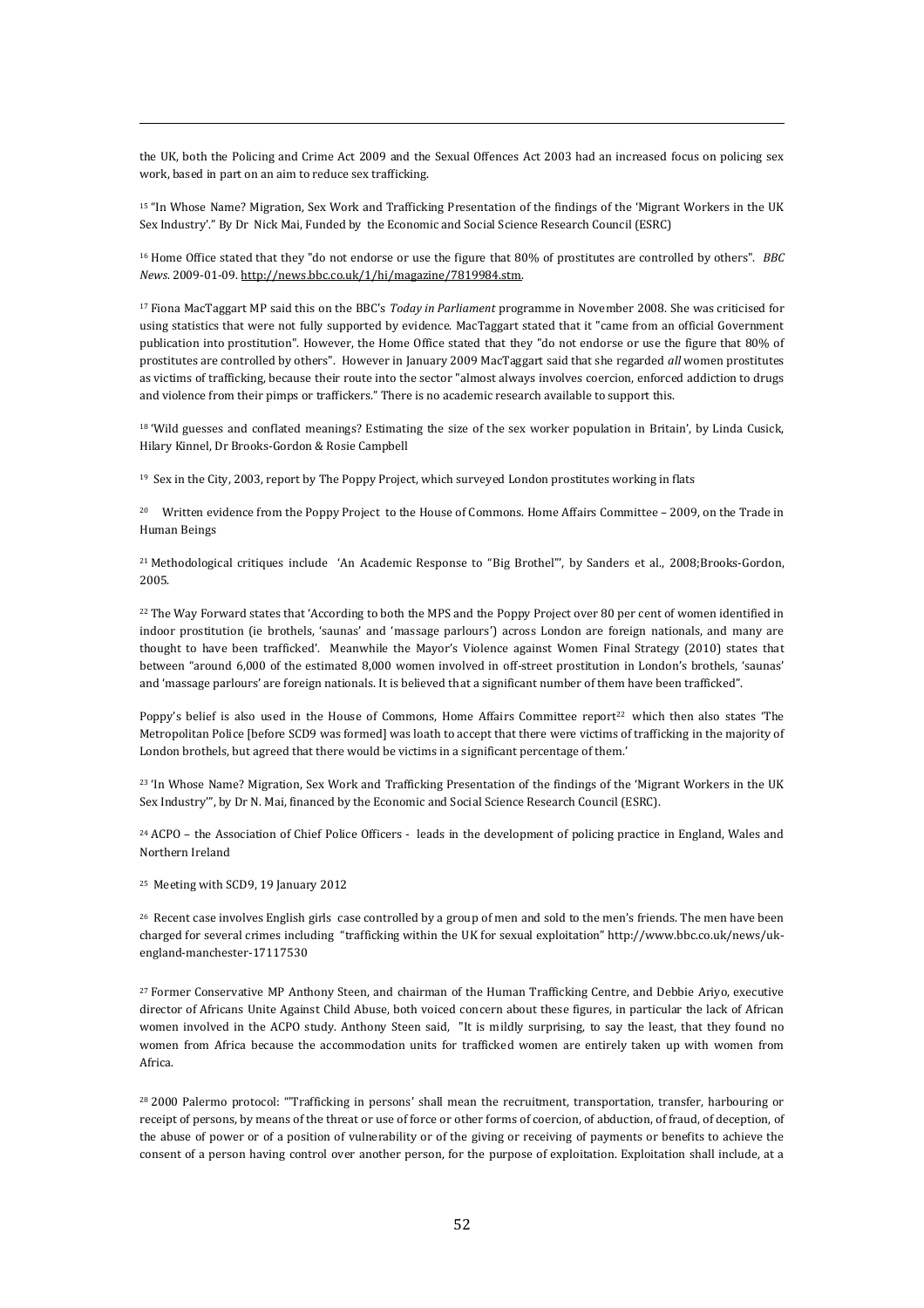minimum, the exploitation of the prostitution of others or other forms of sexual exploitation, forced labour or services, slavery or practices similar to slavery, servitude or the removal of organs."

#### **<sup>29</sup> http://www.legislation.gov.uk/ukpga/2003/42/section/57**

 $\overline{a}$ 

**<sup>30</sup>** "Under this section it is a criminal offence to traffic someone for the purposes of submitting them to a sexual offence, rather than limiting this to trafficking them for the purposes of exploiting their prostitution, as is the case in the Nationality, Asylum and Immigration Act offences" http://www.homeoffice.gov.uk/about-us/publications/home-officecirculars/circulars-2004/021-2004/

<sup>31</sup> *R v Atilla Makai* [2008] 1 Cr. App. R. (S.)73, [2007] EWCA Crim 1652; italics added to CPS description: 'He posted advertisements on Hungarian websites inviting girls to contact them and then passed the girls on to other men more closely involved in the trade. The Crown accepted that the girls would have *known* the kind of work for which they had been recruited. The basis of plea was that the girls *came to the UK of their own free will*, were above the age of consent, had *entered the UK legally*, knew prostitution was legal in the UK, and that his role had been limited to introducing them to others that placed them in the brothels.' The substantive offence was 'under section 57 of the Sexual Offences Act 2003. It is an offence *intentionally to arrange or facilitate the arrival of another person* with the intention of doing something which will involve the commission of a relevant offence. The relevant offence was of *intentionally causing another person to become a prostitute in the expectation of gain* for himself, under section 52 of the 2003 Act." Italics added.

32 The word 'repugnant' is used in Sentencing Guidelines. This quote came from *R v Atilla Makai* [2008] 1 Cr. App. R. (S.)73, [2007]

33 Women "could have entered the United Kingdom and worked as prostitutes without committing an offence. That is a woman's right and the offence under Section 57 [of the Sexual Offences Act]<sup>33</sup> appears to contradict that right. Its effect is to force women to work alone and make their own arrangements to work, a position at odds with any other sector of lawful employment…..The commission of the offence is a reflection of the economic realities of intra-community migration and an inconsistent legal approach to prostitution." Rupert Bowers quoted in the case *R v Atilla Makai* [2008] 1 Cr. App. R. (S.)73, [2007]

34 Rupert Bowers quoted in the case *R v Atilla Makai* [2008] 1 Cr. App. R. (S.)73, [2007]

35 Section 57: Trafficking into the UK for sexual exploitation:

 (1)A person commits an offence if he intentionally arranges or facilitates the arrival in the United Kingdom of another person (B) and either— (a)he intends to do anything to or in respect of B, after B's arrival but in any part of the world, which if done will involve the commission of a relevant offence, or (b)he believes that another person is likely to do something to or in respect of B, after B's arrival but in any part of the world, which if done will involve the commission of a relevant offence.

(2)A person guilty of an offence under this section is liable— (a)on summary conviction, to imprisonment for a term not exceeding 6 months or a fine not exceeding the statutory maximum or both; (b)on conviction on indictment, to imprisonment for a term not exceeding 14 years

36 Regina v Elisabeth Delgado-Fernandez Godwin Zammit

37 Quoted in a Guardian article 'Prostitution and trafficking – the anatomy of a moral panic' on 20 October 2009

38 http://en.wikipedia.org/wiki/English\_Collective\_of\_Prostitutes

39 Quote taken from http://www.prostitutescollective.net/SF\_key\_facts\_on\_women.htm. Case example from ECP website: One Brazilian mother in the ECP network was convicted of trafficking and imprisoned for three years for running a working flat where other immigrant women worked. The judge agreed that *"none of these women was, in fact, coerced by* you into acting as a prostitute . . . you treated them in a kindly and hospitable way". All her possessions were confiscated. Her British citizenship was withdrawn despite living in the UK for 25 years and she faces deportation. Her partner was convicted of "trafficking within the UK" for picking her and another woman up at the airport.

40 Professor Helen Ward - The safety of migrant and local sex workers: preparing for London 2012

412003 the Home Office published a Crime Reduction Toolkit in People Trafficking – described by the Poppy Project at www.eaves4women.co.uk/Documents/.../Sex%20in%20the%20City.pdf -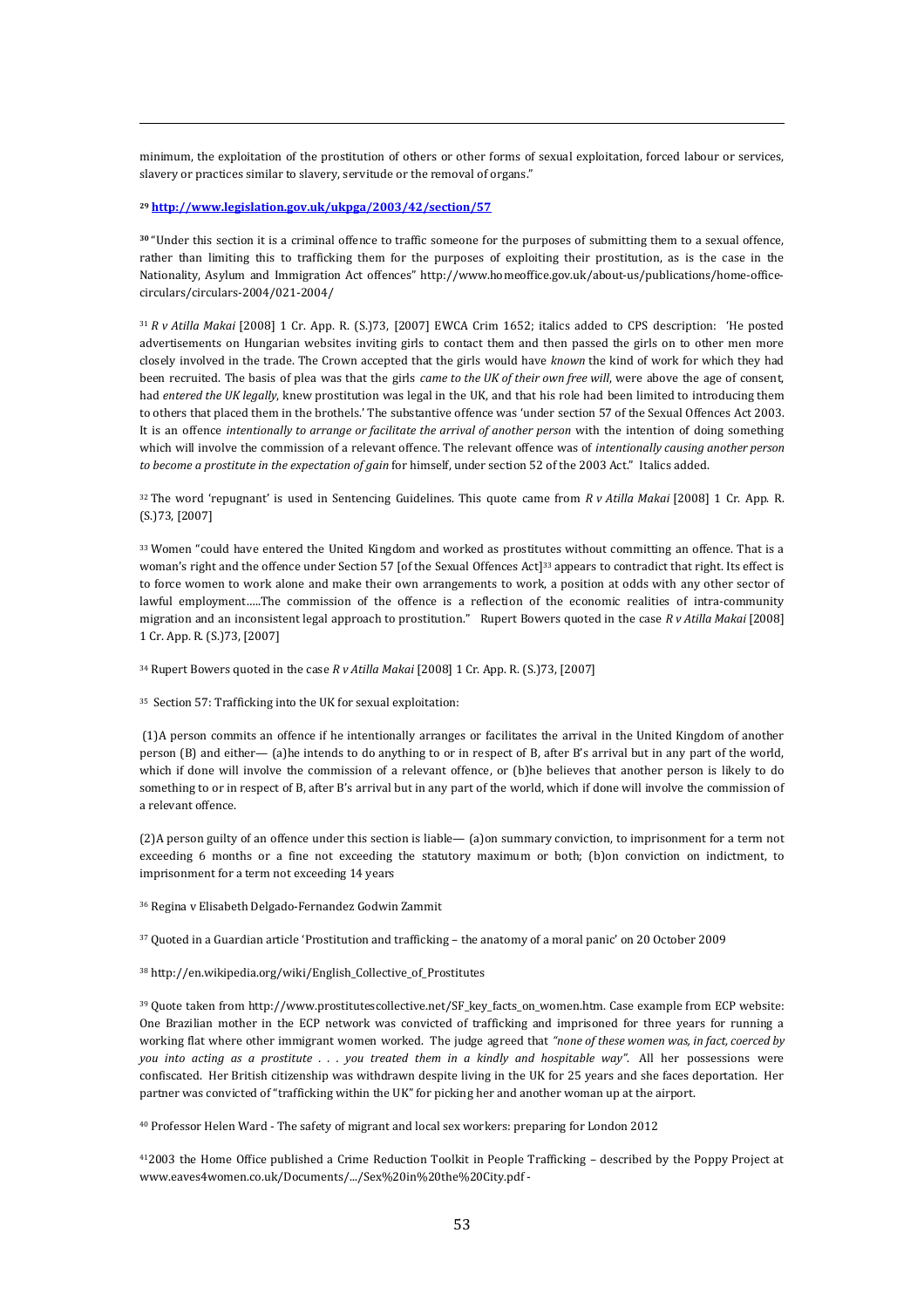42 For a description of the dynamics outlined above and excerpts from women's interviews substantiating the argument made, see evaluation of the Haringey Council Services targeting Migrant Sex Workers, which you can download from the project's webpage here:

http://www.londonmet.ac.uk/research-units/iset/projects/evaluation-of-the-services-offered-to-migrant-sex-workersin-haringey.cfm

43 For more examples, see 'Migrant sex workers in the UK sex market industry' – final police-relevant report', Dr Nick Mai, 2011

<sup>44</sup> SCD9 described an example where a woman has chosen to be a sex worker but she is earning £20 for 15 minutes of work, yet has to pay £280 rent a day44. She is - in a sense -enslaved by the extortionate rent she is paying; but she may not see herself as a victim nor desire police interference.

One sex worker pointed out that exploitative rent was a problem for many people in many trades and if police did want to tackle this area then this was a separate concern to sex work. Moreover Georgina Perry from the NHS service Open Doors44 has said that many sex workers in fact accept they will have to pay extortionate rent for a limited period time while they work out alternate options and then will often move on to be sex workers in a more reasonable establishment.

45 TPU is comprised of a Crime Team, Brothels Team, two Proactive Teams and an Olympic Borough Team.

46 Specialist Crime Directorate 9 - update record 13 October 2011; MPA website

<sup>47</sup> This unit had received funding from the Home Office for three years but this 'was on the clear understanding that we [Government] believed that tackling trafficking needs to be part of core police business. Therefore …the best place for unit was embedding it where it was part of core police business.' www.publications.parliament.uk/pa/jt200910/jtselect/jtrights/88/88.pdf

48 Letter from a number of charities to the MPS Commissioner, Sir Paul Stephenson. Quoted in http://news.bbc.co.uk/1/hi/england/london/8293936.stm

49 7 October 2009, BBC - Aidan McQuade, director of Anti-Slavery International

50 Ibid.

 $\overline{a}$ 

51 Georgina Perry, in email, 1 March 2012: "I think we all question the need for re-branding the old CO14 into an SCD unit. No one is denying the seriousness of human trafficking, but given the fact that the murder squad is looking shaky (not enough murders to justify the existence of a dedicated squad) where on earth was the evidence to suggest that a dedicated anti-trafficking unit was necessary in London – unless it came off of the back of the supposed increase in potential trafficking victims believed to surface in the lead up to the Olympics"

52 Parliament , May 2011, Hansard , Commons/bydate/20110518/westminsterhalldebates/part001

53 http://www.met.police.uk/scd/about/m\_hewitt.htm

54 MPA SOP Committee, 10 Nov 2011

552008 ILO ACTION AGAINST TRAFFICKING IN HUMAN BEINGS: " The term "forced or compulsory labour" is defined as "all work or service which is exacted from any person under the menace of any penalty and for which the said person has not offered himself voluntarily" (Art. 2, para. 1, of Convention)

56 Reports from Committees, Report: 11 Date: 27 January 2011 - Joint Strategic and Operational Policing/Finance and Resources Committees – 11 November 2010; MPA website

57 SCD9 performance and practice in the first six months; Date: 9 December 2010; MPA website

58 9 Dec 2012, SOP, MPA: "TPU also continue to focus on street offences and problem brothels to assist local SNTs reduce anti-social behavior. This has allowed officers to gain a greater insight into the origins of trafficked victims. Since April the unit has visited 92 brothels, arrested 61 men for kerb-crawling and been the first in the UK to use new legislation which criminalises men paying for sex"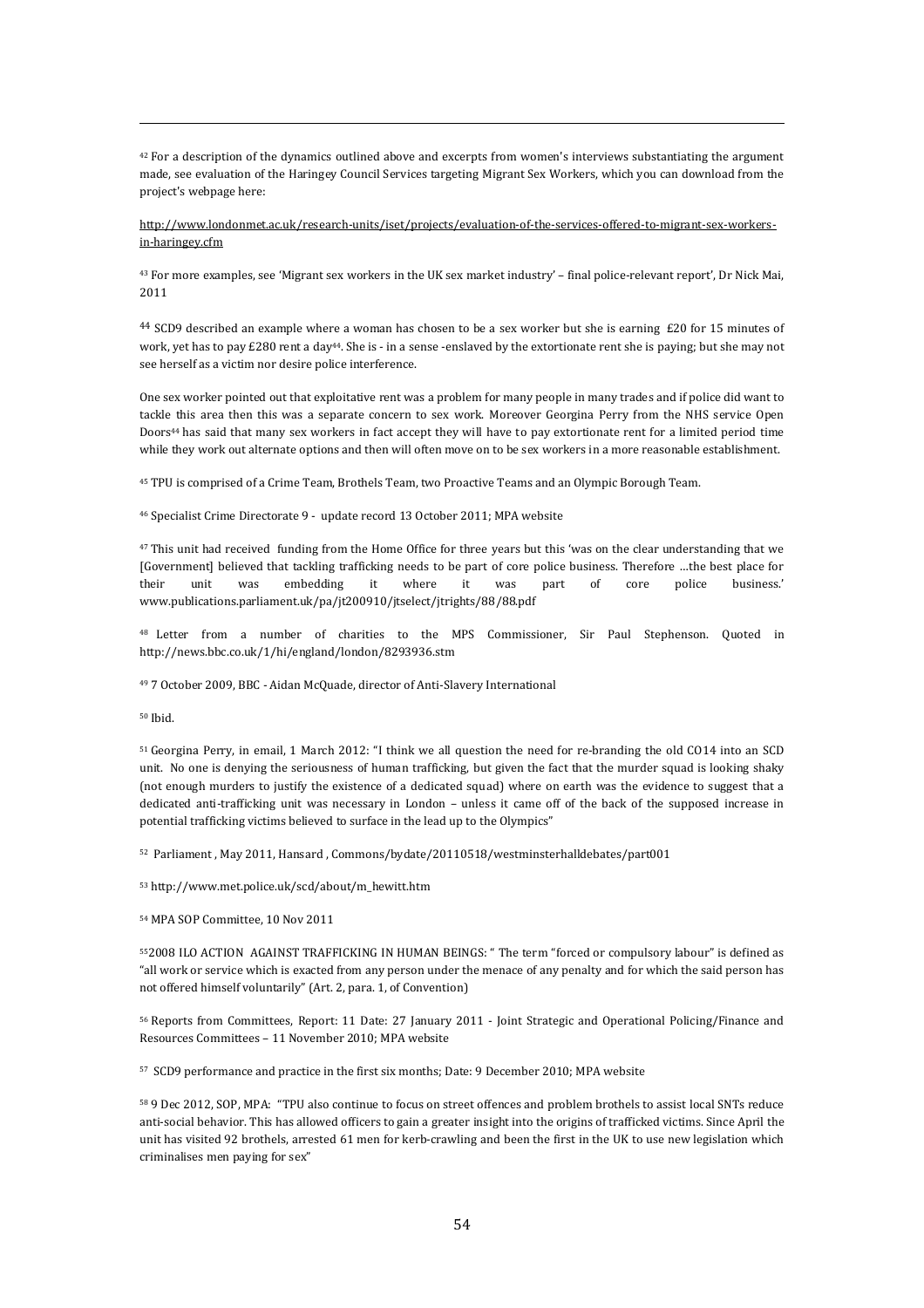59 9 December 2010; MPA: The also write that:" preparation for the 2012 Olympics SCD 9 has created a dedicated team funded by the Migration Impact Fund who respond to all areas of trafficking and prostitution on the five Olympic Boroughs. The team advise and work closely with borough SNTs, … which has allowed brothel closure orders to be obtained. A number of street enforcement and covert operations have taken place and continue to take place to minimise the risk of a rise in trafficking or prostitution offences in the Olympic footprint area.

60 This would mean that they potentially target all brothels or wherever a women is working or sharing the rent with someone else or employing a maid - which all fall under the current definition of a 'brothel' and hence are criminal activities.

61 SCD9 performance and practice in the first six months; Date: 9 December 2010; MPA website

<sup>62</sup> MPA SOP Committee, 10 Nov 2011

 $\overline{a}$ 

<sup>63</sup> Since Clause 21 of the PCA 2009 was introduced, police only need suspect, rather than prove, that a brothel employs trafficked or 'coerced' workers in order to issue a brothel closure order, before seizing whatever money or goods they find, keeping 50 per cent for the force itself. Data for the number of closure orders is not centrally collected and remains conveniently unavailable. http://www.newstatesman.com/blogs/the-staggers/2012/01/brothel-keeping-sex-workers

64 ECP provided a case in North West London: "on 30 October police raided a flat saying they were looking for trafficked women and underage girls. Two women and their security guard were arrested, taken to police station and held until the early hours. They were cautioned and not charged but £700 was taken from their flat. Again, there is no record of the money being taken, no receipt was given and the police have refused to return it saying it is proceeds of crime."

65 Written Mayor's Question, 16/11/2011

66 Interview in Guardian article, Inquiry fails to find single trafficker, 20 Oct 2009, by Nick Davies.

67 Written Mayor's Question, 16/11/2011

68 Daily Mail interview with Niki Adams from the ECP in 'The-myth-of-Britain's-foreign-sex-slaves'

69 One officer said that in the autumn of 2011 there were several brothels that their borough wanted to close down. SCD9 offered to assist them by doing a test purchase. This closure-request was not based on trafficking concerns but due to the fact that the premises posed as saunas but were undertaking brothel activity.

70 In conversation with Catherine Stephens. Confirmed in email 28 February 2012 23:01

71 Ibid.

72 Interview in Guardian article, Inquiry fails to find single trafficker, Oct 2009, by Nick Davies

73 ibid

74 Guardian article, Prostitution and trafficking - the anatomy of panic, 20 Oct 2009

75 In an email, 17 January 2012, Dr Brain also defended the five successful cases that started prior to Operation Pentameter as follows: "As for some offences being counted before the official start of the Pentameter programme this took account of operations which were implemented as part of the intelligence build up but for which sound operational and safety reasons required earlier action. It would have given a false reading to exclude them."

76 Therefore Dr Timothy Brain, ACPO lead on Pentameter 2, said, "It should not be interpreted as it being the case that the original indicted offence could not be proved if the full trial went ahead."

77 Collateral Damage report, 2007, deals with this issue extensively. http://www.gaatw.org/Collateral%20Damage\_Final/singlefile\_CollateralDamagefinal.pdf

78 MQT, 16/11/2011, http://mqt.london.gov.uk/mqt/public/question.do?id=38548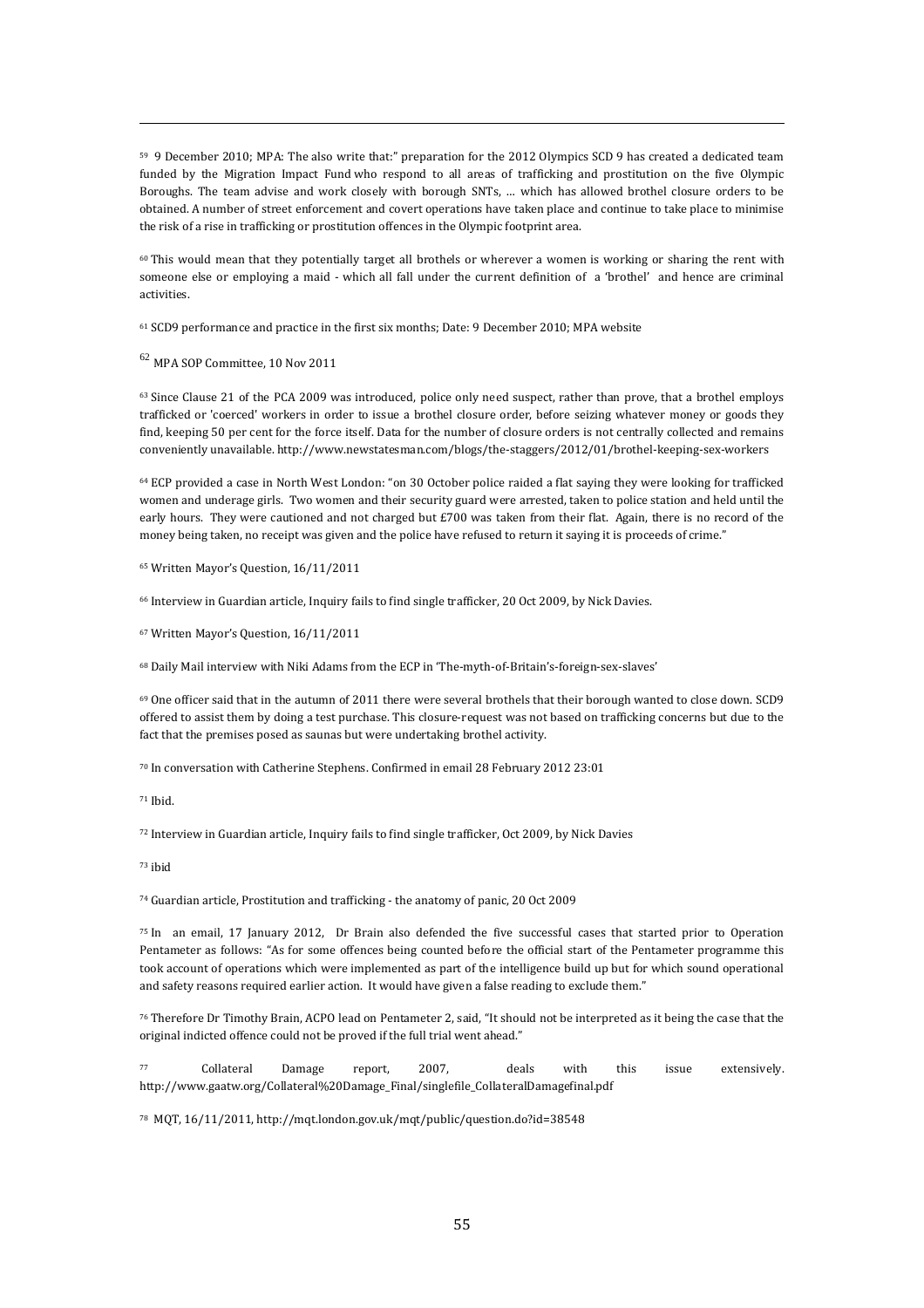$79$  "The research concluded that approximately 9% were believed to be trafficked (Applying the International Labour Organization indicators for trafficking) with 45% being described as vulnerable migrants with at least one dimension of the ILO trafficking definition." http://www.mpa.gov.uk/committees/sop/2011/1110/08/

80 http://www.mpa.gov.uk/committees/sop/2011/1110/08/

81 Letter from O'Connell-Davidson, 28 December 2007. Quoted in Regulating Sex for Sale edited by Jo Phoenix

82 Specialist Crime Directorate 9. October 2011, SOP

 $\overline{a}$ 

83 Quote from Rupert Bowers who continues, "Those who a sex worker may wish to employ for his or her own safety, or simply in furtherance of a lawful work practice, may be criminalised, while the sex workers themselves commit no offence. The absence of (or need for) a definition was debated in Parliament as the Bill travelled through its stages; Parliament decided to pass the Act with the definition of "controlling" left open for the Courts to interpret".

84 Section 54 "The definition of "gain" at this section is drawn very widely. It includes any financial advantage, including the discharge of an obligation to pay, such as waiving a debt, or the provision of goods or services gratuitously or at a discount ... "Gain" also includes the good will of another person, which is, or appears likely in the future to bring financial advantage."

Section 55 " ... covers anyone who keeps, manages, or acts or assists in the management of a brothel to which people resort for practices involving prostitution. This offence enables the prosecution of *anyone involved in any way* in the running of premises where prostitution takes place. ... The offence is triable summarily or on indictment and has a maximum penalty of 7 years imprisonment." http://webarchive.nationalarchives.gov.uk/+/http://www.homeoffice.gov.uk/about-us/publications/home-officecirculars/circulars-2004/021-2004/6210522835.doc?view=Binary

85 http://www.cps.gov.uk/legal/p\_to\_r/prostitution\_and\_exploitation\_of\_prostitution/

86 Inquiry into Human Trafficking in Scotland, Equality and Human Rights Commission, 2011

87 Former head of the SCDEA -Scottish Crime and Drug Enforcement Agency

88 SCD9 said that "all victims referred through the project are now debriefed by specialist officers from the command<sup>88"</sup> which is helping to tackle the problem. By way of example, due to concerns raised by staff from the Poppy Project, SCD9 contacted the UKBA and challenged a decision not to support a victim of trafficking through the National Referral Mechanism (NRM); as a result the decision was reversed and the victim was allowed to stay in the UK.

#### 89 http://travel.state.gov/visa/temp/types/types\_5186.html

90 Taken from interview in Herald Scotland, 8 Oct 2011, 'Is there really a sex-trafficking epidemic?'. Dr Nick Mai said, "It is an issue of power – when your story is the instrument through which you get access to remain in the UK, then there are variations on the theme that you feel safe to provide people with. If your only way to get recognised as a person who is entitled to help is to declare yourself a total victim, well, then that's the story that you're going to tell."

91 Reports from Committees, Report: 11 Date: 27 January 2011 - Joint Strategic and Operational Policing/Finance and Resources Committees – 11 November 2010; MPA website

 $92$  Examples include Newham police – who have raided over 80 premises in 18 months and have found only one Asian woman in the UK who has claimed she was trafficked.

93 "To date more than 700 women have been referred to the project, which the organisation believes to be just the tip of the iceberg because of the particular sensitivities surrounding this crime." Guardian 2009/oct/07/ police-humantrafficking-unit

94 Police report into trafficking dismissed as 'amateurish', article in the Independent, 15 Aug 2010

95 Georgina Perry: "Over the past 3 years between 8% at the highest down to 3% in 10/11. That 3% figure equates to 17 women."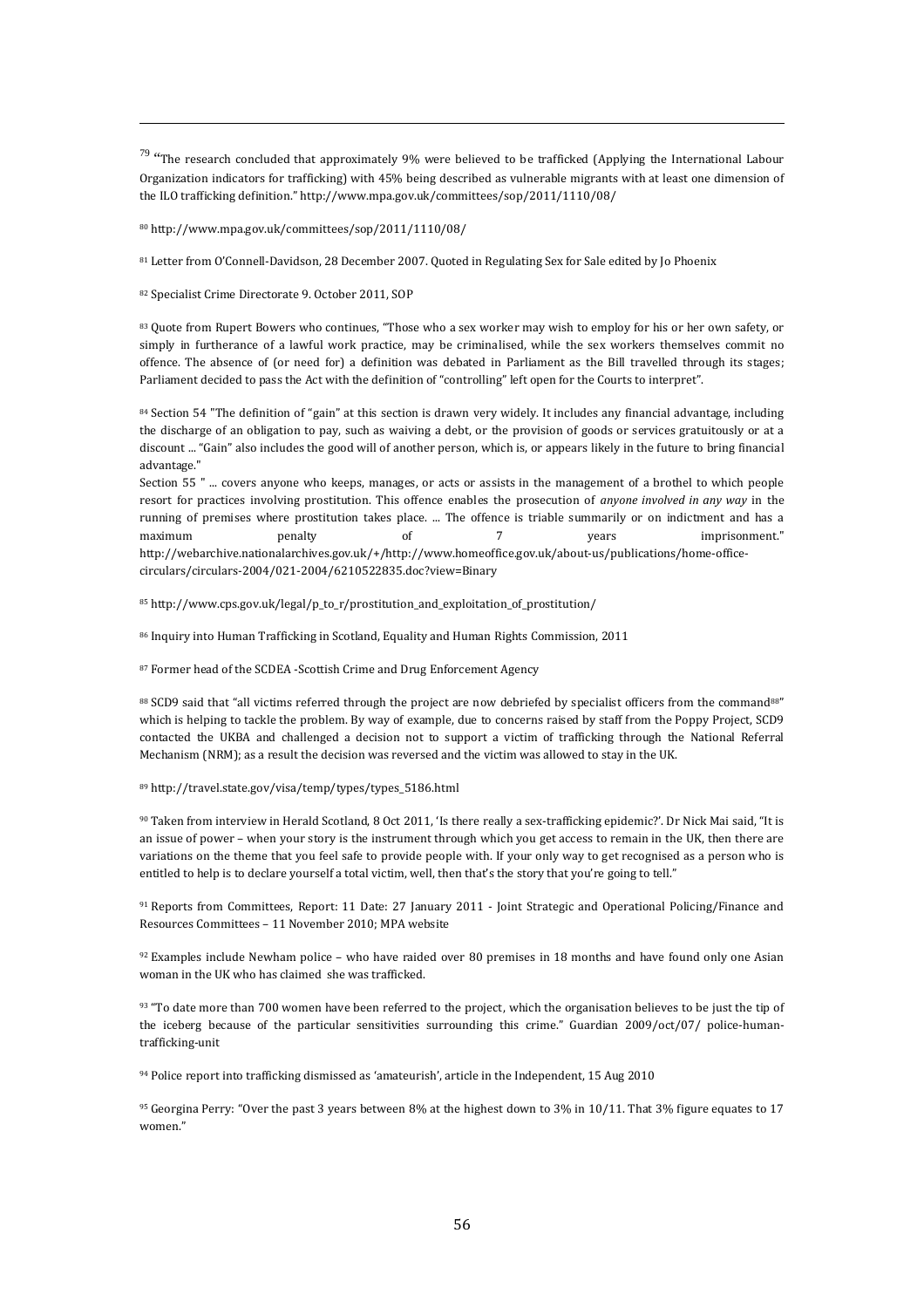96 This conversation is supported by data from Poppy Projects Sex in The City report: "The comparison of referrals to the POPPY Project and the figures provided by sexual health outreach agencies, indicate that African women working in the sex industry are not receiving outreach support."

97 I contacted the Poppy Project who confirmed that the largest group in their centres were Nigerians

98 For example already in 2008: "Poppy Project said that 42% of the women it accommodated were of African origin now, and increasing numbers of African and Asian women victims were being referred to them" http://www.publications.parliament.uk/pa/cm200809/cmselect/cmhaff/23/2305.htm#a5

99 SCD9 also told us they get intelligence from: "other enforcement agencies, immigration solicitors and more recently HMP staff"

100 I contacted the Poppy Project who confirmed that the largest group in their centres were Nigerians

101 SCD9 pointed out that the data they had provided to the MPA was actually misleading as the latter data involved longer time scales. However one trafficking project we spoke to said they felt the issue of African victims was worsening rather than improving and therefore this may only highlight the point made further.

102 Italics added

103 MPA SOP Committee 10 Nov 2010

104 Ibid.

 $\overline{a}$ 

105 Following the coming into force of the Trafficking Convention on 1st April 2009, a National Referral Mechanism (the NRM) was put in place in the UK to identify and protect victims of trafficking.

106 MPA SOP Committee 10 Nov 2010

107 ibid

108 Newham police who have actively been closing all brothels in the borough, told us they "don't really see any Africans" during their raids.

109 Specialist Crime Directorate 9: update report. Report: 8 Date: 13 October 2011

110 The report Collateral Damage states that in the UK "the issue of exploitation is not considered the major determinant in identifying trafficking cases in the UK. Trafficking has, in general, been perceived as a problem of organised immigration crime. Consequently, offences involving illegal immigration receive the greatest attention."

111 http://www.bbc.co.uk/news/uk-england-manchester-17117530

112 http://www.dailymail.co.uk/news/article-2098871/Deaf-girl-10-trafficked-UK-kept-sex-slave-cellar-elderly-couple-10-YEARS.html

113 Quoted in Regulating Sex for Sale edited by Jo Phoenix

114 "Human traffickers are expected to step up efforts to smuggle women into Britain and force them to become sex workers in the run-up to London 2012, the Leader of the House of Commons Harriet Harman admitted today", the 2012 London Olympics forum, 2009. Also "OLYMPICS will make London a "magnet" for human trafficking unless ministers launch an urgent crackdown, shadow home secretary Yvette Cooper warned today." Evening Standard, 2011

115 House of Commons, *Thursday 8 September 2011,* Oral Answers to Questions, Culture, Media and Sport

116 Police officers I spoke to in the London said they had only witnessed the reverse: for example, during one large sporting event in Cheltenham, the sex workers they were in communication with all left the city during the event.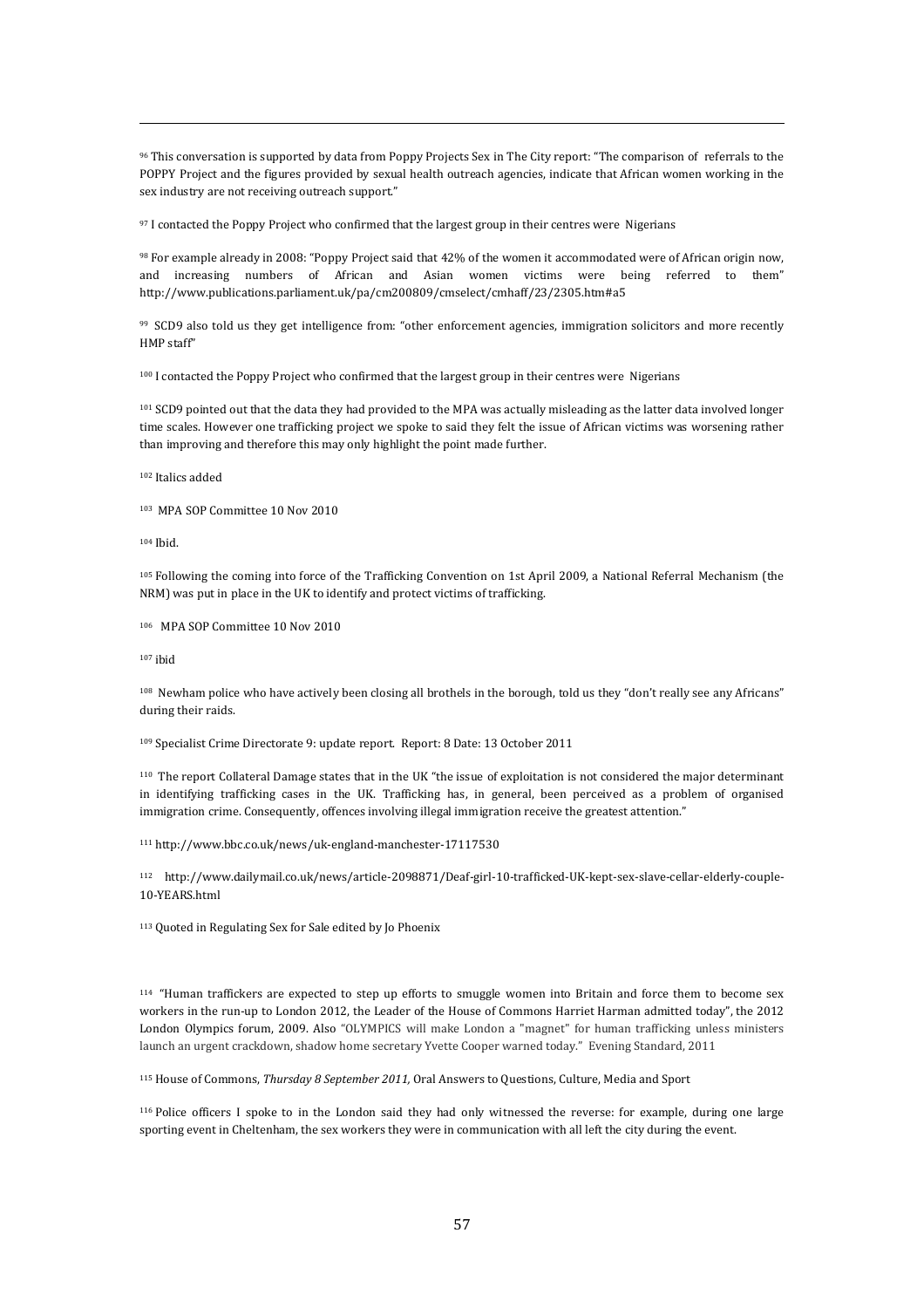117 'The Deputy Chairman of South Africa's Central Drug Authority (CDA) said last week that it is feared 40,000 women will arrive in the country to work as prostitutes while the football World Cup is taking place there in June and July.' http://digitaljournal.com/article/288672

118 The Athens games, which was used as evidence in the Mayor The Way Forward that trafficking can increase during sports events is also rejected in this report. The GLAATW report states that "none of these [trafficking] cases were linked to the 2004 Olympics, according to Greece's Annual Report on Organised Crime and the International Organisation for Migration (IOM) in Athens. NGOs also did not report increases in trafficking which suggests that the higher number of reported victims was due to increased efforts to identify victims, and better detection and reporting methods"

119 MPA report: MPS Human Trafficking response, Report: 7; 28 Jan2010: "CO14 has successfully bid for £600,000 funding for 2010/12 from the GOL Migration Impact Fund to support the Olympic boroughs in relation to victims trafficked for sexual exploitation."

120 Meanwhile some police I spoke to said that their Boroughs had given them extra resources to tackle prostitution partly in light of the media concern that trafficking would increase due to the Olympics.

121 MPA SOP Committee, 10 November 2011

 $\overline{a}$ 

122 http://www.mpa.gov.uk/committees/sop/2011/1110/08/

123 Quoted from GLA talk by Catherine Stephens. Reference -"What's the cost of a rumour?" by the Global Alliance Against Traffic of Women (GLAATW)

124 16 Jul 2009, MPA Communities, Equalities and People committee. Borough police in several Olympic boroughs admitted to me in conversation that they felt they needed to be 'proactive' in light of the media flurry over the increase in trafficking and prostitution.

125 MPA report: MPS Human Trafficking response, Report: 7; 28 Jan2010: "CO14 has successfully bid for £600,000 funding for 2010/12 from the GOL Migration Impact Fund to support the Olympic boroughs in relation to victims trafficked for sexual exploitation."

126 The Mayor's report highlighted concern about the extent to which the 2012 Olympic and Paralympic Games will encourage trafficking. It states that it will 'establish a sub-regional response to prostitution covering the five host boroughs in the lead-up to 2012'. 'Whether there is an increase in trafficking or not, the Olympic Games are likely to impact on the women already in prostitution in the five Olympic host boroughs.' The Mayor's Violence against Women Action Plan and Final Strategy (2010), stated that it would take 'proactive action to minimise the likely increase in prostitution... cracking down on trafficking and prostitution ahead of the 2012 Games'. The Summary of Consultation Responses to the Way Forward strategy noted that 'There was a strong feeling that prostitution and trafficking appear to have been grouped together for the purpose of the strategy, and that it should acknowledge the differences and use different approaches to respond to them".

127 ACPO Project Acumen "2103 brothels were operating at that time with approximately 5100 prostitutes using the premises" - referred to on http://www.mpa.gov.uk/committees/sop/2011/1110/08/

128 22 February 2012, IUSW meeting at GLA

129 Catherine Stephens, email dated 28 February 2012 23:01

<sup>130</sup> http://www.eastlondonadvertiser.co.uk/news/sex\_trafficking\_for\_2012\_olympics\_a\_myth\_say\_campaigners\_1\_118925 8; http://www.guardian.co.uk/uk/2011/apr/10/brothel-crackdown-london-olympics-risk

131 Page 80, Regulating Sex for Sale edited by Jo Phoenix

132 Sexual Offences Act 1956 Keeping a brothel Statute **Offence description 2001 2002 2003 2004 2005 2006 2007** Total 6 8 4 19 19 41 60

133 MoJ answer to question by Philip Davies MP on 1 February 2012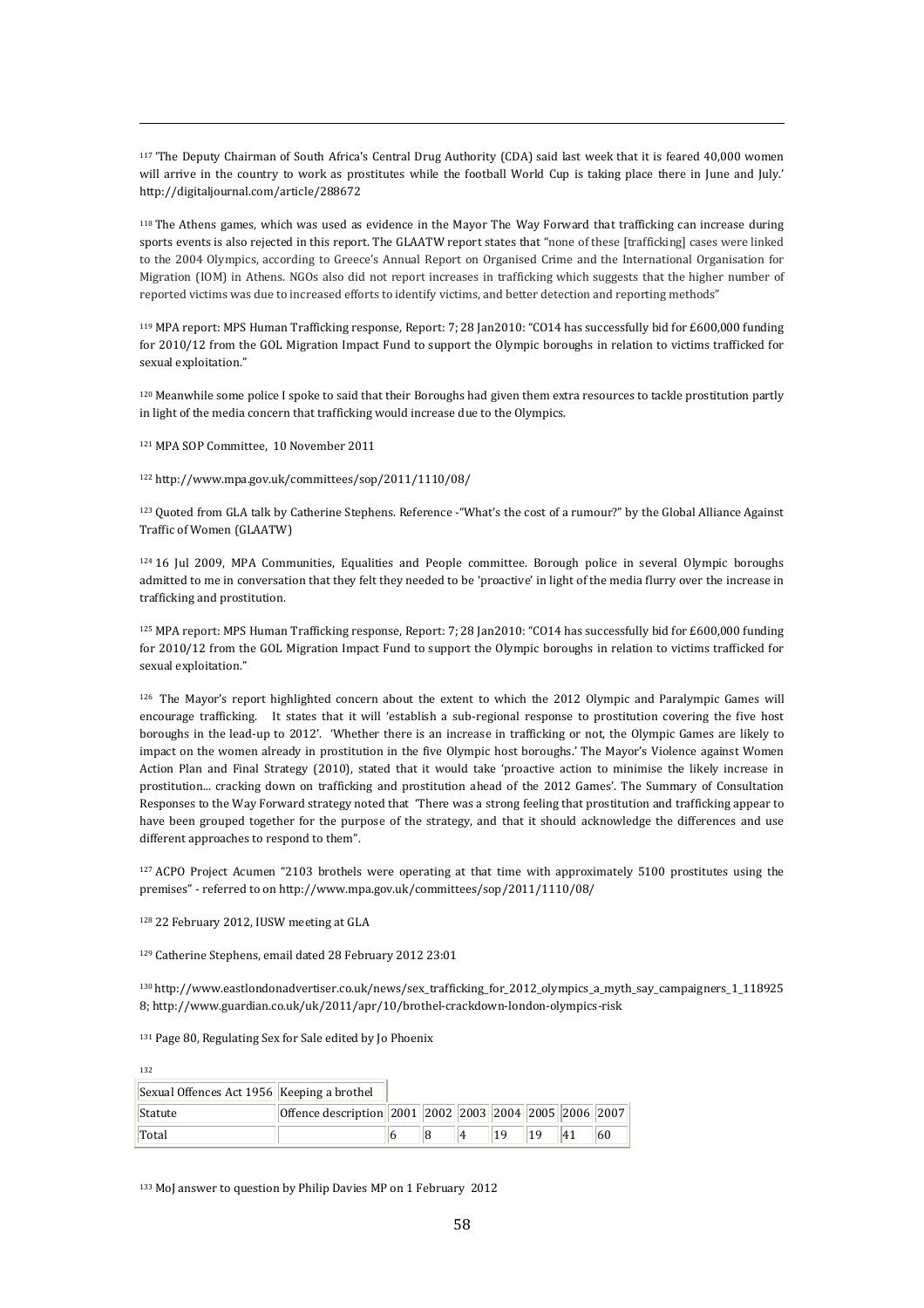| Defendants found guilty of offences related to prostitution in Greater London area, 2008 to 2010 |      |      |      |  |  |
|--------------------------------------------------------------------------------------------------|------|------|------|--|--|
| Police force area/offence                                                                        | 2008 | 2009 | 2010 |  |  |
| Greater London                                                                                   |      |      |      |  |  |
| Keeping a brothel                                                                                |      |      | 18   |  |  |
| Control of prostitution                                                                          | 16   |      |      |  |  |

134 I have asked for more recent data than the information from Parliament. SCD9 have said "We do not retain data within SCD9 on all brothel visits undertaken across the MPS. When we meet I will explain the difficulties in obtaining a truly accurate figure of brothel visits and closures. Comparative data does not exist and would have to be completed." SCD9 were unfortunately unable to complete the gathering of this information in time for the handing over of the report to Boris on 13 March 2012

135 SCD9 have said that there are two types of 'raids' and that in fact many 'raids' – as described in the media - are in fact 'visits'.

136 This does not include all the borough police activity and raids against sex workers

137 SOP, MPA, 10 November 2011. SCD9 admittted to working with Camden and Westminster to tackle brothels: "TPU are working with Westminster and Camden Boroughs to reduce their brothel markets in partnership with their council licensing enforcement teams…."

138http://www.publications.parliament.uk/pa/cm201011/cmhansrd/cm101025/text/101025w0005.htm.

139 This method has been successful when targeting pubs and unlicensed vehicles etc. for example, Their activity has led, for example, to a reduction in serious alcohol-related violence by over 80 %.

140 Email from DS Robin Harman, 23 January 2012 10:50

 $\overline{a}$ 

141 2012 25 January 2012 11:13: "At a guess it is about 30% complaints, 30% general intelligence and the remainder from open sources such as internet sites. Only a tiny amount is from newspapers / corner shop windows as we have actively dealt with those sources…We do get multiple complaints for certain addresses and a lot are anonymous." Worth noting that SCD9 told Andrew Boff that owners of rival brothels often complain about other brothels anonymously.

142 Meeting, 26 January between Andrew Boff and DCI Baldwin and DI Cushion: Newham police confirmed their increase in activity did not coincide with an increase in complaints.

143 Email from DS Robin Harman, 23 January 2012 10:50

<sup>144</sup> I have asked for more data from SCD9, who were unfortunately unable to produce information in time for the handing over of the report to Boris on 13 March 2012

145 As stated at MPA SOP Committee, 10 November 2011

146 Meeting, 26 January between Andrew Boff and DCI Baldwin and DI Cushion: Newham police confirmed their increase in activity did not coincide with an increase in complaints.

<sup>147</sup> Letter to Andrew Boff from Spitalfields and Banglatown SNT. The police stated that they had visited to 'ensure that the sex workers are there voluntarily, to ensure that the premises do not constitute a brothel and that there are no anti-social issues that may be causing annoyance to local residents'.

148 Strategy & Supporting Operational Guidance for Policing Prostitution and Sexual Exploitation, 2011

149 BBC – February 2012 –Met Police arrest 240 in London licensing crackdown

<sup>150</sup> Meeting, 26 Jan 2012 - Newham police accepted that the prostitutes have been displaced to other boroughs such as Barking and Ilford due to their proactive work. In a separate meeting, Tower Hamlets police said they had seen an increase in on-street prostitution. They also thought any proactive police activity in one borough always led to displacement problems in neighbouring boroughs.

151 For example, Newman has closed down 80 brothels in the last 18 months.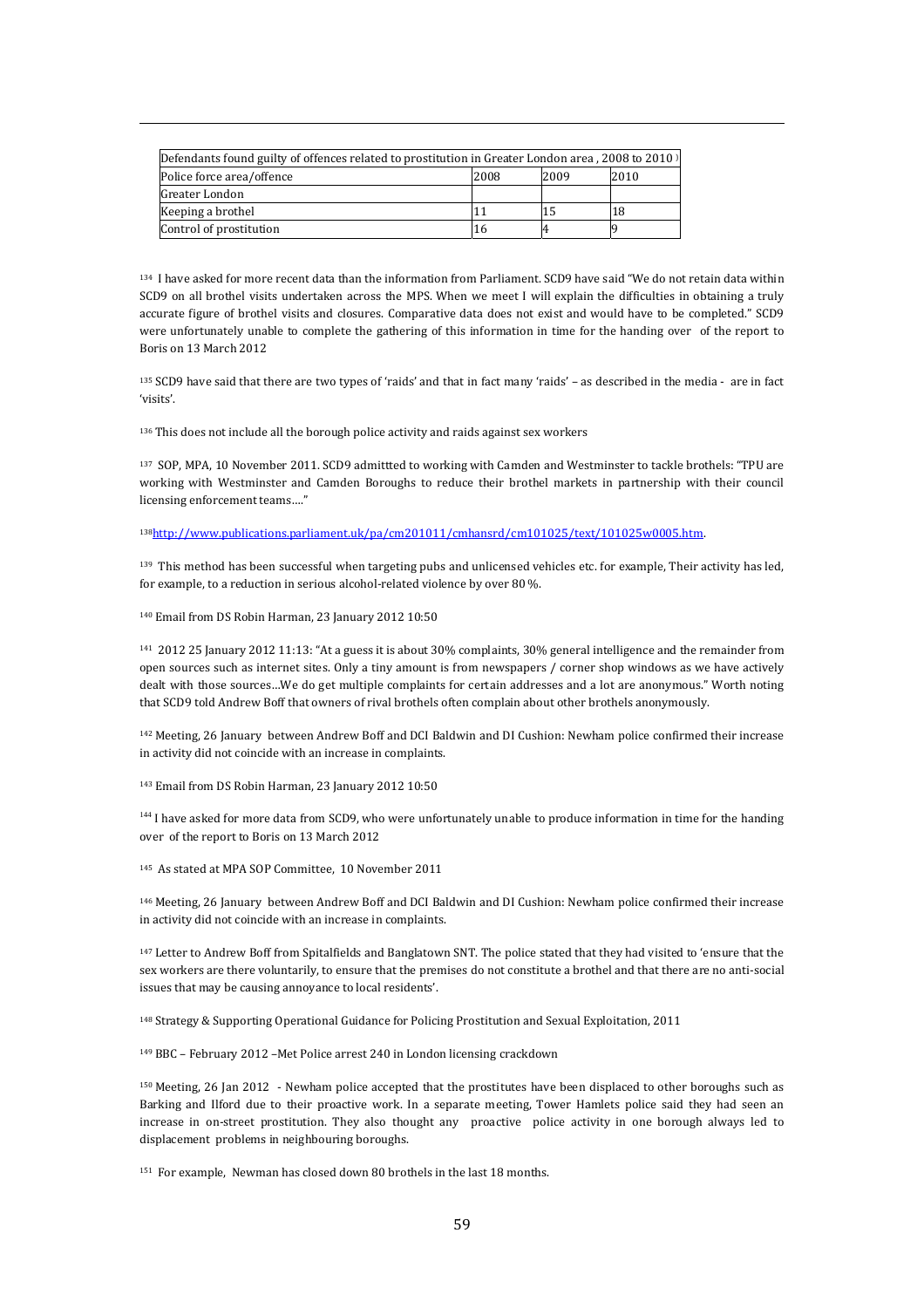#### 152 April 2011, MPA Domestic and Sexual Violence Board

 $\overline{a}$ 

153 GLA Safer London Committee, Street prostitution in London, November 2005, Chaired by Richard Barnes. The report points out that when police remove prostitutes from one area "This initially looks like a success story. But actually a woman is being prevented from living where she normally does. Outlawing Ms A from being in Kings Cross, prevents a vulnerable woman from accessing health services, attending a drop-in centre that she trusts, and living in an area with which she is familiar with. The problem of prostitution has just been moved from one street to another.

154 Recent survey of 268 female sex workers in London found that women who had no contact with an outreach worker were 3 times more likely to test positive for a sexually transmitted infection (Platt *et al* 2011)

<sup>155</sup> http://www.urbanjustice.org/pdf/publications/RevolvingDoorExecSum.pdf and http://www.urbanjustice.org/pdf/publications/BehindDoorsExecSum.pdf. Also Shelly Stoops, an Amistead ISVA project worker, "reckons about three-quarters of street prostitutes there have been assaulted and almost half have been raped at least once. Economist , Rape and Prostitution: in from the cold, 20 January 2011

156 Georgina Perry from Open Doors also noted this example: "Newham police report 13 Eastern European women who they have begun seeing in the last year – coinciding with the persistent number of brothel closures by local police. We have no way of corroborating whether these are women we have worked with in the flats as Open Doors does not work with street sex workers in Newham – but it would be a fairly logical deduction to make that displacement from flats means increased likelihood of street working.

157 Letter from ECP, 19 January 2012 13:02

158 Quote from ECP email to Andrew Boff, 19/01/2012 13:02

159 Praed Street NHS staff said "disruption has taken place over a number of years starting peaking with the Pentameter operations", confirmed in email, 12 March 2012

<sup>160</sup> "Communities will expect the police to enforce the law, but it is important that the way in which this is done takes account of the need for support for those involved in prostitution, and that policing is sensitive to this balance." Home office, 2011, A Review of Effective Practice in Responding to Prostitution

"As a law enforcement agency, the safety of people engaged in sex work must be paramount to the police service..[with] The main ethos behind this strategy is to reduce harm… utilizing an approach that considers risk, threat and harm to all" ACPO Strategy on prostitution, 2011

162 Home Office, 2011, A Review of Effective Practice in Responding to Prostitution

163 ACPO Strategy on prostitution, 2011

164 Chapter 4. Multi Agency working. Quotes include: "A number of areas have produced a written strategy on prostitution, setting out agreed joint goals. This ensures that while the agencies may have different aims, and sometimes philosophical approaches, they are working towards common objectives in relation to prostitution, which are monitored against agreed outcome measures. 4.11. Such outcomes will depend on local priorities, but could include for example: a reduction in number of violent attacks on people involved in prostitution; a reduction of number of women working on the streets; fewer arrests or convictions for soliciting/ "kerbcrawling http://www.homeoffice.gov.uk/publications/crime/responding-to-prostitution?view=Binary

165 8.7: "Key considerations in the response to prostitution are the needs of those involved in prostitution and receiving services. Therefore, involving service users in the development of strategies and quality standards, and providing them the opportunity to provide regular feedback on the delivery of services, are important elements of effective practice". http://www.homeoffice.gov.uk/publications/crime/responding-to-prostitution?view=Binary

8.8. A number of specialist projects liaise with service user representatives. For example, a representative at *Bradford Working Women's* project conducted a survey among service users about the policing of prostitution in Bradford, and the findings were used to discuss issues with the police and help develop solutions to problems identified. As a result, the service users reported an improved response from the police and increased confidence in engaging and reporting incidents to them.

166 Email, 28 February 2012 23:01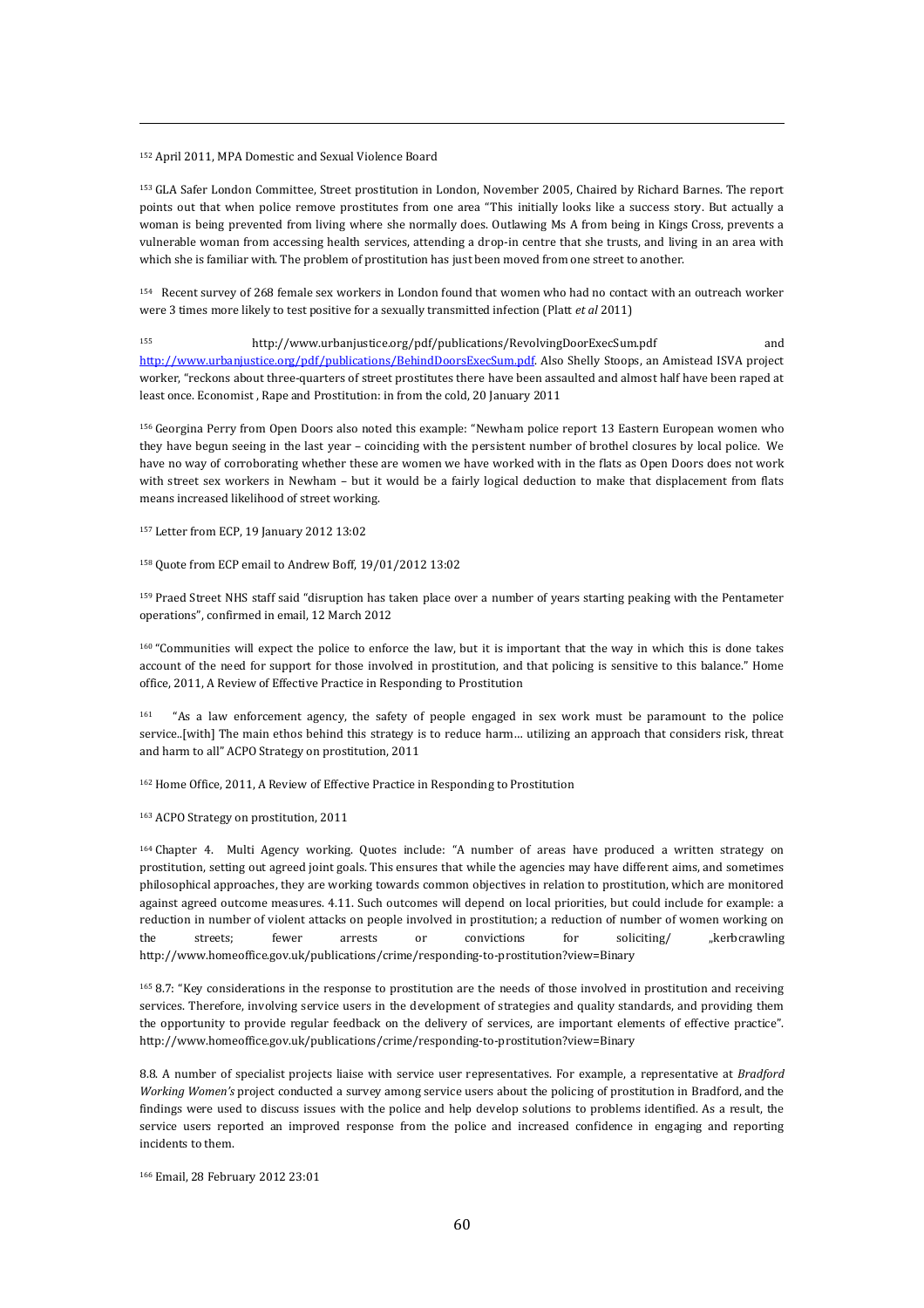167 Meeting in February with Praed Street staff

168 Email 1 March 2012

 $\overline{a}$ 

169 Meeting in February with Praed Street staff. Praed Street staff said that "The overriding issue here is national training about police practice in relation to sex workers ..and potential victims of trafficking to reduce compounding trauma and improve overall relationships between the two groups."

170 Email 12 March 2012

171 A Home Office report highlights that reported incidents of intimate partner violence increased by as much as 30% on the days of England's fixtures during the 2006 FIFA World Cup (Home Office, 2006),

172 Recent survey of 268 female sex workers in London found that women who had no contact with an outreach worker were 3 times more likely to test positive for a sexually transmitted infection (Platt *et al* 2011)

173 Newham police told us that they "applied for anti-social behaviour orders (ASBOs) in respect of six prostitutes as a last resort. The women were persistent offenders and had rejected a raft of supportive measures aimed at helping them change their behaviour. As a result, officers felt that the only option was to resort to law enforcement and to apply for ASBOs."

**<sup>174</sup>** Guide No.2 (2006)by Michael S. Scott & Kelly Dedel The Problem of Street Prostitution

175 GLA Safer London Committee, Street prostitution in London, November 2005, Chaired by Richard Barnes also highlighted this concern in their report: "Ms A would have been sent to prison for breaking her ASBO. Prison sentences for soliciting and loitering were repealed in 1983. The argument was made to us that this is, therefore, in effect reintroducing prison for an offence which is no longer imprisonable. We were told that help is what Ms A needs to break her drug hbit, not prison. We were concerned about the alleged use of ASBOs on prostitutes, particularly s there was a lack of information on exactly how many were being issued by individual authorities.

176 30 September 2010, MPA written response from the MPS Commissioner to the question "The Mayor recently said that it "isn't acceptable" to put up details of prostitutes online. Can I please confirm that the Mayor was correct in stating this would be "a one off case"?"

<sup>177</sup> People are much less likely to be convicted of murdering a prostitute than of another murder. The conviction rate of 75% for murder drops to 26% when it comes to killings of prostitutes. Raymond, K., *Brothels and safe red light areas are the only way forward,* in The Observer December 17 2006.

178 Home Office, Paying the Price: a consultation paper on prostitution, July 2004, p.47

179 GLA Safer London Committee, Street prostitution in London, November 2005, Chaired by Richard Barnes. By imposing an ASBO on a woman, she can be prevented from entering a certain area, but because of her need to support her drug dependency, she will be forced to work in another area, usually a neighbouring area. Just like any other person, she will not want to move away from the people she recognises, knows, and trusts.

180 10/11/2010 Plenary - http://mqt.london.gov.uk/mqt/public/supplementaryquestion.do?id=16128. ASBO 'name & shame' treatment (2) Question No: 2999 / 2010 Andrew Boff: "How many cases of abuse or violence have been reported against a person whose details have been publicised by police for receiving an ASBO?" Answer from the Mayor: "The Metropolitan Police Service does not hold data relating to this issue centrally and the manual collation of this data at this time would not prove cost-effective."

181 IUSW reported this case in talk to GLA members, February 2012. Quote confirmed by Open Doors in email, 1 March 2012.

182 Praed Street said, "One of the main issues here is lack of good communication about why this is happening and an explanation of the women's individual rights"

183 1 March 2012, email

184 Email, 1 March 2012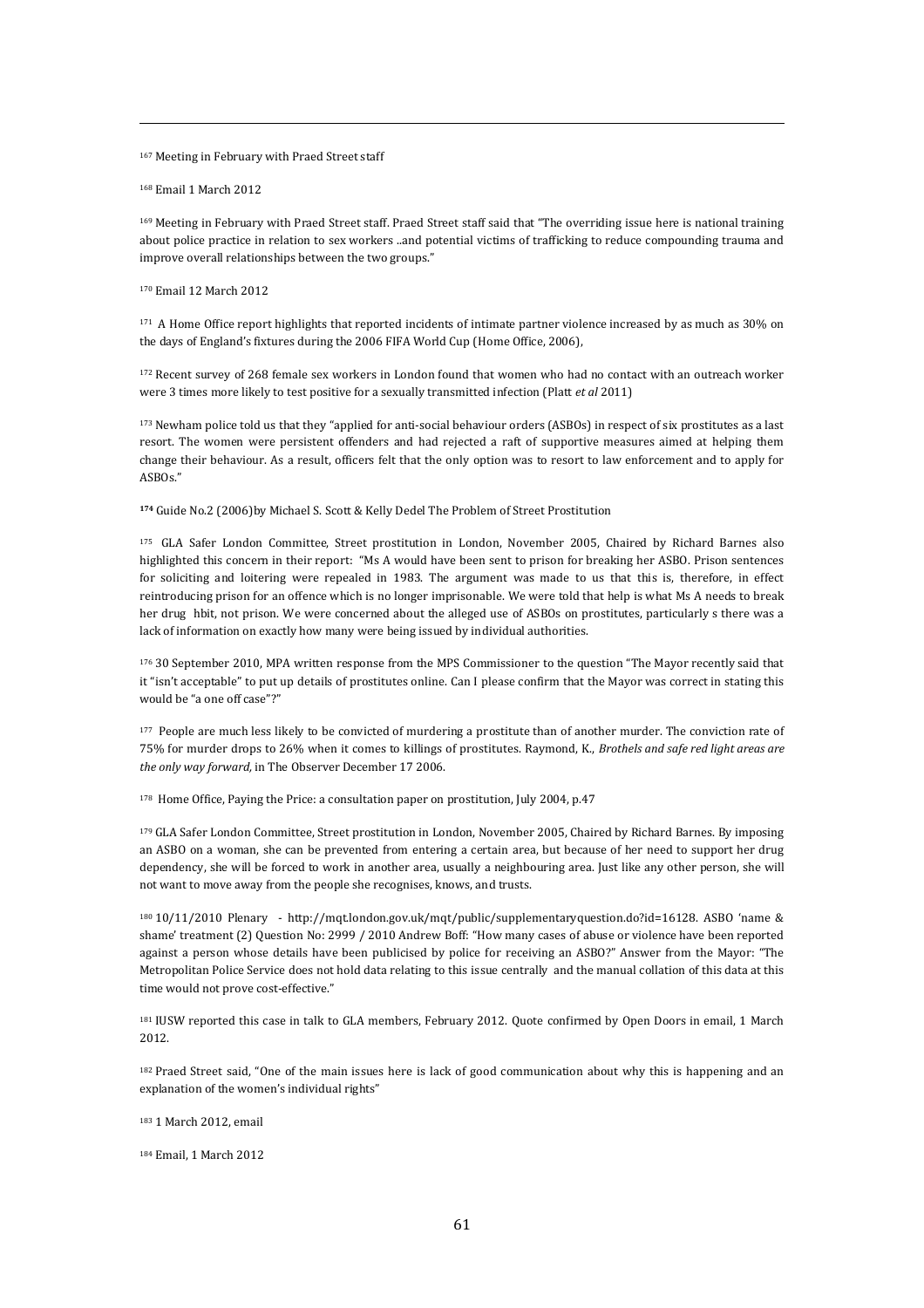185 Georgina Perry from Open Doors said she had definitely witnessed this in her work. Praed Street told us: "increased legislation and aggressive policing has had a massive impact on the trust and relationships with health outreach teams throughout London. Often these are the only professional's isolated sex workers are in contact with and realistically the only people they will report violence and crime to. There has been a consequence of increased suspicion , transience and disengagement hence compromising women's health and safety."

186 Dr Mai, London Metropolitan University, "in whose name?" - 'The research evidence strongly suggests that current attempts to curb trafficking and exploitation by criminalising clients and closing down commercial sex establishments will not be effective because as a result the sex industry will be pushed further underground and people working in it will be further marginalised and vulnerable to exploitation. This would discourage both migrants and UK citizens working in the sex industry, as well as clients, from co-operating with the police and sex work support projects in the fight against actual cases of trafficking and exploitation. http://www.londonmet.ac.uk/fms/MRSite/Research/iset/Nick%20Mai/In%20Whose%20Name\_Findings%20Report.pd f

This is also highlighted in an academic study, Platt *et al* (2011), which found sex workers who had ever been arrested/imprisoned were twice as likely to have experienced violence from clients in past year

 $187$  "The police were looking for money and found £50 from a customer.. The police kept asking us over and over again if we'd been trafficked. We haven't been, and we signed a piece of paper to say that." Quote from http://www.guardian.co.uk/society/2010/aug/06/london-sex-workers-police-website

188 ibid

 $\overline{a}$ 

<sup>189</sup> Footage has gone up on YouTube: http://www.youtube.com/watch?v=MyrS1O9FMfY

#### 190 http://legacy.london.gov.uk/mayor/priorities/

<sup>191</sup> The Praed Street NHS project told us: "there is a fundamental problem where pursual of breaches of immigration status takes priority over other extremely serious crimes committed against sex workers including serious violence, robbery and rape. Put simply women will not report these crimes if there is a chance they will be deported, hence a massive loss of intelligence and information to prosecute perpetrators. These victims are not expecting leave to remain or special circumstances etc , this fact is often misunderstood." Praed Street suggested "some sort of amnesty in the circumstances of a serious crime which could perhaps be negotiated on a case by case basis." 1 March 2012, email

192 Policing Priorities Analysis Report, 2011: The top five ward priorities across London are burglary, anti-social behaviour, multi vehicle crime and drugs. Those are the top priorities set by the local communities - all of which are crime. http://www.mpa.gov.uk/downloads/publications/plans/consultation2011.pdf

193 MQT written response, John Biggs Question No: 246 / 2011

194 Mentioned in ACPO Strategy on prostitution, 2011, quoted from 3 Lowman & Fraser, 1995

195 Mentioned in ACPO Strategy on prostitution, 2011; quoted from Church, Henderson, Barnard & Hart, 2001

196 One study found that the majority of sex workers were subjected to violence or assault, with between 62% and 68% reporting rape and 73% and 82% reporting physical assault at some point5. 5 Farely, Baral, Kireman & Sezgin, 1998; Farley & Barkan, 1998

<sup>197</sup> AC Simon Byrne provided me with an example whereby, during large-scale public order events, police can choose to not arrest someone who taking drugs, so long as they note it in the log book, because there is a greater risk concern related to maintaining public order etc.

198 Tamara Barnett , from the GLA, spoke with a police officer from Sapphire on 7 March 2012

199 Recommended in the Home Office, 2011, A Review of Effective Practice in Responding to Prostitution

200 http://www.guardian.co.uk/uk/2005/dec/28/ukcrime.immigrationpolicy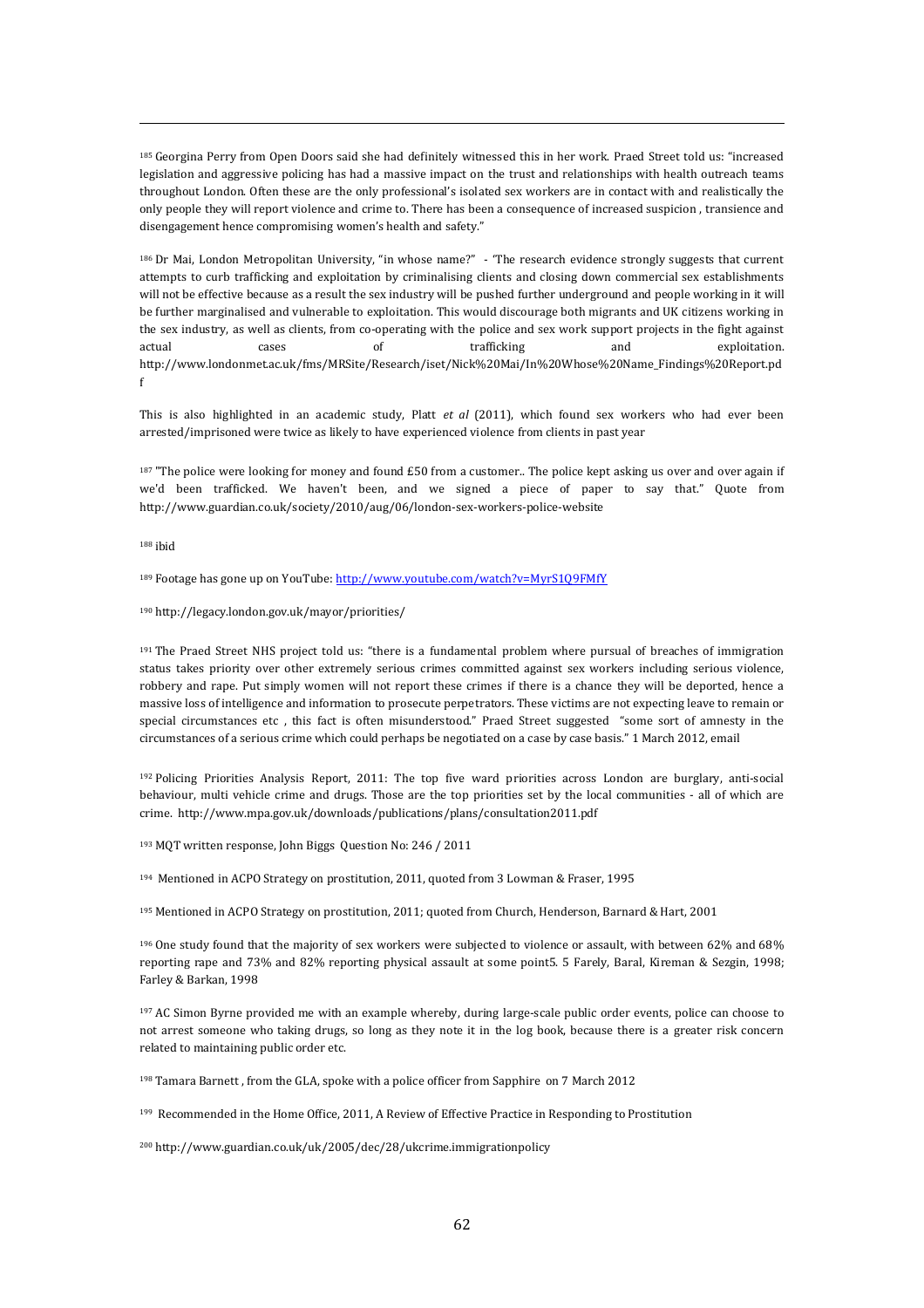201 Dec, 2008 – "police expect to close up to 1,200 brothels and prosecute 300 men a year under new laws designed to crack down on prostitution. The figures are contained in official Home Office impact assessments produced to accompany the Policing and Crime Reduction Bill, due to be debated by MPs" http://www.independent.co.uk/news/uk/crime/police-crackdown-on-prostitution-expected-to-close-1200-brothels-1210067.html

202 Praed Street NHS staff said "disruption has taken place over a number of years starting peaking with the Pentameter operations" - confirmed in email, 12 March 2012

203 Bernard Hogan Howe (then Chief Constable of Merseyside) in a public stamen made Dec 2006 quoted in; Campbell, R (2011) "Treating Crimes Against Sex Workers as Hate Crime in Merseyside", presented at Rethinking Hate Crime? Bringing Theory & Practice Together, University of Bradford, 25th July 2011.

204http://www.rhrealitycheck.org/blog/2010/12/16/draft-treating-violence-against-workershate-crime-liverpool

"The key reasons identified for not reporting were: sex workers believing they would not be taken seriously or would not be treated with respect by the police; a lack of trust in the police; poor previous experience with law enforcement; fear of revenge from attackers; fear of arrest for soliciting; anxiety about court cases and fear that involvement in sex work would become public"

205 "From a policing perspective dealing with prostitution is a difficult balancing act…Sex workers are members of the community who are vulnerable to attack….we will not tolerate violence against sex workers in turn they should have the confidence to report crimes …. Merseyside Police are determined to bring all perpetrators of Hate Crime to justice. .we were the first force …to recognize and respond to attacks against sex workers as a form of hate crime" Chief Constable Bernard Hogan Howe, Dec. 2006

206 Campbell, R (2011) "Treating Crimes Against Sex Workers as Hate Crime in Merseyside", presented at Rethinking Hate Crime? Bringing Theory & Practice Together, University of Bradford, 25th July 2011.

207 Ibid.

 $\overline{a}$ 

208 Merseyside Policing Plan 2008-11: "The Force has introduced "Sigma" Units in each BCU to investigate hate crime. They are staffed by dedicated investigators who investigate hate crime incidents in their BCU. A Hate Incident is any incident, which may or may not constitute a criminal offence, which is perceived by the victim or any other person, as being motivated by prejudice or hate. The prejudice or hate perceived can be based on any identifying factor, including age, disability, gender, race, religion/belief or sexual orientation. Since their inception, the Force has seen a significant increase in the hate crime sanction detection rate. We want to build on this success during 2007/08"

209 Campbell, R (2011) "Treating Crimes Against Sex Workers as Hate Crime in Merseyside", presented at Rethinking Hate Crime? Bringing Theory & Practice Together, University of Bradford, 25th July 2011.

210 Rosie Campbell in conversation 2 March 2012

211 ibid

212 "Hate Crime Approach to Crimes Against Sex Workers: locates and prioritises sex worker safety in the public protection arena & recognises the rights of sex workers as citizens to safety and access to justice. This can compliment a rights based approach to inclusion, citizenship & holistic social justice" Campbell, R (2011) "Treating Crimes Against Sex Workers as Hate Crime in Merseyside", presented at Rethinking Hate Crime? Bringing Theory & Practice Together, University of Bradford, 25th July 2011.

<sup>213</sup> Email from Rosie Campbell, 12 March 2012

214 Shelly Stoops in conversation used this term. This was confirmed in an email.

215 http://www.rhrealitycheck.org/blog/2010/12/16/draft-treating-violence-against-workershate-crime-liverpool

<sup>216</sup> Quoted from meeting with Tower Hamlets, January 2012

217 http://www.mpa.gov.uk/committees/sop/2011/1110/08/

218 Home Office - A Review of Effective Practice in Responding to Prostitution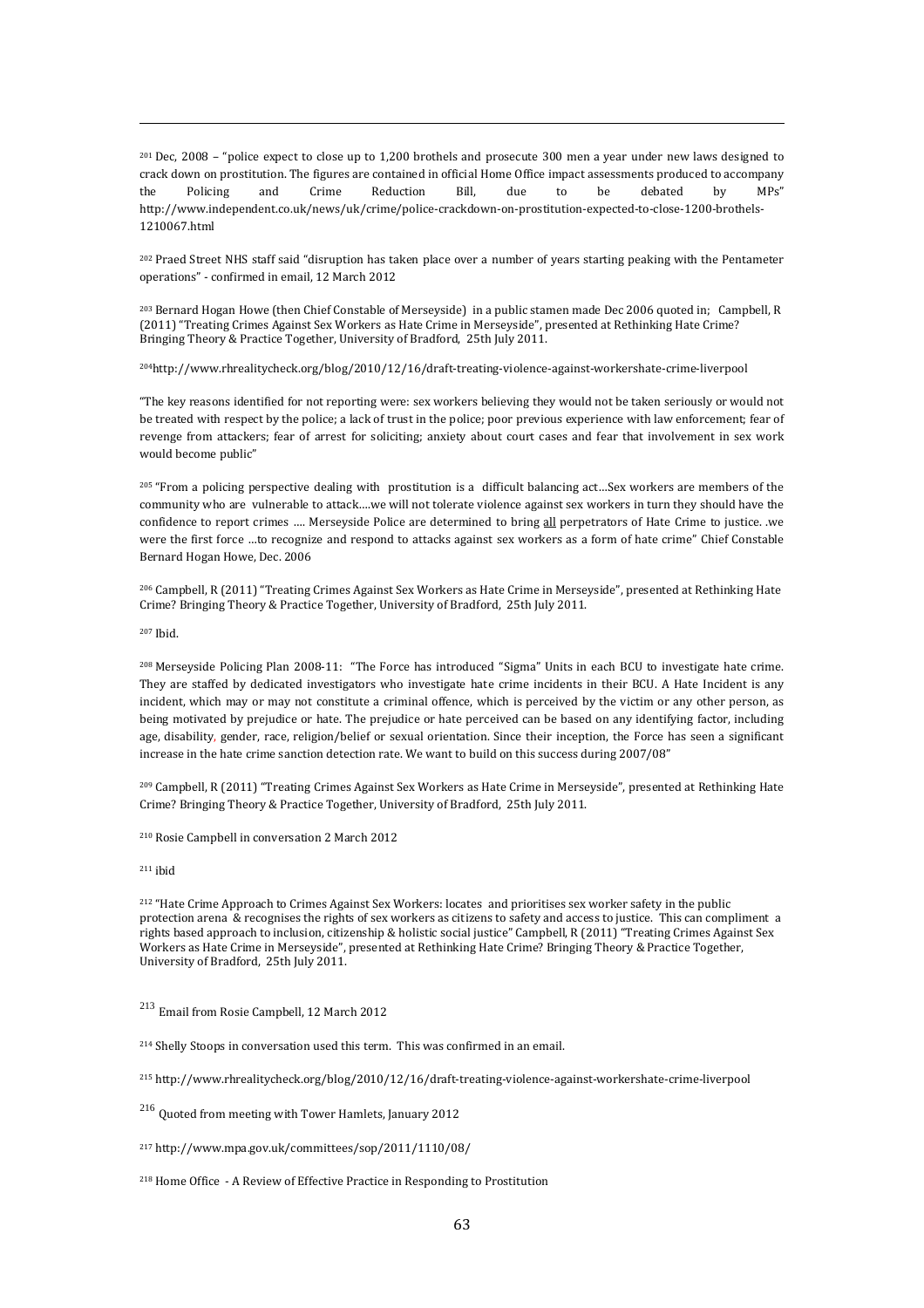219 http://www.metro.co.uk/news/33944-ipswich-probe-could-cost-19m

220 http://www.merseyside.police.uk/index.aspx?articleid=983

221 Ugly Mugs also exists in parts of London, but is not used by the MPS. The MPS told me sex workers prefer it this way. However Shelly Stoops said sex workers are happy for police involvement in Merseyside now that trust has developed between sex workers and the police.

222 2009, Merseyside Police set up a specialist team called "Unity". It is the first co-located police and CPS team in the UK who deal only with sexual offences. This is a fantastic team and we work very closely on all our cases. The setting up of the team ran parallel to the sexual assault referral centre opening (SARC) in Liverpool. This means that all the systems are in place to ensure a quality

223 http://www.merseyside.police.uk/index.aspx?articleid=983

224 Campbell, R (2011) "Treating Crimes Against Sex Workers as Hate Crime in Merseyside", presented at Rethinking Hate Crime? Bringing Theory & Practice Together, University of Bradford, 25th July 2011.

225 Ibid.

 $\overline{a}$ 

226 Catherine Stephens, email 28 February 2012 23:01

<sup>227</sup> Email from Rosie Campbell, 12 March 2012

228 However it is important to note that they deal with much smaller numbers than London and involve more on-street than off-street sex workers.

229 Home Office - A Review of Effective Practice in Responding to Prostitution

230 Article by Shelly Stoops, Armistead Street Project in Merseyside: http://www.rhrealitycheck.org/blog/2010/12/16/draft-treating-violence-against-workershate-crime-liverpool

231 Home Office - A Review of Effective Practice in Responding to Prostitution

232 22 Dec 2010, Guardian - Merseyside police: 'Sex workers are vulnerable. We want to protect them'

233 Home Office - A Review of Effective Practice in Responding to Prostitution

234 22 Dec 2010, Guardian - Merseyside police: 'Sex workers are vulnerable. We want to protect them'

235 Home Office - A Review of Effective Practice in Responding to Prostitution

236 ibid

<sup>237</sup> Information kindly provided by Shelly Stoops, Armistead Street Project in Merseyside in an email dated 20 February 2012 09:59

238 Ibid

239 Quotation taken from MPS police during an interview with Andrew Boff , January 2012

240 ACPO Strategy 2011- 1.15 This is also implied in the ACPO Strategy: 'the law regarding prostitution is in need of review'

241 www.acpo.police.uk/ThePoliceChiefsBlog/SimonByrnePolicingProstitutionandSexualExploitatio.aspx

242 http://www.bbc.co.uk/news/10188142

<sup>243</sup> "While the majority opposed the widespread legalisation of brothels, there was considerable support for an amendment to the law to allow more than one person to work together in prostitution. At present only one person may work as a prostitute – more than that (and that can include a 'maid') and the premises are classed (in case law) as a